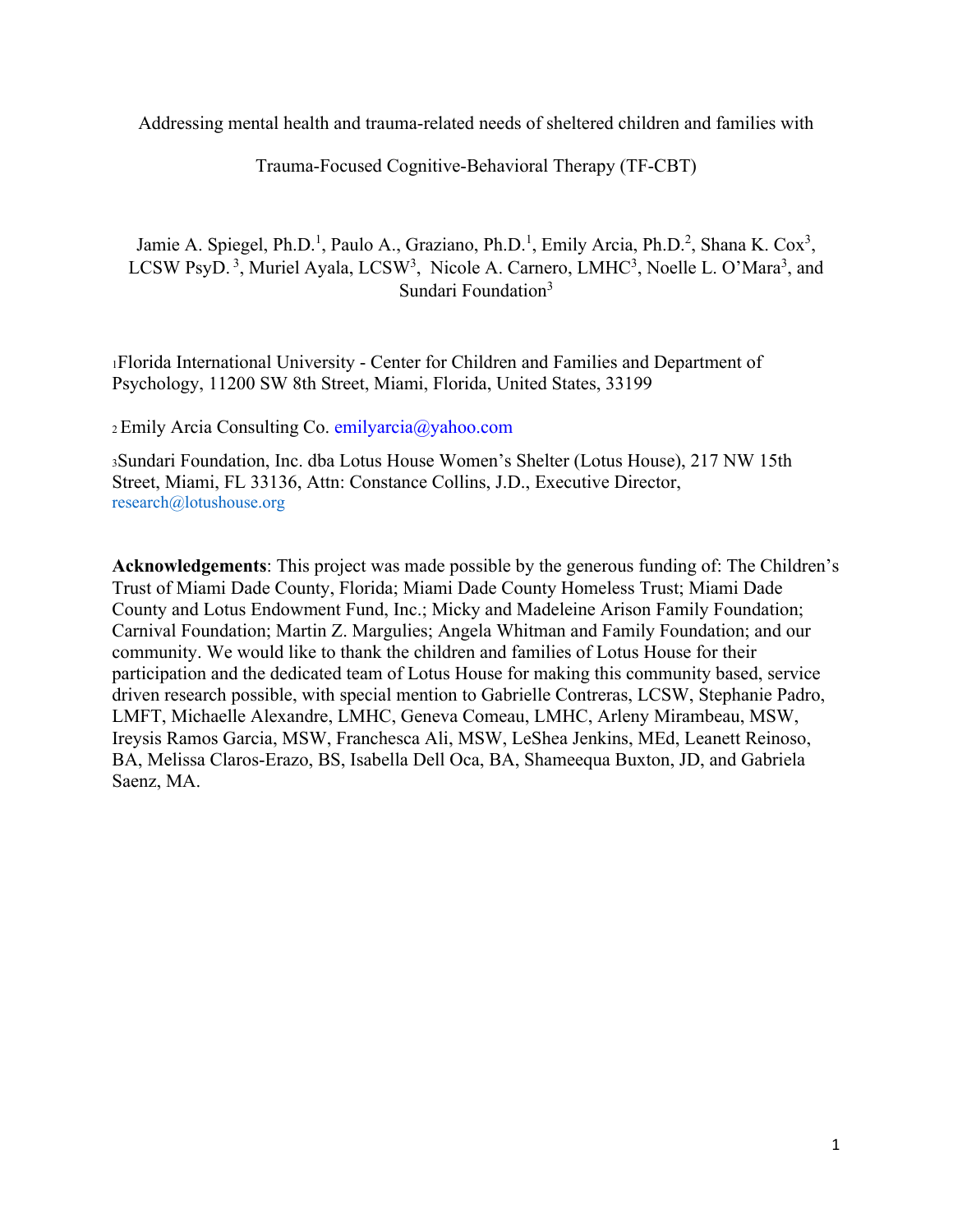#### **Abstract**

Children and adolescents ("youth") experiencing homelessness are at a disproportionately high risk of exposure to potentially traumatic events (PTE). However, limited evidence exists as to what interventions are effective when implemented with this high-risk population. The purpose of this study was to 1) document the mental health and trauma-related needs of sheltered youth and their mothers, and 2) examine the feasibility/effectiveness of Trauma-Focused Cognitive-Behavioral Therapy (TF-CBT) administered within the context of a homeless shelter. Three hundred and twenty-one youth  $(M<sub>age</sub>=10.06$  years,  $SD=3.24$  years, 56.4% male, 56.4% Black/African American, 34.6% Hispanic/Latinx) and their mothers were recruited from a homeless shelter and provided ten weeks of TF-CBT, with the option for up to eight additional weeks of therapy based on clinical need. Families completed pre- and post-intervention assessments. Results demonstrated clinically elevated pre-intervention PTSD symptoms and rates of exposure to PTE in sheltered youth well above those previously reported in the general population. TF-CBT resulted in substantial reductions in both maternal and self-reported severity of youth PTSD symptomology, which were largely attributable to reductions in re-experiencing and arousal. Effectiveness of TF-CBT varied by age and the number of exposures to PTE. Overall, these findings illustrate the importance of assessing and addressing the mental health and trauma-related needs of sheltered youth and the feasibility and efficacy of embedding an evidence-based trauma-focused treatment protocol within a shelter environment. Additional implications of these findings are discussed.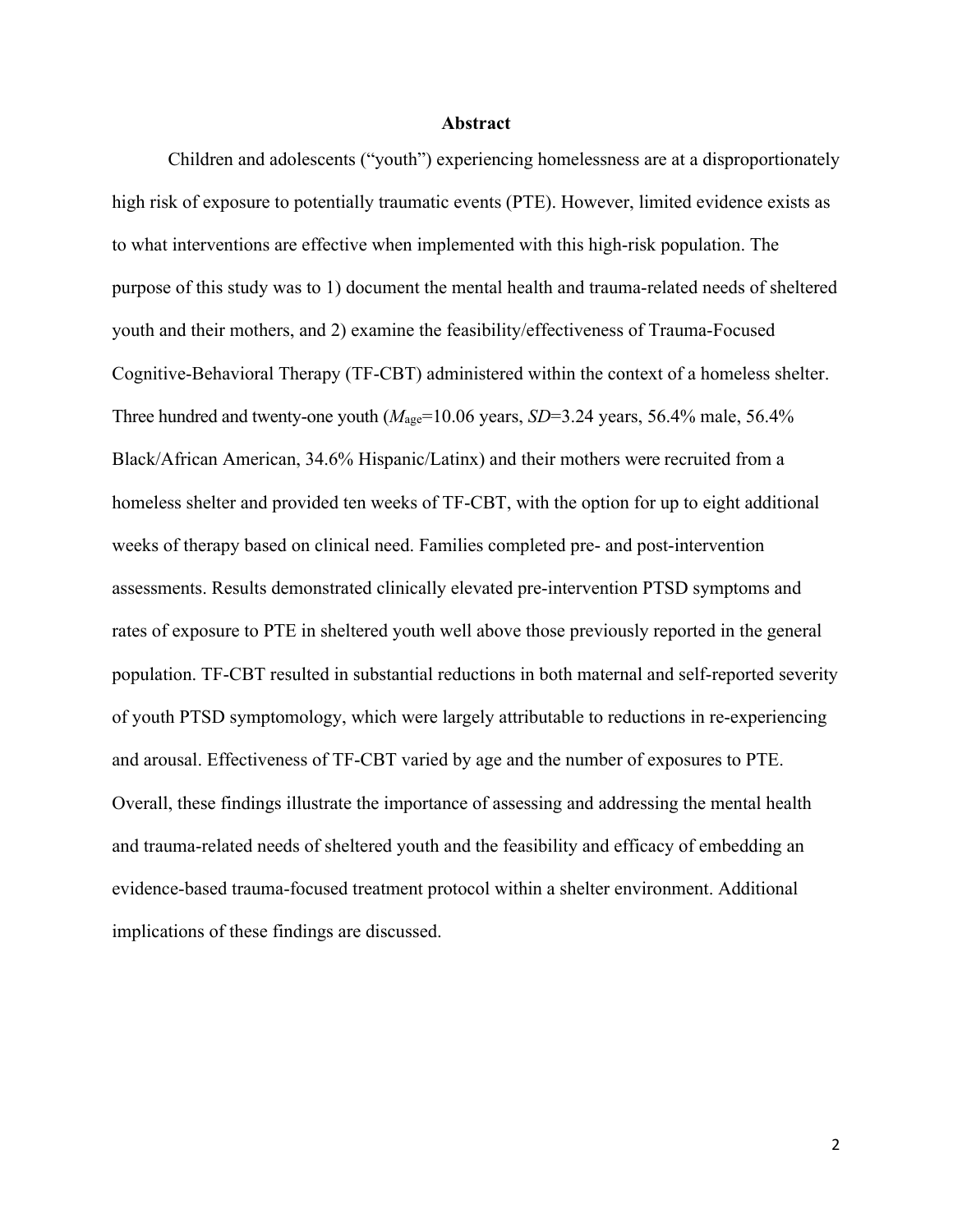# **Addressing mental health and trauma-related needs of sheltered children and families with Trauma-Focused Cognitive-Behavioral Therapy (TF-CBT)**

Homelessness is a global problem impacting over 100 million people worldwide (United Nations Economic and Social Council, 2015). As of January 2020, the Department of Education<sup>1</sup> reported that  $1,508,265$  children and adolescents (youth)<sup>2</sup>, enrolled in public schools, experienced homelessness (United States Interagency Council on Homelessness, 2020). Retrospective data indicates that one in every 30 youth in the U.S., or 2.5 million youth (including both school age and below), experience homelessness annually (Bassuk et al., 2014). Although securing safe, adequate, and affordable access to basic needs, such as food and shelter are of primary importance, addressing the mental health needs of this marginalized and at-risk population is also essential. Studies completed over two decades ago found that up to 78% of youth experiencing homelessness have at least one mental health disorder (e.g., depression, behavior problems) and/or experience an academic or developmental delay (Committee on Community Health Services, 1996; Weinreb et al., 1998). However, less than one-third of these youth receive mental health treatment (Bassuk & Friedman, 2005). Given the disproportionately high rates of trauma experienced by youth experiencing homelessness (Cowal et al., 2002; Keeshin & Campbell, 2011; Masten et al., 1993), it is particularly important to investigate the feasibility and effectiveness of delivering evidence-based treatments for trauma and mental health issues within this population. Further, with so many youth entering our nation's shelter

<sup>&</sup>lt;sup>1</sup> Estimates of homelessness vary across reporting agencies, based on how restrictive their definition of homelessness are. For instance, the Department of Education has a broad definition of homelessness (e.g., including youth who are sharing the housing of other persons, living in motels, or camping grounds, and/or living in emergency or transitional shelters). More restrictive definitions of homelessness, such as that made by the Department of Housing and Urban Development (HUD), report far fewer youth experiencing homelessness (i.e., 580,466 people experienced homelessness in the United States, of whom 171,575 were families and youth; U.S. Department of HUD, 2021).

<sup>&</sup>lt;sup>2</sup> This data was collected for the 2017-2018 school year. This number *does not* reflect the totality of youth experiencing homelessness, as it only includes students enrolled in public school districts or local educational agencies.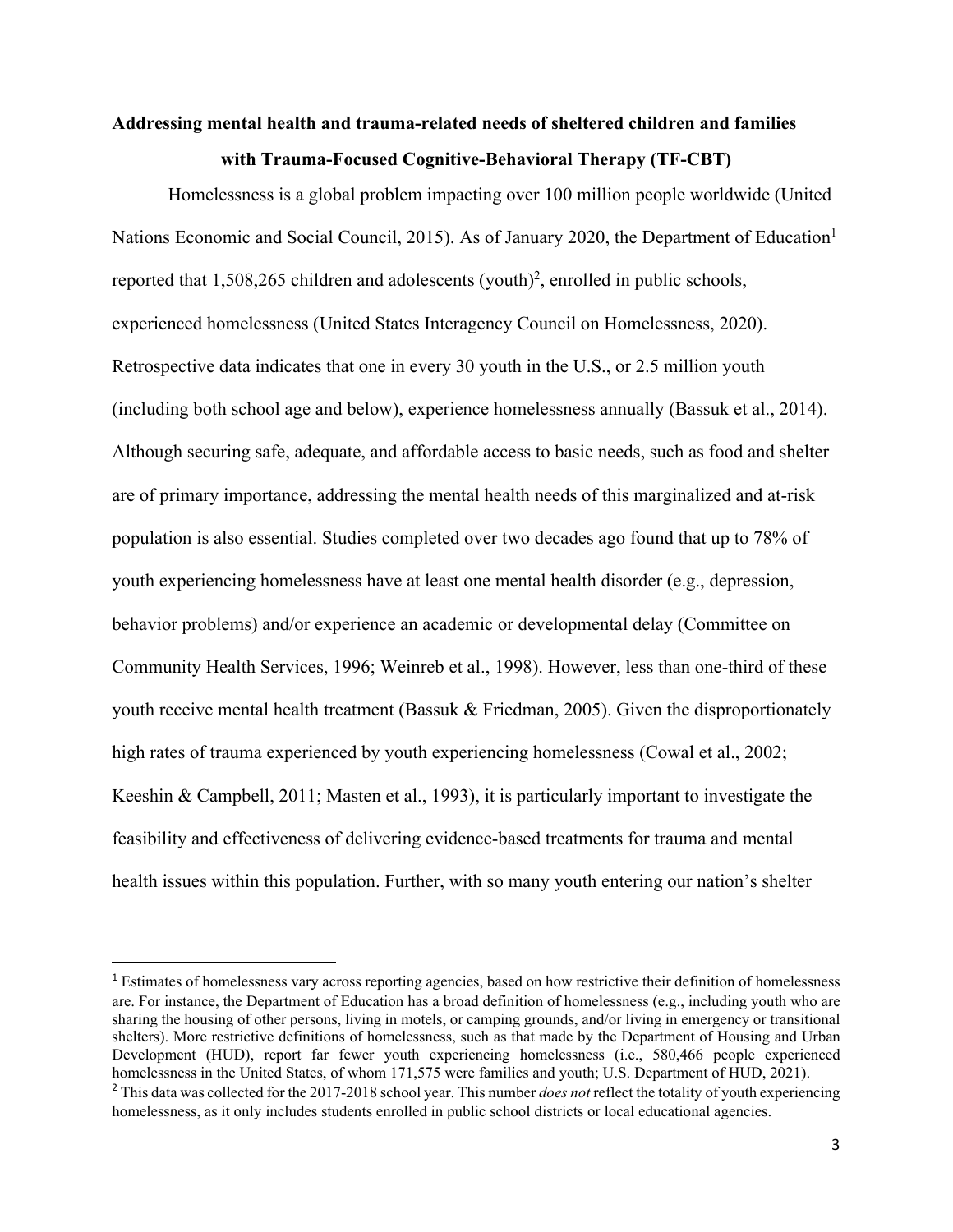systems (both domestic violence and homeless), shelter service providers that are appropriately resourced have an opportunity, through evidence-based assessment and therapeutic interventions, to provide targeted treatment for highly vulnerable, at risk youth. As such, they have a chance to transform what might otherwise be another layer of trauma into a window of opportunity for healing and growth.

### **Trauma and Post Traumatic Responses in Youth Experiencing Homelessness**

The DSM 5 defines a traumatic event as an instance in which an individual is directly or indirectly exposed to, witness to, or learns about a family member having been exposed to death or threat of death, actual or threat of serious injury, or actual or threat of sexual violence (American Psychiatric Association, 2013). In the general population, approximately 20% of youth are exposed to at least one potentially traumatic event (PTE) and approximately half of these youth experience polyvictimization (Alisic et al., 2014; McLaughlin et al., 2013; Saunders, 2003). The prevalence rates of traumatic events vary based upon the nature of the event. Ranging from 8-10% of youth experiencing at least one sexual assault (of which approximately half are reported to have occurred prior to age 13) to 38-70% of youth witnessing household or community violence prior to adulthood (Saunders & Adams, 2014).

Homeless youth are amongst the highest need children in our nation. Results of a recent meta-analysis indicate that 24% to 40% of school-age children experiencing homelessness had clinically significant symptoms of a mental health disorder, representing a rate of mental health disorders 2 to 4 times higher than those seen in low income homed peers (Bassuk et al., 2015). The prevalence rate of exposure to PTEs is substantially higher amongst youth experiencing homelessness than those found in the general population (e.g., Cowal et al., 2002; Keeshin  $\&$ Campbell, 2011; Masten et al., 1993). Further, youth experiencing homelessness are up to three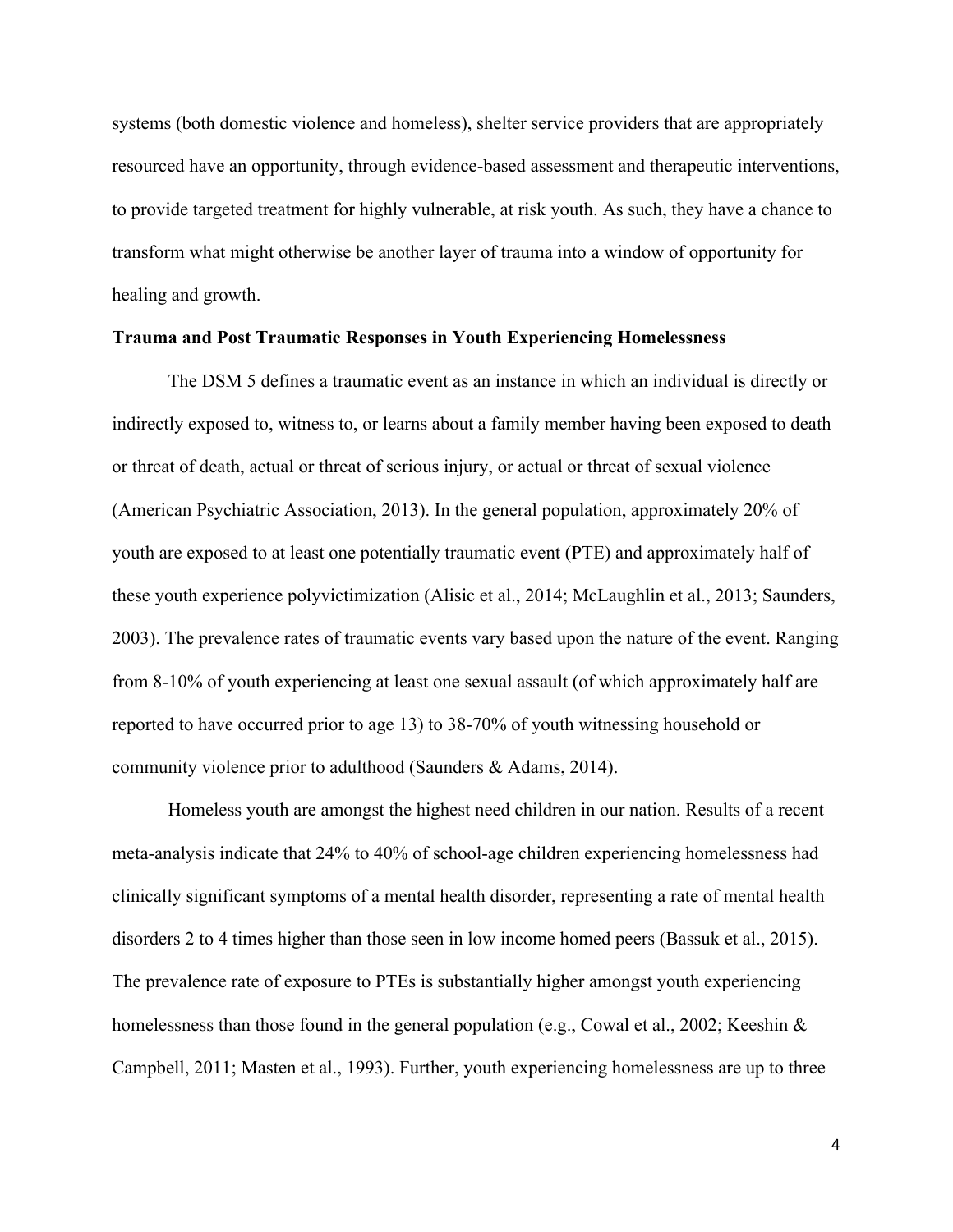times more likely to experience PTSD than their homed peers (e.g., Stewart et al., 2004). However, studies to date have tended to focus on the prevalence of a single traumatic event exposure type making it difficult to determine the range of prevalence rates across exposure types in youth experiencing homelessness.

Reactions to PTEs are highly variable and depend upon the individual's predispositions, the nature of the event, the duration and frequency of the event(s), and the reaction of the community (Caspi et al., 2002; Green et al., 1985; Toro et al., 1991). Post-traumatic reactions range from resiliency (Masten, 2011) to elevated symptoms or diagnosis of post-traumatic stress disorder (PTSD), separation anxiety, hyperactivity, inattention, and irritability (e.g., Bui et al., 2014). These reactions tend to be pervasive, impacting affect and mood (e.g., sadness, overly responsive to negative stimuli, lack of responsiveness to positive stimuli), behavior (e.g., avoidance, oppositionality, heightened fight or flight responses), cognition (e.g., self-blame, worthlessness, loss of trust; Cohen & Mannarino, 2008), ability to meet developmental milestones (e.g., Kaplan et al., 2016), and school readiness (Obradović et al., 2010). Even when full diagnostic criteria for PTSD are not met, subclinical PTSD symptomatology can result in substantial impairments (e.g., Carrion et al., 2002; Cuffe et al., 1998).

Variations in rates of PTSD diagnosis across studies (e.g., Alisic, 2014) can be explained by a variety of factors. Although lifetime incidence of PTSD tends to be greater for older as compared to younger youth (e.g., Grasso et al., 2013; Finkelhor et al., 2007), the rate at which youth develop PTSD following exposure to a traumatic event are fairly consistent across development<sup>3</sup> (Fletcher, 1996). However, variations in rates of PTSD can be seen as a product of the type of traumatic event examined (Alisic et al., 2014) and the way in which PTSD is

<sup>&</sup>lt;sup>3</sup> Based upon Fletcher's (1996) meta-analysis, PTSD was diagnosed in 39% of preschoolers (< 7 years old), 33% of school-aged children (6–12 years), and 27% of teenagers (> 12 years old).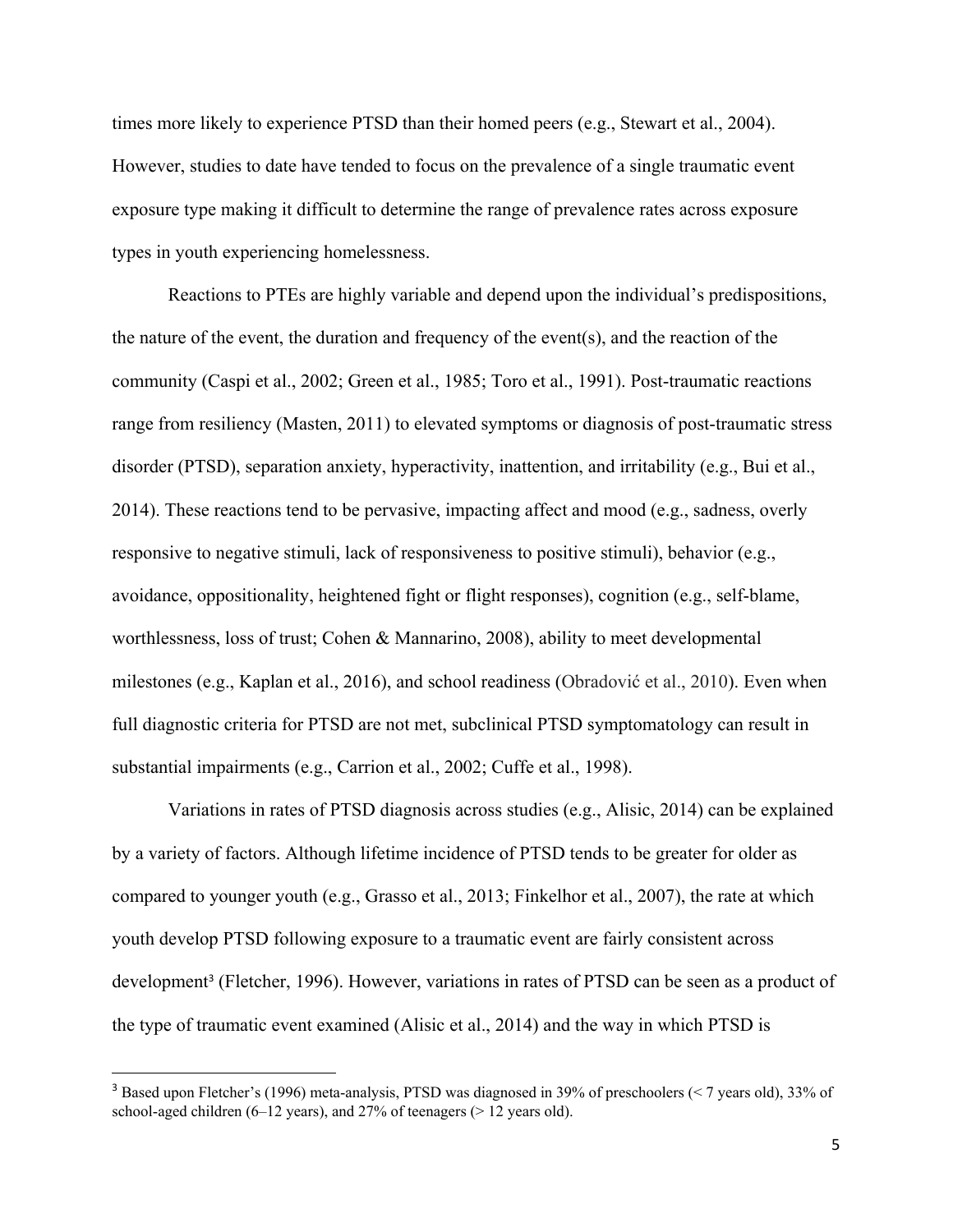assessed. For instance, approximately 6% of children exposed to natural disasters develop PTSD (McLaughlin et al., 2013; Shannon et al., 1994) whereas as many as 90% of youth exposed to sexual abuse develop PTSD (Nurcombe, 2000; Walker et al., 2004). Further, greater number exposures to traumatic events (Polyvictimization) are associated with greater severity of PTSD symptoms and impairment (Finkelhor et al., 2009; Finkelhor et al., 2007). Regarding assessment type, several studies have demonstrated poor inter-rater consistency regarding types of exposures to PTEs and presence of PTSD symptomology (Ceballo et al., 2001; Oransky et al., 2013; Stover et al., 2010). Meta-analytic findings indicate a rate of diagnosis of 17% for youth self-report as compared to a rate of 5% for parental report (Alisic et al.,  $2014$ <sup>4</sup>. These findings highlight the importance of considering frequency and nature of trauma exposure and informant type in the examination the diagnosis and treatment of post traumatic reactions.

# **Heightened Vulnerability of Homeless Youth**

Although the DSM 5 does not recognize homelessness in and of itself as a criterion A stressor for PTSD (American Psychiatric Association, 2013), substantial research has demonstrated that homelessness is a complex life stressor which increases the risk of developing mental health difficulties (Goodman et al., 1991). The majority of youth respond to the stress of homelessness with, at a minimum, worries about the safety of themselves and their families (National Center on Family Homelessness, 1999). Homelessness often results in a substantial disruption to daily routines and the removal of social supports as one leaves familiar surroundings, possessions, familial support systems, and communities. Additionally,

 $4$  Of note, few studies examined in the Alisic et al. (2014) meta-analysis  $(k = 4)$  examined parent-report of PTSD symptoms in isolation of youth self-report. Variation in effects across studies led to large *SD*, which resulted in nonsignificant differences between youth- and parent-based effects despite a large discrepancy between effect sizes.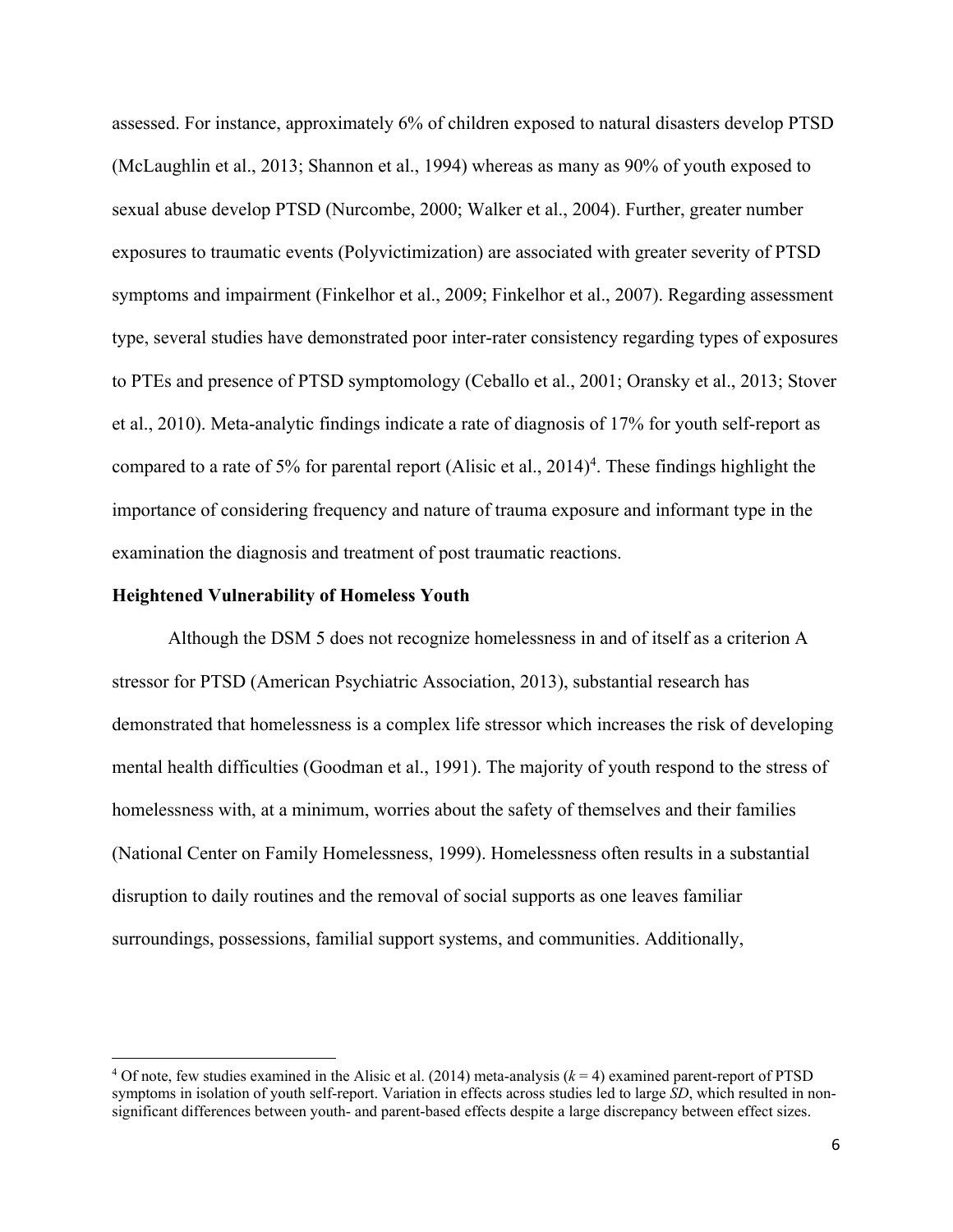transitioning to living in a shelter often results in a decreased sense of privacy, safety, predictability, and control (Kirkpatrick & Byrne., 2009).

In addition to increasing the stress of daily living, homelessness increases exposure to Adverse Childhood Events (ACES; Kaiser & Permanente, 1998). The ACES model of trauma posits that childhood exposure to adverse events has a direct negative impact on long-term mental and physical health (Cronholm et al., 2015; Felitti et al., 1998). Substantial evidence suggests that, although at least half of the population is exposed to one or more ACES (Felitti et al., 1998), youth exposed to four or more ACES are up to five times more likely to develop mental health disorders (e.g., Hunt et al., 2017; Merrick et al., 2017). Approximately 12.5%, or one in every eight youth, experience high levels of ACES (> 4; Felitti et al., 1998).

Youth living in poverty are at substantially greater risk of experiencing high levels of ACES (Halfon et al., 2017). In fact, living below the poverty line results in a four hundred percent increase in the risk of exposure to high levels of  $ACES$  ( $>$ 4), as compared to individuals from financially stable homes (Halfon et al., 2017). However, in addition to exposure to poverty, youth experiencing homelessness also report a history of greater exposures to separation from caregivers and exposure to the foster care system (Zlotnick, 2009; Zlotnick et al., 1998), community violence, decreased access to health care and educational services (Masten et al., 1997; Panter-Brick, 2004; Shelton et al., 2015; Zlotnick, 2009), exposure to parental substance abuse (e.g., Stein et al., 2002), and parental incarceration (Casey et al., 2015; Wilderman, 2014). This increased exposure to ACES culminates in an elevated risk for the development of emotional disorders, amongst other medical and mental health difficulties, for those youth experiencing homelessness. Indeed, the National Child Traumatic Stress Network reports that "more than one-fifth of homeless preschoolers have emotional problems serious enough to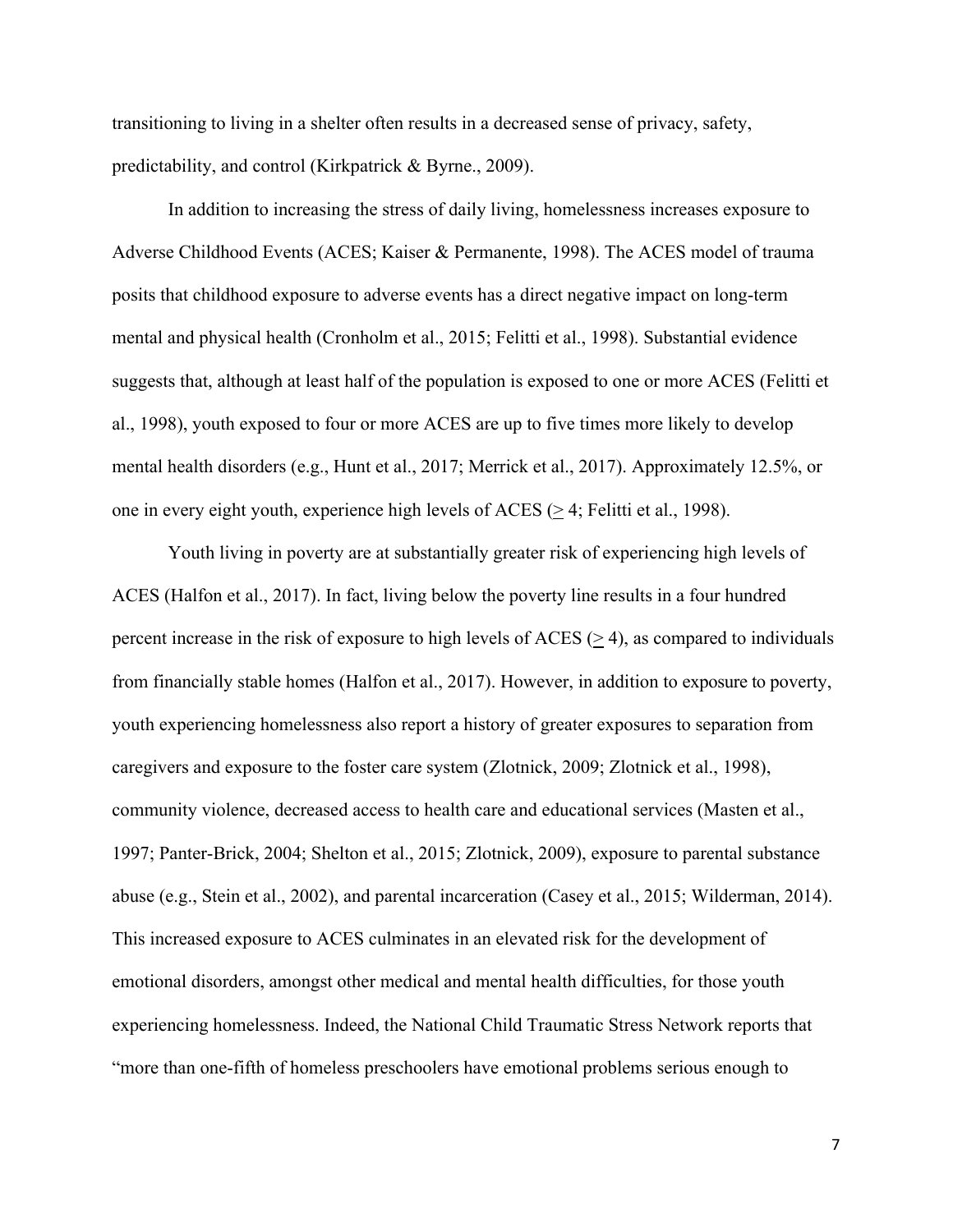require professional care" (Bassuk & Friedman, 2005, p. 2) and approximately 18% of youth experiencing homelessness meet criteria for PTSD (Stewart et al., 2004).

### **Trauma Informed Care in Youth**

Although youth experiencing homelessness represent a particularly vulnerable population for whom early assessment is critical and intervention addressing mental health and trauma are vital, limited research has examined the efficacy of interventions addressing the needs of this population. Left untreated, youth responses to trauma exposure can follow a chronic course (Bolton et al., 2000; Morgan et al., 2003; Yule et al., 2000). Although several therapeutic approaches have been proposed for the treatment of post traumatic symptoms in youth, Trauma-Focused Cognitive-Behavioral Therapy (TF-CBT; Cohen et al., 2017) has consistently emerged as a gold standard. Specifically, meta-analytic findings indicate that TF-CBT outperforms all other commonly utilized forms of therapy (e.g., EMDR, supportive counseling family therapy, parent training) in the treatment of post-traumatic responses in youth (Mavranezouli et al., 2020). Although originally designed to treat post-traumatic stress, TF-CBT has also demonstrated efficacy in the reduction of symptoms of depression, anxiety, and trauma-associated behavior difficulties in 3–17-year-old youth (Cary & McMillen, 2012; Guttermann et al., 2016; Kowalik et al., 2011; Morina et al., 2016; Silverman et al., 2008). Specifically, although the greatest effects of TF-CBT can be seen in the reduction of PTSD symptoms, meta-analytic findings indicate that externalizing behaviors are also substantially reduced by  $TF-CBT$  ( $d = 0.67$ ; Hoogsteder et al., 2021). These findings are particularly important given evidence that (a) youth who experience trauma are at an increased risk for engaging in externalizing and delinquent behaviors (e.g., Fitton et al., 2020; Becker & Kerig, 2011), (b) youth with externalizing behavior disorders are at an increased risk for experiencing PTEs (e.g., Hamerlynck et al., 2006; Maschi et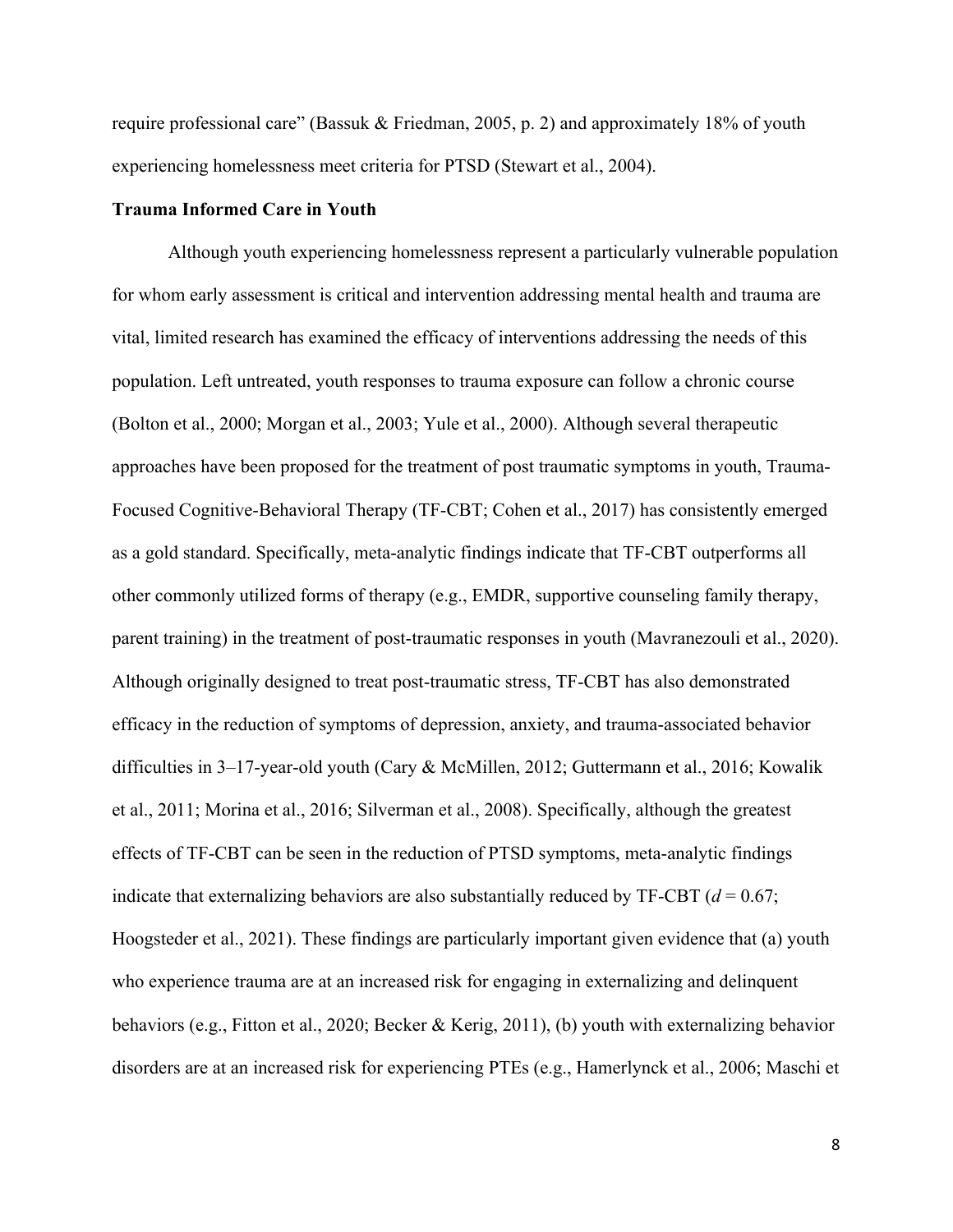al., 2008; Steiner et al., 2011), and (c) in youth PTSD symptoms commonly present as oppositionality (e.g., American Academy of Child and Adolescent Psychiatry, 2008).

TF-CBT is largely based upon a gradual exposure model. Youth and their parents are taught coping strategies and then face exposures of gradually increasing intensity as they move through a phase-based manualized treatment. Sessions are conducted in separate child- and parent-sessions as well as conjoined child-parent sessions (Cohen et al., 2010). Because youth's abilities to talk about and cope with challenging experiences are often dependent upon the adults in their lives (Fivush, 1998; Mash & Terdal, 1997) and because their emotional expression and coping strategies are largely dependent upon the behavior of adults in their lives (Eisenberg et al., 1996), each component of TF-CBT is provided to both the youth and their parent in parallel sessions.

To date, the efficacy of TF-CBT has been demonstrated in samples of youth exposed to sexual abuse (Cohen et al., 2004; Cohen & Mannarino, 1996; Cohen et al., 2005; King et al., 2000), domestic violence (Cohen, 2005), violence outside the home (Stein 2003), death of a loved one (Cohen et al., 2004b; Cohen et al., 2006), terrorist attacks and wars (Ertl et al., 2011; Hoagwood et al., 2006; Ruf et al., 2010), natural disasters (Berger et al., 2009; Pityaratstian et al., 2015), motor vehicle accidents (Meiser-Stedman, 2008; Smith et al., 2007) and polivictimization (Auslander et al., 2017). However, to date, research on the effectiveness of TF-CBT in the treatment of youth experiencing homelessness is fairly limited. Wenocur et al. (2016) reported on the practicality of implementing TF-CBT in an emergency family housing setting, however the sample of children who completed treatment within a three-year period was small  $(N = 29)$ . Nonetheless, they reported that 86% of youth self-reported reduced trauma-related symptomatology and 97% of mothers reported reduced problem behaviors (Wenocur et al.,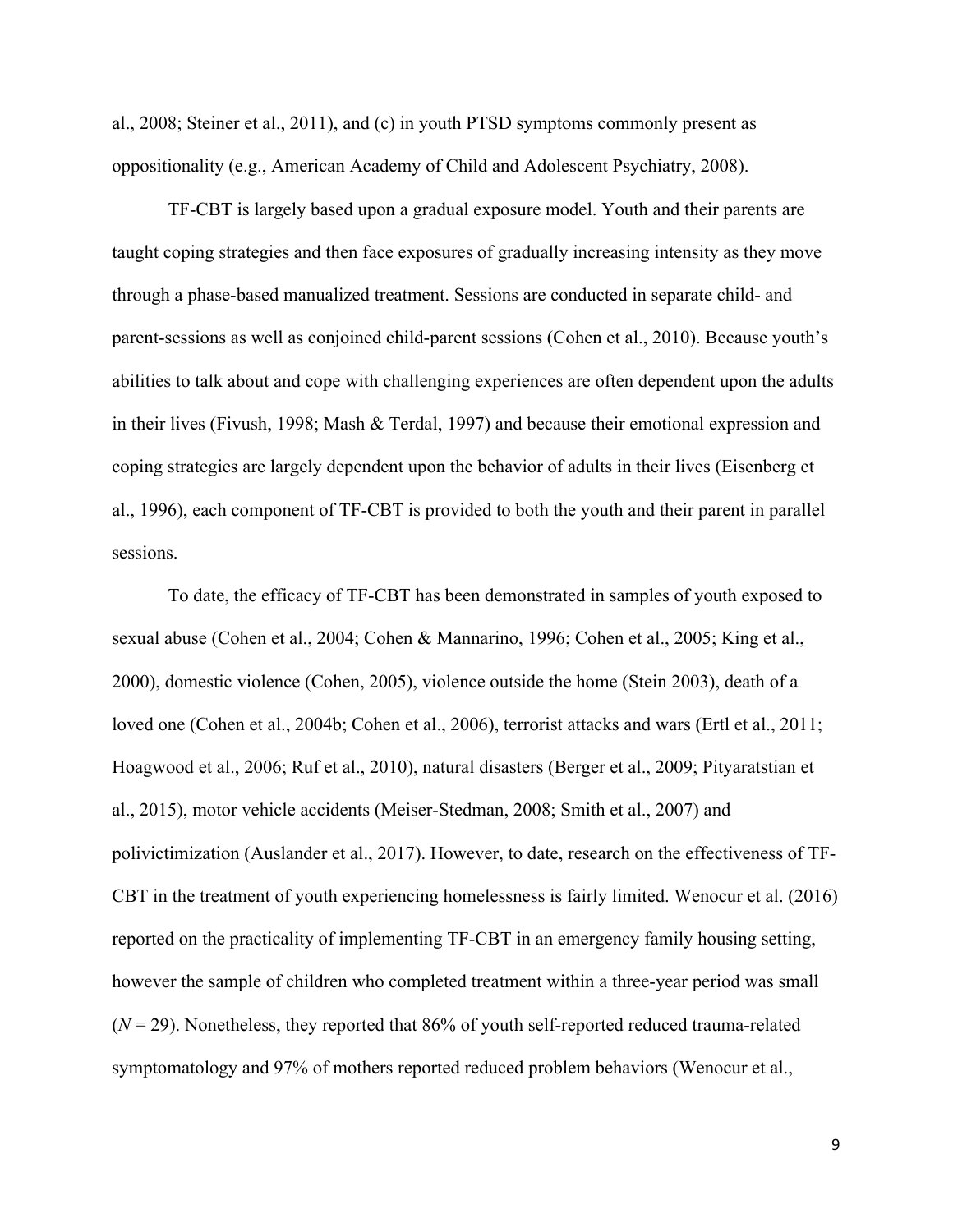2016). Although these findings offer preliminary support for utilizing TF-CBT with sheltered populations, the Wenocur study reports on a small sample size and largely relies on qualitative reports of treatment efficacy. To our knowledge, no other study has examined the effectiveness of TF-CBT in reducing trauma-related symptoms in sheltered youth.

#### **Present Study**

 The life circumstances and events occurring prior and leading to homelessness, the overall elevated risk of trauma exposure in youth experiencing homelessness, the long-term effects of trauma, and the lack of research on how best to address trauma-responses in this population, culminate in an urgent need to better understand the mental health and trauma experiences of sheltered youth and to establish evidence-based intervention practices for this vulnerable population.

As part of a larger community-based service driven research project, the current study sought to 1) examine cross informant reports of mental health difficulties, prevalence of exposure to PTEs, and diagnostic status within a large sample of youth experiencing homelessness at entry into a women's homeless shelter, 2) determine the feasibility and effectiveness of implementing TF-CBT within the context of a homeless shelter, and 3) examine youth-level constructs (i.e., age/grade and number of exposures to PTE types) which may moderate treatment effectiveness.

It was hypothesized that both the prevalence rates of exposure to PTEs and PTSD diagnoses would be higher for youth experiencing homelessness as compared to the prevalence rates found in the general population. Based upon previous studies demonstrating variability of parent and youth self-report of PTSD symptomology (e.g., Alisic et al., 2014), it was further hypothesized that youth self-report would indicate a higher prevalence of post-traumatic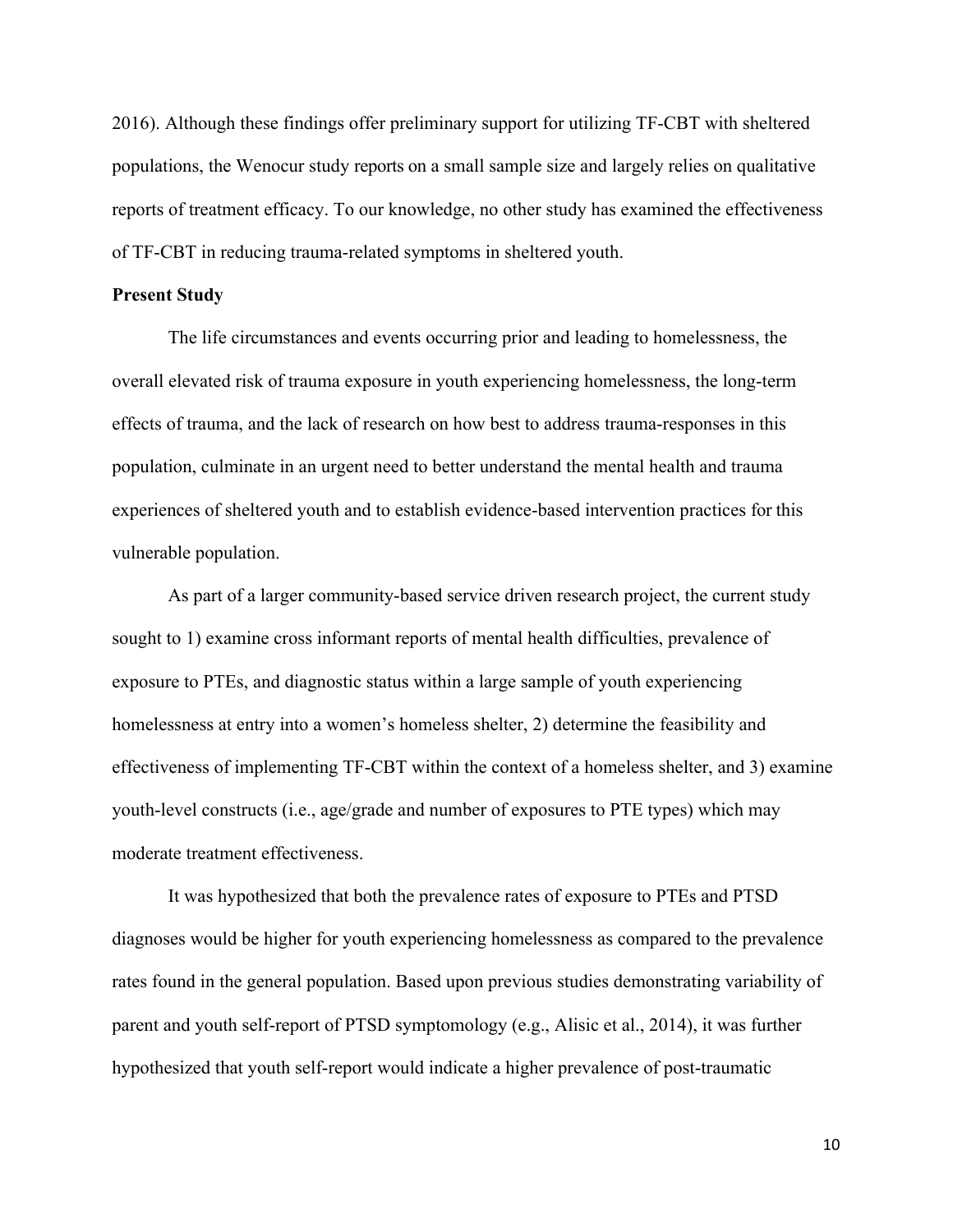symptomology as compared to maternal report. It was also hypothesized that both trauma and externalizing symptoms in youth would be improved substantially from TF-CBT. Based upon evidence that youth across development respond similarly to exposure to trauma (Fletcher, 1996) and that TF-CBT has demonstrated efficacy across development (as long as the child has verbal capacity and memory of the trauma; e.g., Kliethermes et al., 2017; Pollio & Deblinger, 2017), it was hypothesized that TF-CBT would be equally effective for youth regardless of age. However, age/grade was examined as a moderator to replicate prior results within a sample of youth experiencing homelessness. Finally, given evidence that polyvictimization is associated with more severe PTSD symptomology and trauma-related impairment (Finkelhor et al., 2009; Finkelhor et al., 2007), it was hypothesized that greater exposure to PTEs would be associated with poorer treatment responses.

#### **Method**

#### **Participants and Recruitment**

 The present study was part of a larger service driven, community-based, research project conducted at the Lotus House, the largest women's shelter in the state of Florida and one of the largest in the nation, with a nightly capacity to shelter over 500 women and youth. Data were collected between June of 2017 and July of 2020. All families were offered clinical assessments and therapeutic services based on clinical need promptly upon admission. To qualify for the current study, families were required to (a) have a youth between the ages of 5 and 17-years-ofage who (b) spoke English, Spanish, and/or Creole. Although not all youths reported exposure to a PTE<sup>5</sup>, all youth entering the shelter had experienced at least two substantial ACES (i.e., homelessness and poverty). As such, all youths were likely to benefit from trauma-informed

 $5$  Thirty-seven youth (11.6%) reportedly did not experience a potentially traumatic event prior to entry to the homeless shelter.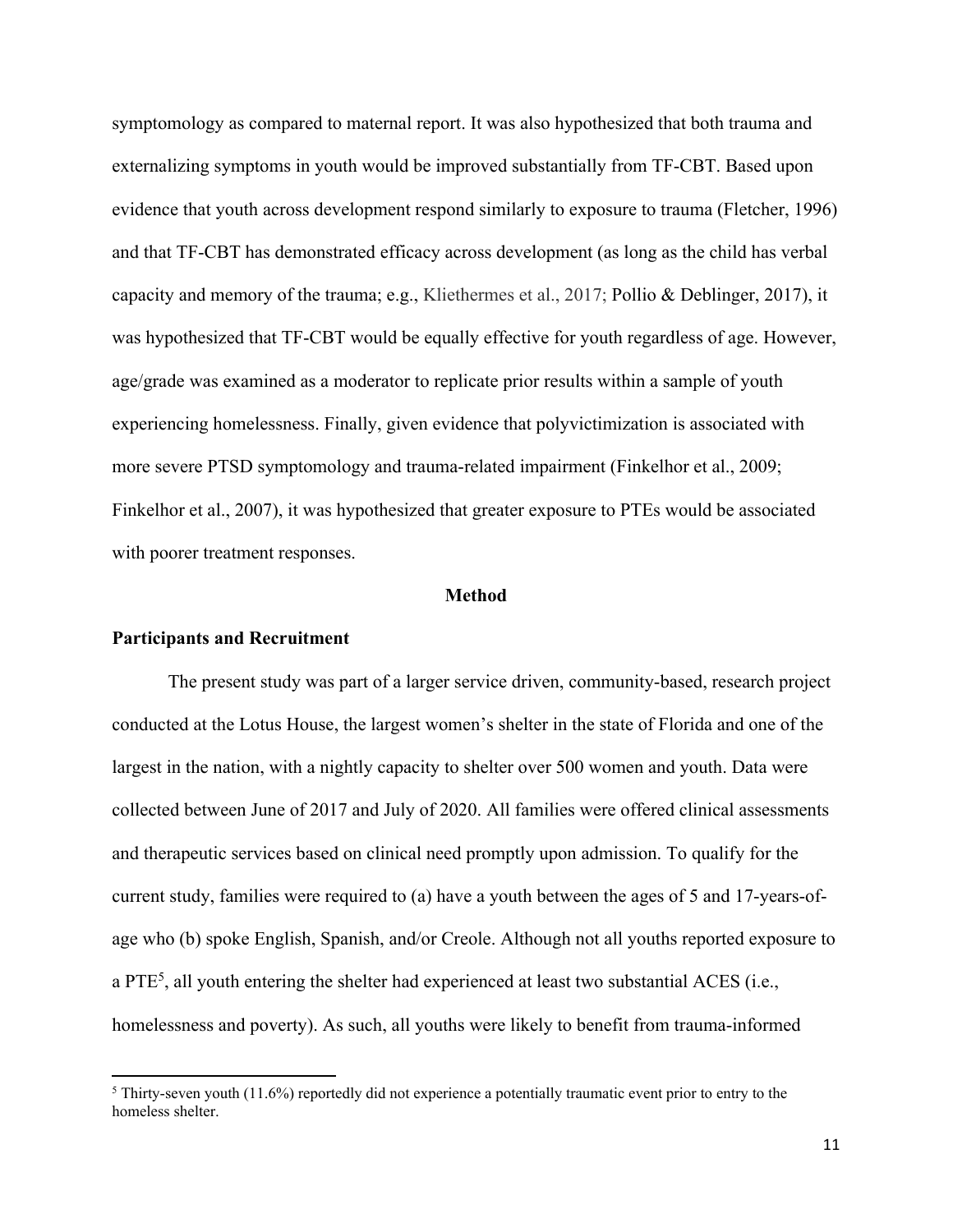intervention (i.e., trauma narrative could focus on PTE or ACEs) and no explicit inclusion/exclusion criteria regarding severity of trauma-related symptomology were implemented for this study. Families were permitted to receive clinical services without participating in research; however, almost all mothers whose youth received services provided consent to participate in research. Exclusionary criteria, for the current study, included youth a) outside the target age range (younger than 5 years old<sup>6</sup>), b) already receiving therapeutic services elsewhere, and c) for whom clinical judgement dictated that presenting difficulties would be better addressed by Parent Child Interaction Therapy (Eyberg et al., 2001; i.e., prominent externalizing behavioral difficulties in children 5-7 years old only). As TF-CBT entails both youth and parent sessions, all mothers participated in their youth's treatment.

The sample for the present study consisted of **321** youth between the ages of 5 and 17  $(M<sub>age</sub>=10.06, SD = 3.24)$  whose mothers provided consent to participate in the study. The sample was comprised of mostly males (56.4%) and Black/African Americans (70.1%). Of these youth, 24 never attended treatment; leaving **297** youth who received at least one session of TF-CBT (intent to treat sample). Of these 297 participants, **214** completed treatment (i.e., 10 or more sessions/75% of treatment/completion of the trauma narrative).

Of the 297 participants in the intent to treat sample, the mean age was 10.03 years (*SD* = 3.21 years), and most were male (56.2%) and Black/African American (69.4%), and 34.0% were Hispanic/Latinx. See Table 1 for other descriptive sample data. Descriptive data for the 214 treatment completers can also be found in Table 2. Chi square difference tests indicated no demographic differences between those youth who completed treatment as compared those who

<sup>6</sup> To address trauma-related symptoms in children below the age of 5, these children and their families were offered alternative intervention services which were more developmentally appropriate/validated for use in early childhood (e.g., Parent-Child Interaction Therapy; Eyberg et al., 2001). See (Graziano et al., 2020) for a description of services provided to children under the age of five.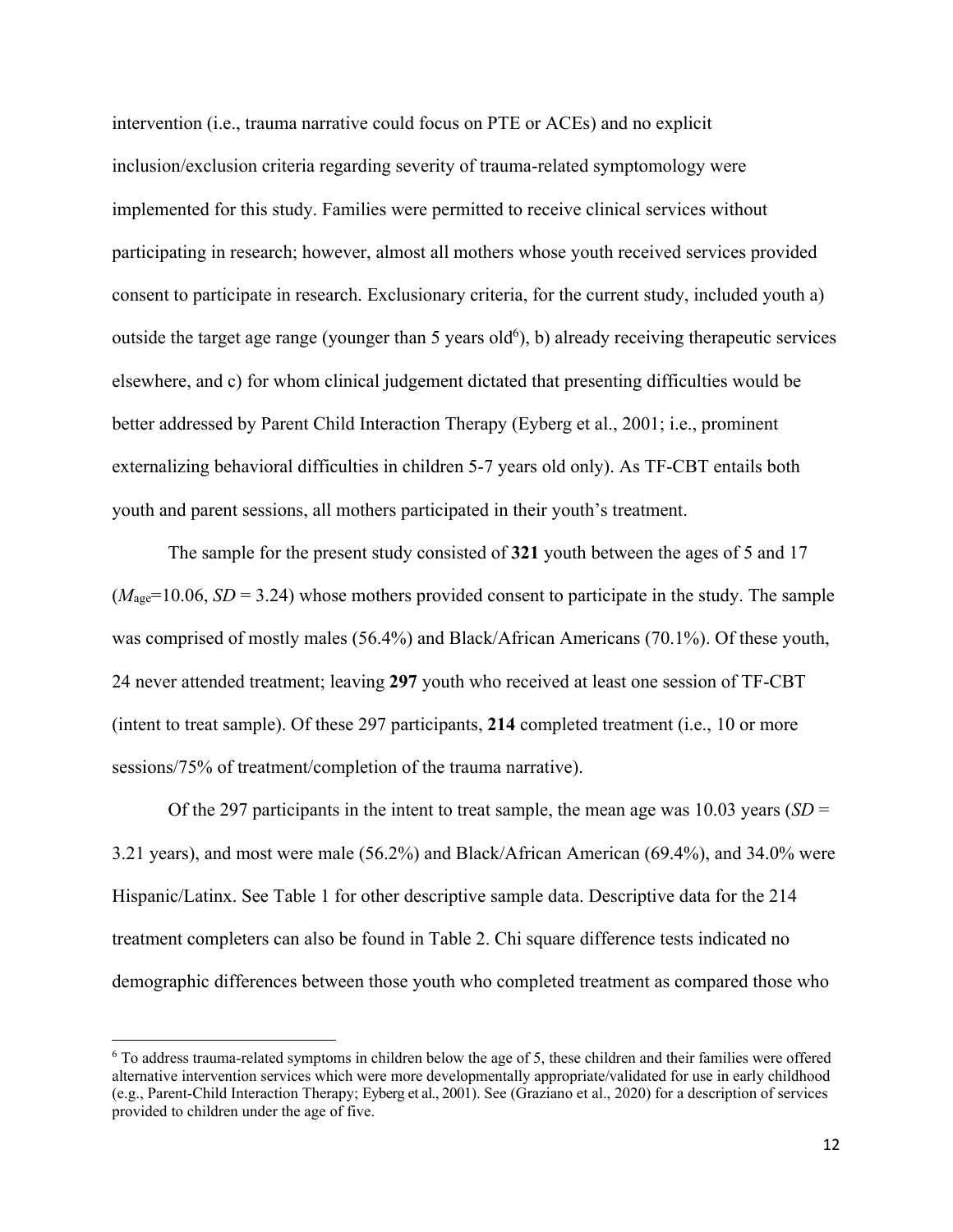dropped out of treatment prior to completion (i.e., prior to completing at least 75% of the intervention/completion of the trauma narrative).

The 297 youth included in this study were from 224 families, with 58 sets of siblings within the sample. The number of youths in the families ranged from one to seven, with an average of 2.7 youth in each family (although not all youth qualified for intervention). In the majority of families, the home language was English (72.4%); another 26% spoke Spanish exclusively or were bilingual. Clinical services were provided to youth and their mother/guardian in their preferred language which included English, Spanish, and/or Creole. Mother/guardian age ranged from 23-66 years ( $M = 35.09$ ,  $SD = 8.31$ ). The majority of mothers were unemployed at the onset of treatment and the modal family income was less than 10,000 annually, with only 2% of mothers reporting income greater than 25,000 annually.

#### **Study Design and Procedure**

This study was approved by the University's Institutional Review Board. Clinicians at the Lotus House who delivered the interventions, in the family's preferred language, were master's level clinical staff or therapists, licensed or registered for licensure, and certified or in the process of receiving their certification in TF-CBT. Counselors received weekly supervision by the shelter's program clinical director, a state qualified psychologist and social worker trained and certified in TF-CBT.

Upon admission to the shelter, clinicians and trained staff administered an assessment protocol that lasted approximately two hours and included: a) a biopsychosocial interview of mothers that gathered relevant background information on the youth and family, b) questionnaires on youth's externalizing behavior problems, trauma histories, and symptoms, c) questionnaires on maternal stress, and d) videotaped observations of three 5-minute standard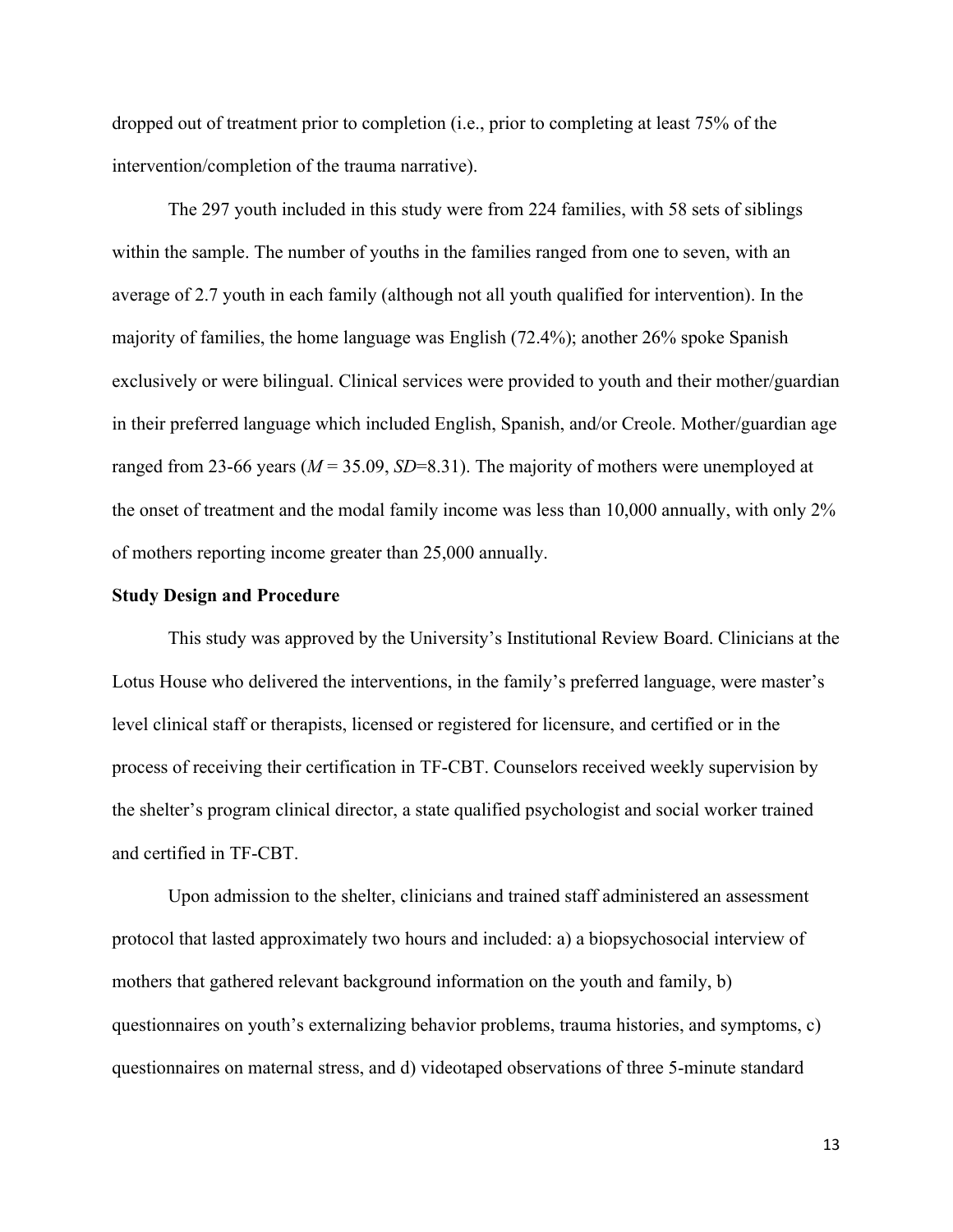parent-child interaction situations that varied in the degree of parental control expected (for youth ages 6 months to 12 years 11 months). See below for a description and names of assessments. Families completed a similar post-intervention assessment upon completion of intervention (i.e., 10 sessions) or four months after the start of the intervention (mean time to complete intervention  $= 3.67$  months,  $SD = 1.25$  months). Families were given small incentives such as a small toy to the youth, or a small gift to the parent upon completion of the assessments, and all interventions were provided at no cost. Staff conducting the pre- and post-intervention assessments were not the same clinicians who provided therapeutic services.

#### **Intervention Description and Adaptation**

TF-CBT (Cohen et al., 2017; Kliethermes et al., 2017) is an evidence-based program designed for the treatment of trauma-related symptoms in youth ages three to eighteen years. In TF-CBT youth and their parents are taught coping strategies and face exposures of gradually increasing intensity as they move through treatment. Therapy sessions follow a preset sequence (PRACTICE): psychoeducation and parenting skills, relaxation skills, affective regulation skills, cognitive coping skills, trauma narrative and cognitive processing of the traumatic events, in vivo mastery of trauma reminders, conjoint youth-parent sessions, and enhancing safety and future developmental trajectory (Brown et al., 2020; Cohen et al., 2010). Treatment is broken down into three phases (a) stabilization, (b) integration, and (c) consolidation. TF-CBT is traditionally completed within 12-15 sessions with approximately equal sessions for each of the three phases. In cases of more complex trauma, treatment can be extended to up to 16-25 sessions (Cohen & Mannarino, 2016).

For this study, given the transient nature of the sheltered population (Culhane et al., 2007), every effort was made to complete TF-CBT within 10-12 sessions. There was some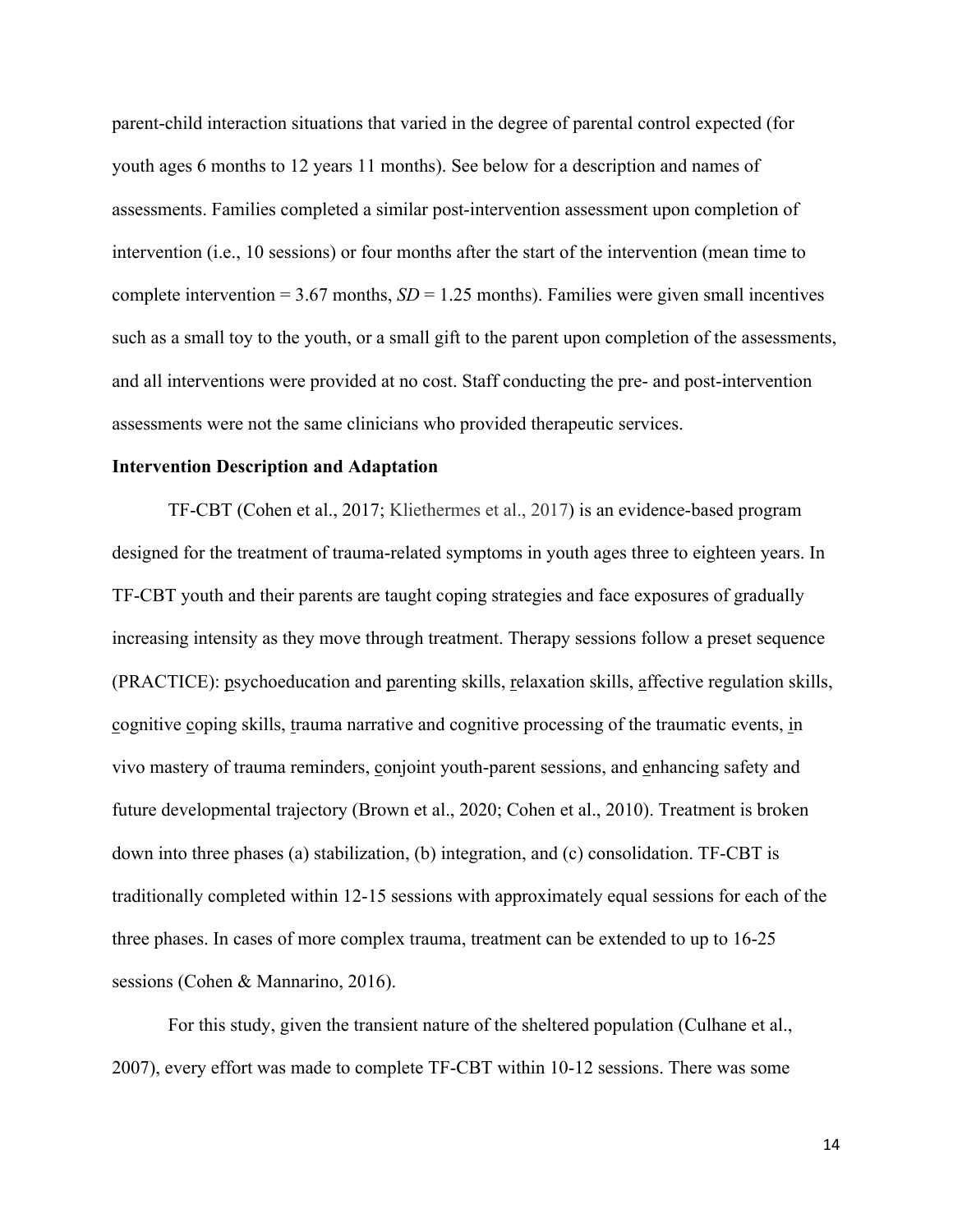variability in the number of sessions spent within each phase of treatment, largely based upon clinical need and youth uptake and integration of skills. However, in general 4-5 sessions were spent within phase one (i.e., Safety and Stabilization), 4-5 sessions within phase two (i.e., Formal Gradual Exposure), and 1-3 sessions on phase three (i.e., Consolidation and Integration) of TF-CBT. During the tenth session or four months after initiating treatment (whichever was earlier), youth, their mothers, and their therapist met to determine whether treatment goals were met or if additional sessions were needed. If therapeutically necessary, youth received additional sessions (*n*=46), not exceeding 18 sessions.

# **Measures of Feasibility and Acceptability**

 **Intervention Completion and Attendance.** Attendance for each session was measured from therapists' notes within the shelter's electronic medical records. Trauma narratives were completed at or before the ninth intervention session. Given the importance of completion of the trauma narrative for reduction of PTSD symptomology (Deblinger et al., 2011), intervention completion rates were calculated based on the completion of at least 10 sessions.

**Consumer/intervention satisfaction.** Parents provided ratings of satisfaction at postintervention by completing selected items from the Therapy Attitude Inventory (Brestan et al., 1999). Raters indicated on a five-point Likert scale their degree of satisfaction of a) improvements in the parent-youth relationship b) progress the youth made in general behavior, c) progress the youth made in trauma symptoms, d) general feeling about the program, and e) how likely they were to recommend the program to others. The mean level of satisfaction was calculated across these five items ( $\alpha$  = .75 for maternal report).

## **Youth Outcomes**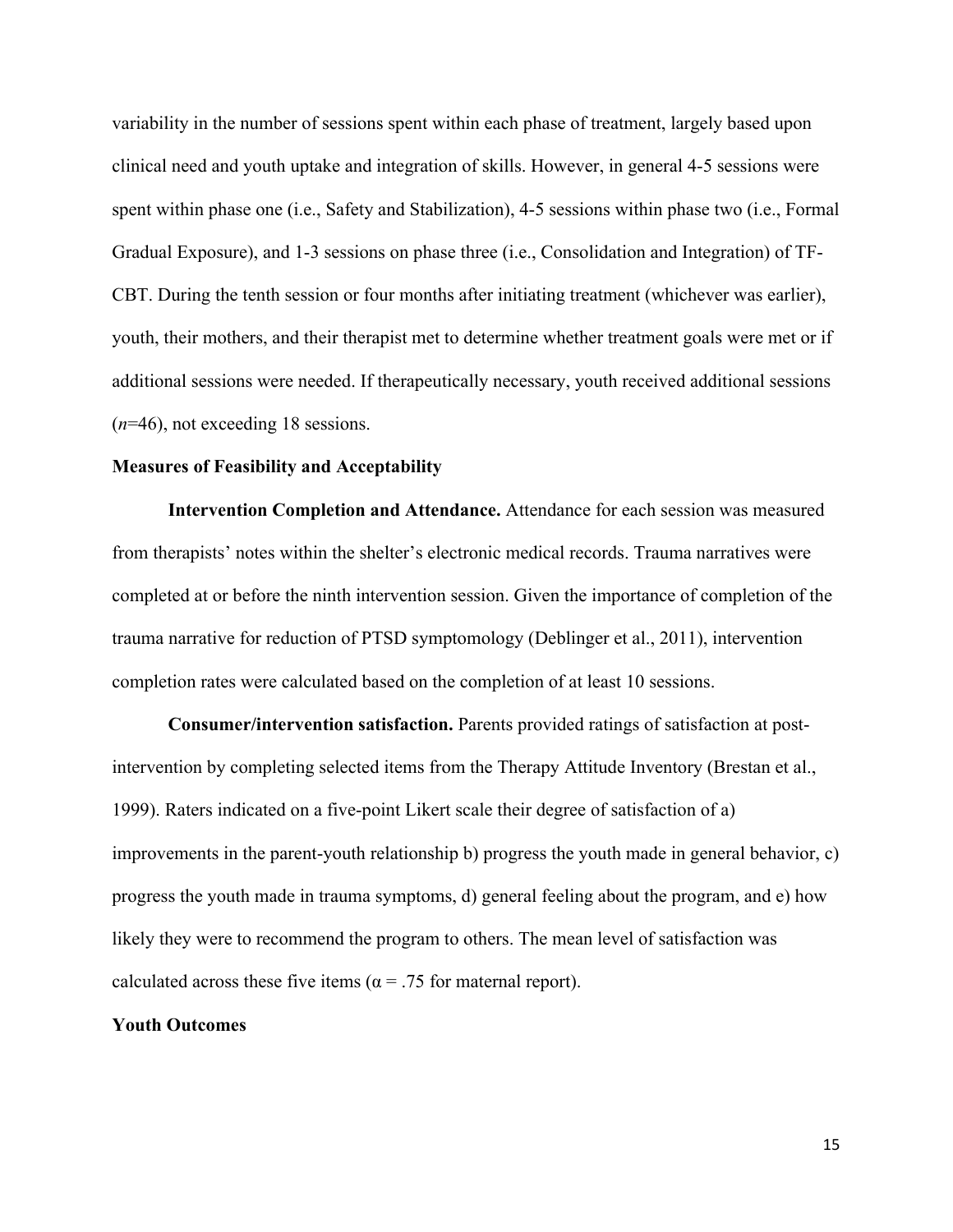**Grade.** Grade was dichotomized into a) kindergarten through sixth grade and b) seventh through twelfth grade to allow for comparisons between youth in elementary and junior high/high school.

**Child and Adolescent Trauma Screen (CATS).** Mothers completed the CATScaregiver for all youth and youth ages eight and older completed the CATS-youth at pre- and post-intervention. The CATS assesses for exposure to 14 PTEs (and allows for short response of any additional potential traumas) as well as the frequency of each of the 20 post-traumatic symptoms (only 16 symptoms were assessed for children under 7 years old), based upon the DSM-5 criteria (American Psychiatric Association, 2013). *Rate of exposure to PTE types* was calculated by summing the total number of PTE types endorsed by the youth or their mother. As such scores ranging from 0-14. It is important to note that although homelessness and poverty are ACEs/childhood risk factors, these were not included within the total number of PTE types because (a) neither homelessness nor poverty meet DSM 5 criteria for a PTE and (b) all participants in the sample experienced homelessness and poverty and as such including these variables would not result in any variance within the sample.

*Severity, Symptomology, and Diagnostic Status.* Post-traumatic symptoms were rated on a 4-point Likert-scale ranging from 0 (never) to 3 (almost always), resulting in a single total severity score, with higher scores indicating greater severity of post-traumatic stress (Parent CAT  $\alpha$  = .83; Self CAT  $\alpha$  = .86). Endorsement rates of a) reexperiencing, b) avoidance, c) negative mood and cognitions, and d) arousal symptoms (which coincide with criterion B-E of the DSM 5 PTSD symptom criterion, respectively) were calculated by summing the number of items within each domain rated as occurring half the time (2) or almost always (3). Higher scores indicate greater presence of symptomology. Finally, diagnostic status was calculated by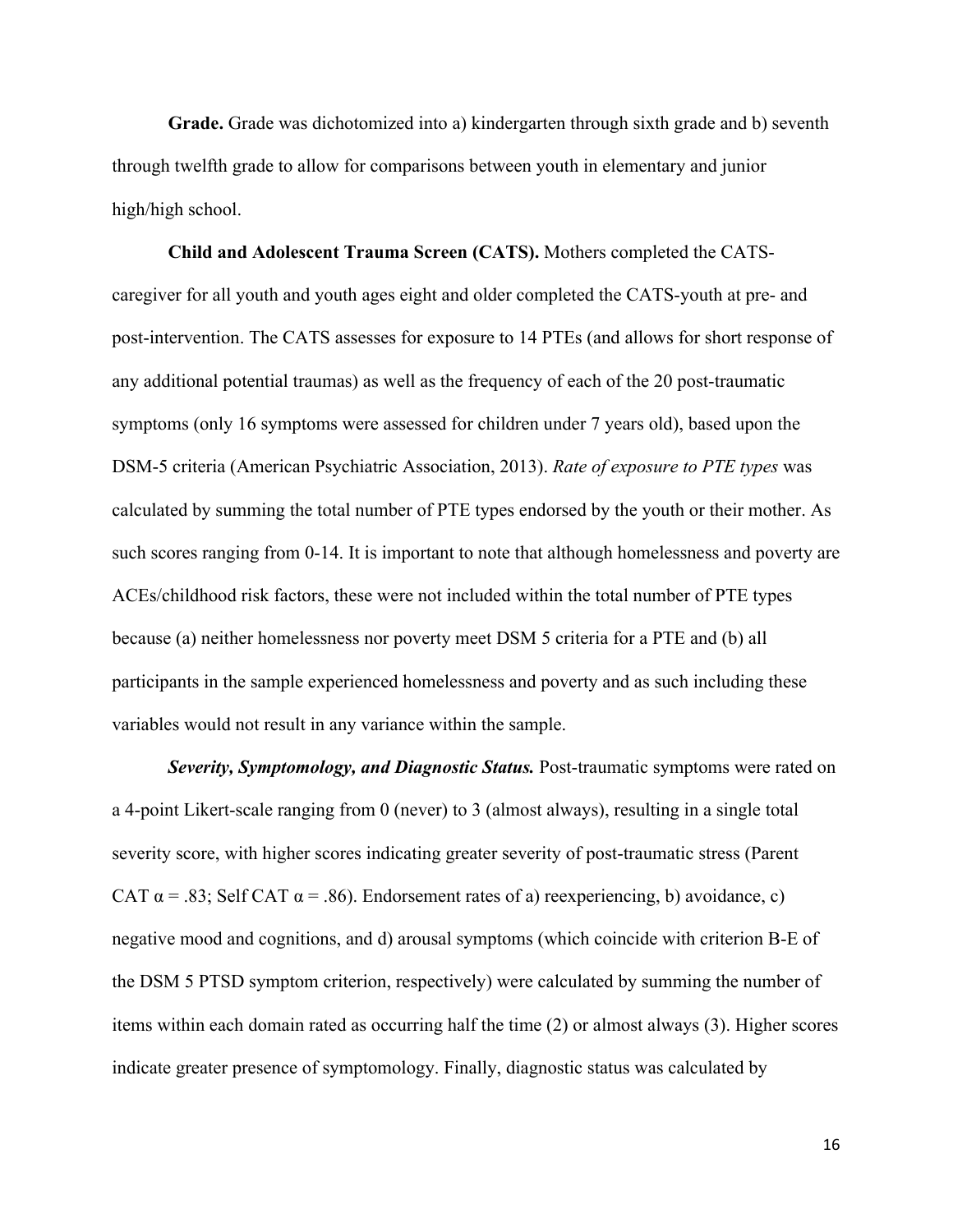determining whether endorsement rates of reexperiencing, avoidance, negative mood/cognition, and arousal met or exceeded DSM criteria (i.e., presence of at least 1, 1, 2, 2, and 1 symptom, respectively) for those youth with reported exposure to at least one PTE. Diagnostic status was coded dichotomously based upon meeting or not meeting DSM 5 criteria for PTSD.

 **Eyberg Child Behavior Inventory (ECBI).** Mothers completed the ECBI (Eyberg & Ross, 1978), a 36-item questionnaire designed to assess externalizing behavior problems in youth ages 2-16 years, at pre- and post-intervention. The raw score from the total intensity scale was used in the present study as a measure of externalizing behavior problems ( $\alpha = .94$ ).

#### **Data Analytic Plan**

 All analyses were conducted using Statistical Package for the Social Sciences, version 20 (SPSS 26). At pre-intervention 6.76% of data were missing. At post-intervention 39.71% of data were missing, primarily due to families exiting the shelter prior to completion. Based upon Little's Missing Completely at Random test, data at pre-intervention  $\chi$ 2(14) = 38.06, *p* < .001 and post-intervention  $\chi^2(8) = 19.19$ ,  $p < .05$  were not missing at random. Therefore, as recommended in clinical trials, intent to treat analyses with the use of multiple imputation was used (Little & Yau, 1996; Rubin, 1988; Von Hippel, 2020) in addition to analyses for youth who completed treatment.

 In an effort to provide updated incidence/prevalence rates within a sample of youth currently experiencing homelessness, initial analyses focused on describing the percentage of youth who were clinically elevated in terms of behavior problems and trauma symptoms as well as the percentage of youth who experienced PTEs at pre-intervention. Paired-sample t-tests were utilized to examine whether prevalence rates varied by reporter (i.e., self- versus maternal-repot). Next, completion, attendance, and intervention satisfaction were examined. For the primary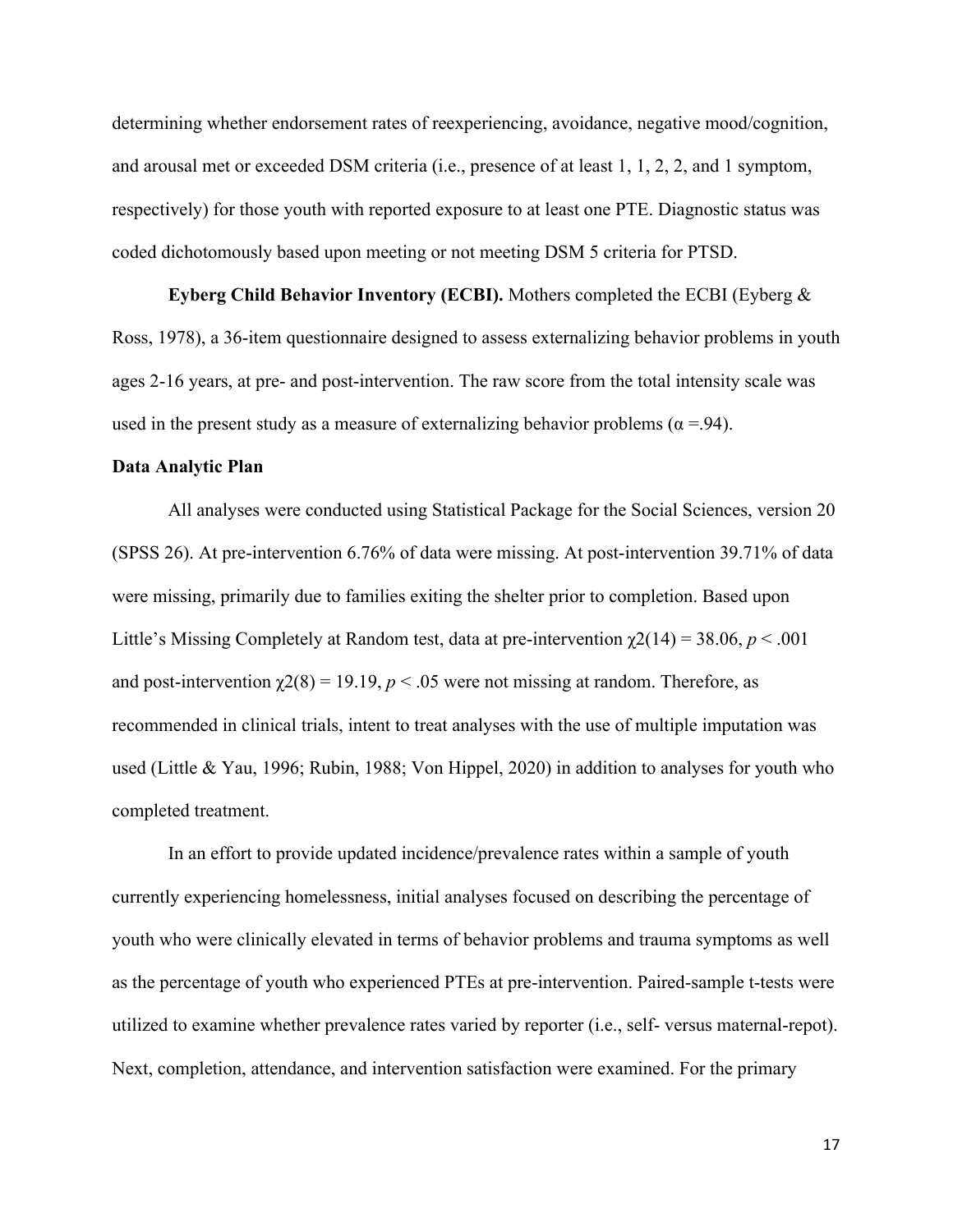analyses, multiple repeated measures ANCOVAS controlling for age were conducted to examine pre- post-intervention changes for youth outcomes, including changes in diagnostic status. Other demographic variables were not included as covariates, as age was the only variable consistently significantly correlated to the outcomes of interest<sup>7</sup>. A series of repeated measures ANOVAS were conducted to examine the potential moderating effect of grade level on pre- to postintervention outcomes. Finally, a series of repeated measures ANCOVAS controlling for age were conducted to examine the moderating effect of the number of exposures to PTE types (based on maternal report on the CAT), on pre- to post-intervention outcomes.

### **Results**

# **Cross Informant Reports of Mental Health Difficulties at Pre-Intervention**

 With regard to externalizing behavior symptoms, 24.80% of youth had a total score in the clinical range on the ECBI (i.e., score of 131 or higher), based upon maternal report. In terms of trauma symptoms, 52.9% of the youth had total raw scores in the clinically elevated range (i.e., score of 12 or higher for ages 5-6 years and 15 or higher for ages 7 and older on PTSD severity) as reported by mothers on the CATS. Based on self-report, 69.52% of youth had scores in the clinically elevated range on the CATS.

 Rate of exposure to PTEs are outlined in Table 2. Overall, the results indicate that regardless of reporter, the most commonly experienced traumatic events were witnessing violence (at home or in the community) and sudden or violent death of a loved one. Self-report consistently indicated a higher rate of exposure to PTEs than did maternal report, with the exception of witnessing someone in the family get slapped, punched or beat up, which mothers

<sup>&</sup>lt;sup>7</sup> Correlations between sex, maternal education, child race and ethnicity with maternal report of trauma severity  $(.02,$ .08, .01, -.07, respectively), self-report of trauma severity (.04, .07, -.03, .08 respectively), ECBI raw score (.09, .07, -.03, -.02, respectively), and parenting stress total score (.02, .02, -.01, .00, respectively) at post-intervention were all not significant ( $p > .05$ ).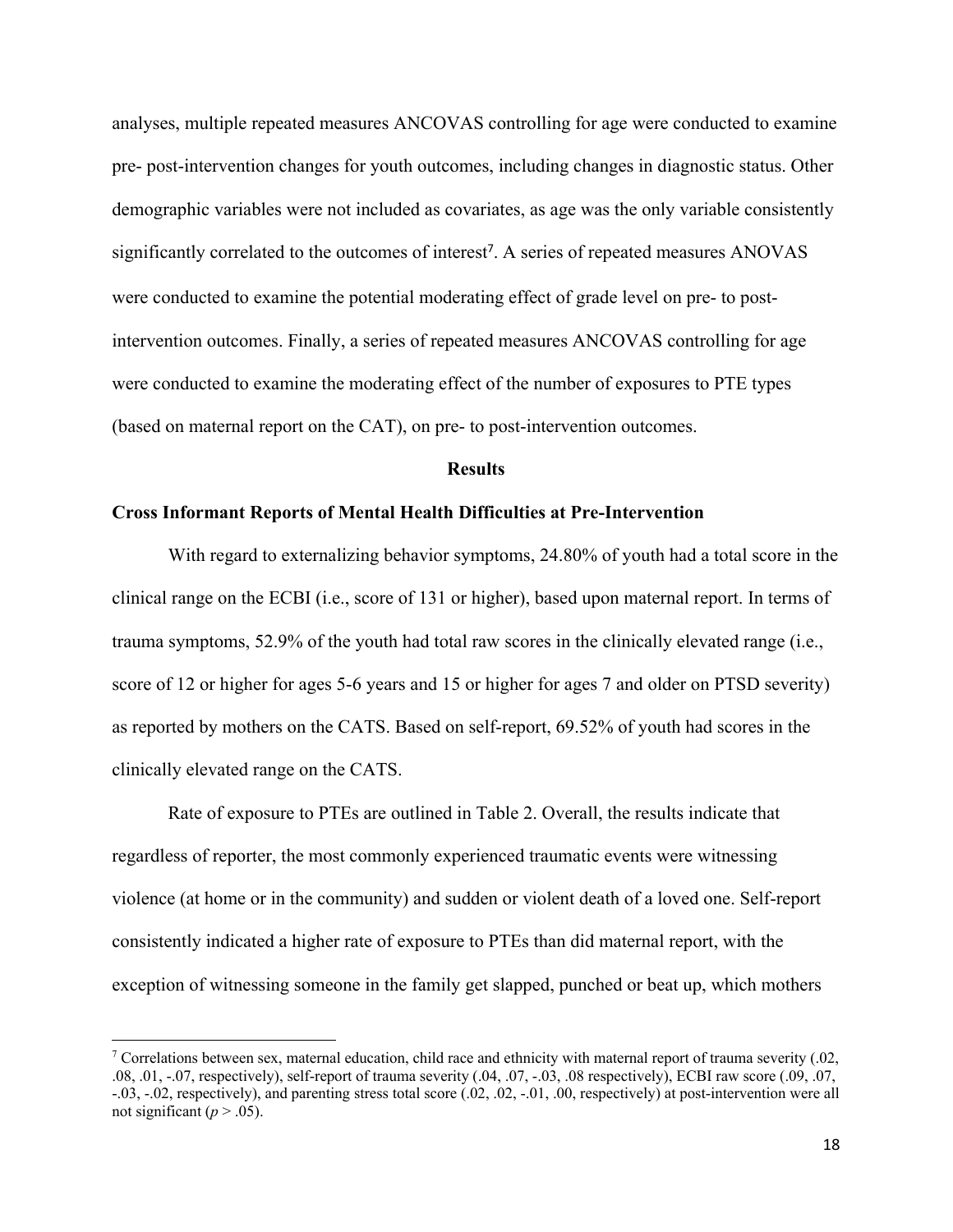endorsed more often than did youth. Paired-sample t-tests were conducted to determine whether discrepancies between maternal and self-reports were significantly different. Given the number of analyses conducted Holm's Step-Down Procedure (Holm, 1979) was implemented to minimize Type 1 error. Results, depicted in Table 2, indicate that mothers reported significantly greater incidence of witnessing violence in the home  $(t = 3.28, p < .001)$  than did youth, but youth reported significantly greater witnessing of community violence than did their mothers  $(t =$ -10.15, *p* < .001). Youth also reported greater incidence of physical abuse, emotional abuse, separation from a caregiver (including abandonment by father), and serious accident or injury as compared to maternal report (*p*s < .001).

 Although the possible range of scores for rate of exposure to PTE types (rate of polyvictimization) was 0-14, in this sample no youth endorsed experiencing exposures to more than ten exposure types. Based upon maternal report, the mean number of traumatic event type exposures was 2.26 and the majority of mothers endorsed between one and three exposure types, with 21.9% of mothers reporting exposure to  $\geq$ 4 PTE types. Self-report indicated that the mean number of exposure traumatic event types was 3.14, with the majority of youth endorsing two to four exposure types. Approximately 38% of youth endorsed exposure to  $\geq$ 4 PTE types.

#### **Feasibility and Acceptability of TF-CBT**

To determine the feasibility and acceptability of implementing TF-CBT within the context of a homeless shelter, rates of treatment completion, treatment fidelity, and satisfaction with treatment were examined. In terms of intervention completion, 7.48% of families never initiated TF-CBT after assessment and assignment (see Figure 1). Of the families that initiated intervention, 72.05% of families in (*n* = 214) completed all intervention sessions (i.e., 10 or more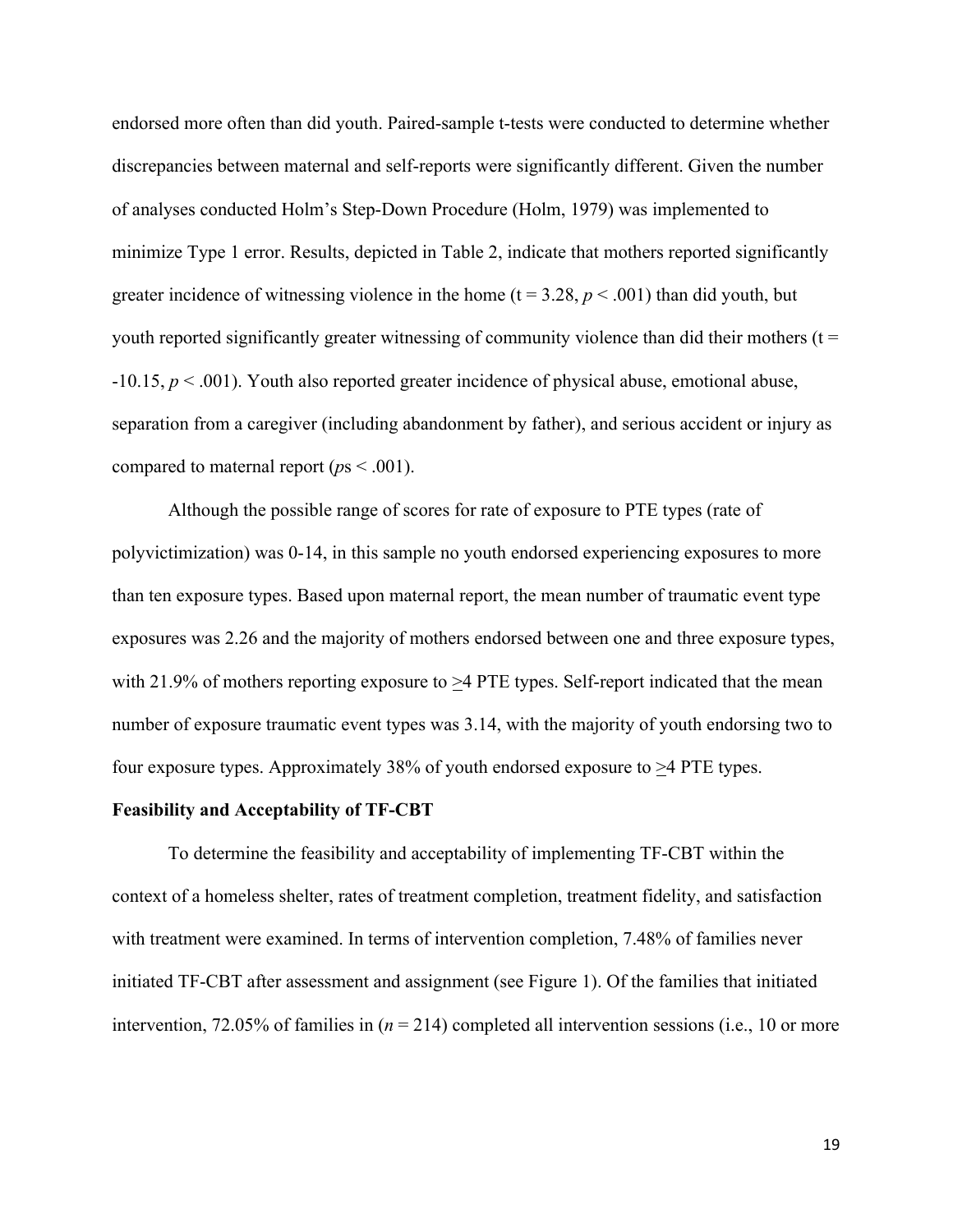sessions). The primary reason for treatment dropout (96.7%) was leaving the homeless shelter. Maternal report ( $M = 4.27$ ,  $SD = .69$ ) indicated high levels of satisfaction with treatment.

 A random 40% of sessions (10 sessions each for 60 participants who completed TF-CBT) were selected and scored on treatment fidelity. Specifically, treatment notes were reviewed to determine adherence to treatment protocol (i.e., covering PRACTICE sequence) and to ensure parents were seen by the therapist in addition to youth. Results indicated that in all but one session for one participant therapists met with parents to instruct them on topics covered within session, in addition to meeting individually with the youth. With regard to adherence to the treatment protocol, the PRACTICE sequence was adhered to in 96% of sessions reviewed.

#### **Efficacy of TF-CBT**

 As indicated in Table 3, TF-CBT resulted in significant reductions in the severity of PTSD-related symptoms, such that there was a significant reduction in youth who fell within the clinically elevated range on the CAT from pre- to post-intervention based on both maternal  $(F =$ 19.41,  $p < .01$ ) and self-report ( $F = 7.58$ ,  $p < .01$ ). Based on maternal and self-report, TF-CBT was most effective at reducing criterion B (reexperiencing) symptoms (*p* < .01). Maternal report also indicated a significant reduction in criterion E (arousal) symptoms (*p* <.001). TF-CBT also resulted in significant reductions in maternal report of externalizing behaviors as measured by the ECBI intensity scale  $(p < .001)$ .

#### **Moderation of Treatment Effectiveness**

As indicated in Table 4, grade level (i.e.,  $K-6<sup>th</sup>$  versus 7-12<sup>th</sup> grade) significantly moderated the effects of TF-CBT on externalizing behavior (*p* <.001), but not trauma-related symptoms. Specifically, children in elementary school demonstrated greater pre-post changes in ECBI scores than did junior high and high school students. In contrast, the total number of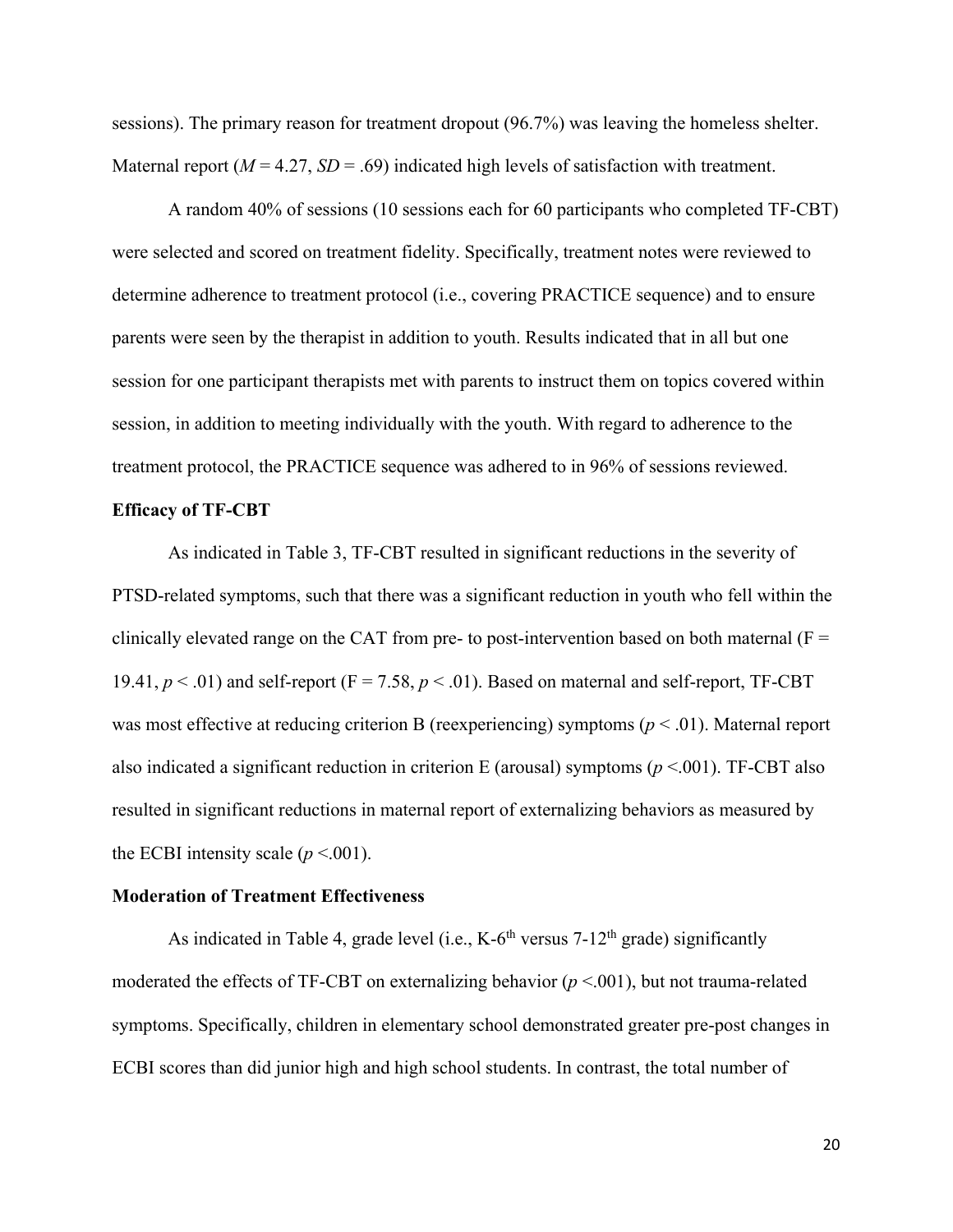exposures to PTE types, moderated the effects of TF-CBT on maternal and self-reported severity of trauma symptoms (*ps* <.001; Table 5), but not externalizing behaviors. Specifically, sheltered youth who did not report exposure to any PTE types did not show a significant reduction of trauma symptoms. However, both youth experiencing less than four and four or more exposures to PTE types demonstrated improvements pre- to post- intervention, with youth experiencing four or more exposure types consistently benefiting more from TF-CBT than youth with exposure to less than 4 exposure types. Notably, post-intervention trauma severity scores were equivalent across groups.

#### **Discussion**

 The current study provides updated estimates of the clinical needs and prevalence of exposure to PTEs in sheltered youth. To our knowledge, the present study represents the first large scale quantitative investigation of the mental health needs and trauma histories and symptoms of sheltered homeless youth and the feasibility and efficacy of providing Trauma-Focused-CBT to address those needs. The findings demonstrate both the magnitude of the needs of sheltered youth, the feasibility of providing evidence-based interventions within the context of a homeless shelter, and the value of providing such services to sheltered youth and their families. Further, the time-limited adaptation of TF-CBT, a necessary adaptation given the transient nature of the homeless population (Culhane et al., 2007), was found to be efficacious at reducing trauma-related symptomology. This offers a promising blueprint for other shelters and community mental health providers to follow in their provision of clinical services in the future. Finally, although TF-CBT resulted in a significant reduction of symptomology across youth, it was more effective at reducing externalizing behaviors in children as compared to adolescents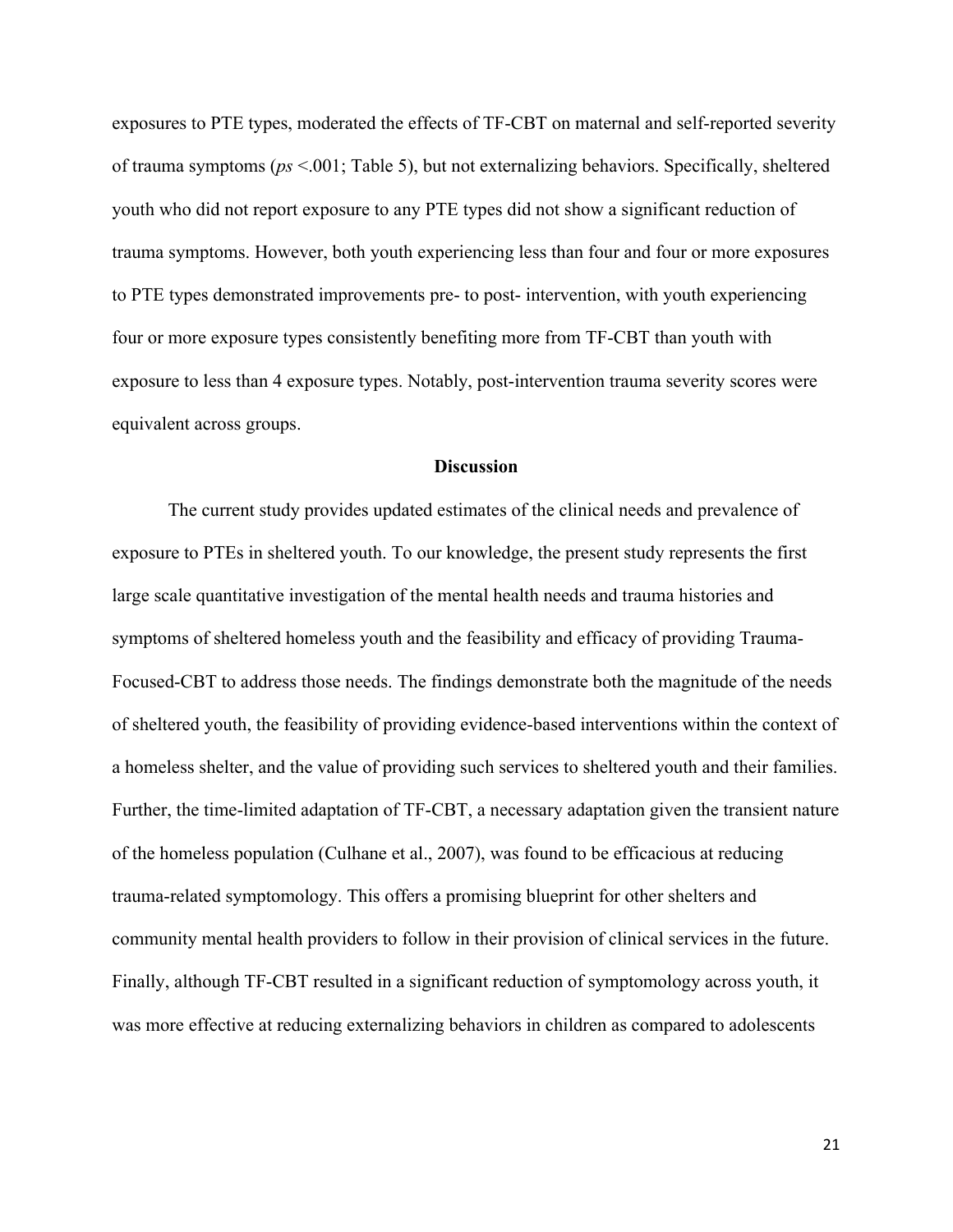and was more effective at reducing symptomology in youth who had experienced greater PTE exposure types. These findings are discussed in greater detail below.

#### **Profiles of Symptomatology and Trauma Exposure at Pre-Intervention**

Whereas previous studies have indicated that the prevalence rate of exposure to PTEs is substantially higher for youth experiencing homelessness (e.g., Cowal et al., 2002; Keeshin  $\&$ Campbell, 2011), findings from this study suggest that a more nuanced examination of prevalence rates is needed. Specifically, as compared to prevalence rates reported by Saunders and Adams (2014), in the present study youth experiencing homelessness reported experiencing similar rates of exposure to at least one instance of physical abuse, sexual abuse, natural disasters, and serious accidents (e.g., car accidents) prior to being sheltered. However, the prevalence of witnessing physical violence in the home or community and exposure to bullying were reported at greater rates in this study than in studies with homed youth. The fact that the study was conducted at a women's homeless shelter, rather than a gender-neutral shelter, may have impacted the reported rates of witnessing violence in the home. Specifically, violence is a leading cause of homelessness for women–with fifty-seven percent (57%) of all women experiencing homelessness reporting domestic violence as the immediate cause of their homelessness (National Alliance to End Homelessness, 2019). The prevalence of violence for women at the women's shelter was nearly ubiquitous with ninety-nine percent (99%) of the incoming women and children at the Lotus House reporting victimization from domestic and/or intimate partner violence, gender-based violence, trafficking and other crimes and serious trauma. However, it is important to note that this study did not include a homed comparison group and as such, comparisons rely on prevalence rates reported in previous studies.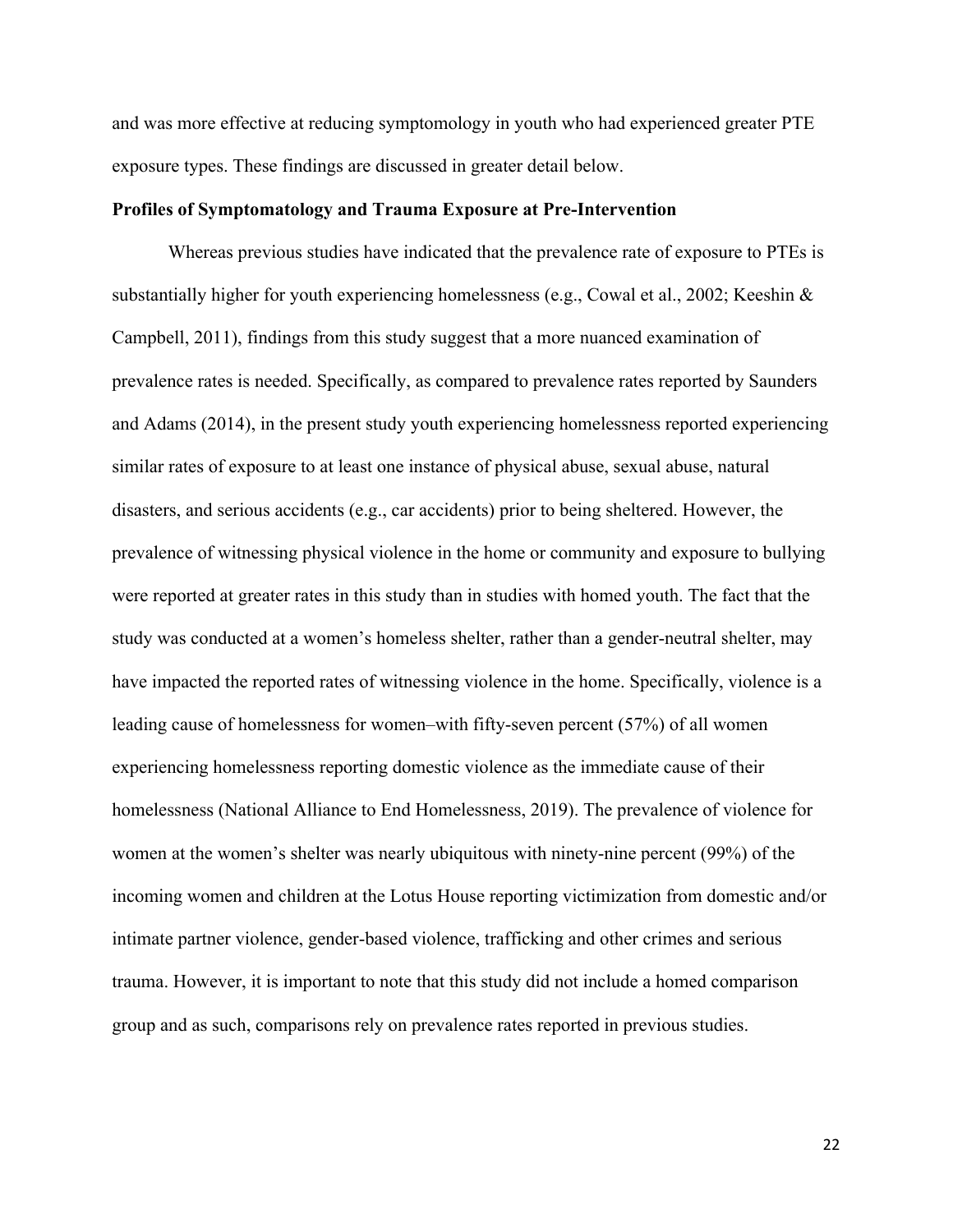Consistent with previous studies (Saunders, 2003), maternal report in this study indicated that approximately two thirds (63.8%) of youth experiencing homelessness experienced two or more PTE types. These rates were substantially higher when self-report was examined. Specifically, 85.6% of youth reported exposure to two or more PTEs. Importantly, these rates may underestimate polyvictimization in this population. Specifically, only one instance of experiencing any given category of PTE was counted, whereas individuals may have experienced multiple instances of each type of event (e.g., multiple instances of witnessing violence). With regards to reactions to these PTEs, approximately half of maternal report (53%) and just shy of three quarters of self-report (70%) indicated clinically elevated rates of PTSD symptomology. These rates are substantially higher than rates of PTSD symptomology following PTEs in the general population (i.e., 20% of youth exposed to trauma develop symptoms consistent with a diagnosis of PTSD; Alisic et al., 2014; McLaughlin et al., 2013; Saunders, 2003). Taken together, these findings highlight the elevated need for evidence-based interventions to address trauma-related symptomology within sheltered homeless youth.

Results of exploratory analyses highlighted substantial discrepancies between maternal and self-reported severity of PTSD symptoms and rates of exposure to most categories of PTEs. Self-report consistently indicated greater severity and rates of exposure types, except for witnessing violence within the family and emotional abuse which mothers rated as occurring more often than did youth. One possible explanation, for these findings is that parental report of PTEs that are witnessed by parents (those events which are most likely to occur in the home) are influenced by the parent's own feelings of distress, either because they also experienced the trauma or because witnessing their child distressed is itself upsetting (Shemesh et al., 2005; Shemesh et al., 2003). In contrast, PTEs which occur outside the home are less likely to be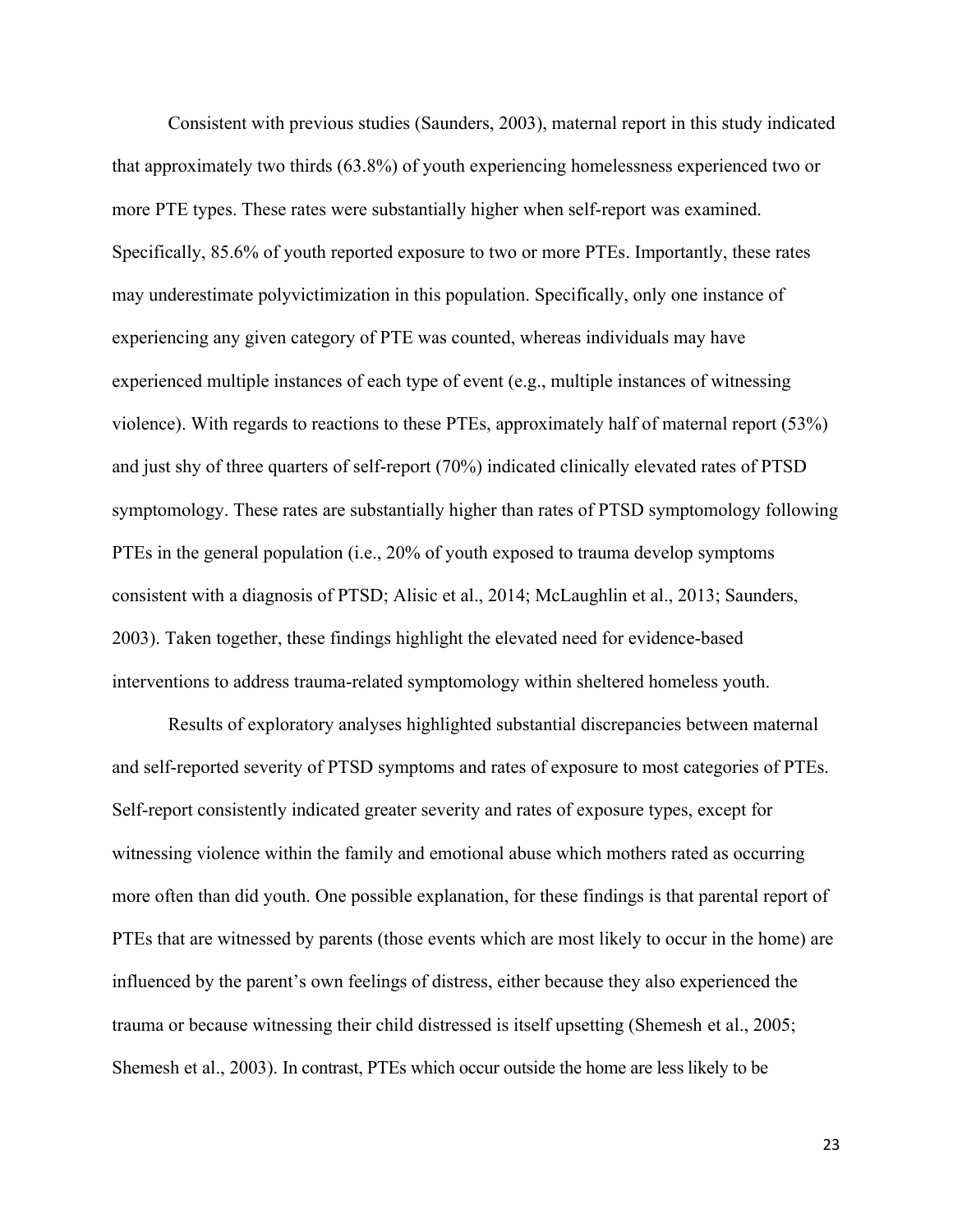witnessed by parents and therefore may only be reported if the youth informed their parent of the exposure. Additionally, it is possible that even when mothers are informed of the occurrence of PTEs they may minimize such exposures for fear of child welfare involvement. Alternatively, it is possible that these discrepancies are due to different parent and youth severity thresholds of what constitutes an exposure to PTEs. For example, a fender-bender might constitute a serious accident to a youth, but a parent may not consider an accident "serious" unless the youth went to the hospital. Regardless of the reason, the substantial discrepancies between maternal and selfreported PTSD symptomology highlight the importance of thorough multi-informant ratings of youth symptomology. These findings are in line with previous evidence that self-report of internalizing symptoms offers unique information beyond that obtained from parental report (e.g., Hope et al., 1999).

# **Treatment Completion and Satisfaction**

 The access to and transportability of evidence-based interventions to those individuals with the greatest needs are significant issues in the intervention field (Hershell et al., 2004; Silverman et al., 2004). Families experiencing homelessness are arguably the population with the greatest physical, medical, and mental health needs (Arangua et al., 2005; Bassuk & Friedman, 2005; Lee et al., 2010). Specifically, 12.5% of youth experiencing homelessness have high levels (>4) of ACES (Felitti et al., 1998), 20% have clinically significant emotional problems (Bassuk & Friedman, 2005), and 18% meet criteria for PTSD (Steward et al., 2004). Despite this, in the past 20 years there has been a gap in the literature as to how best to address the mental health needs of sheltered youth and their families (Hershell et al., 2004; Silverman et al., 2004). This study represents a critical step towards identifying and addressing the elevated needs of youth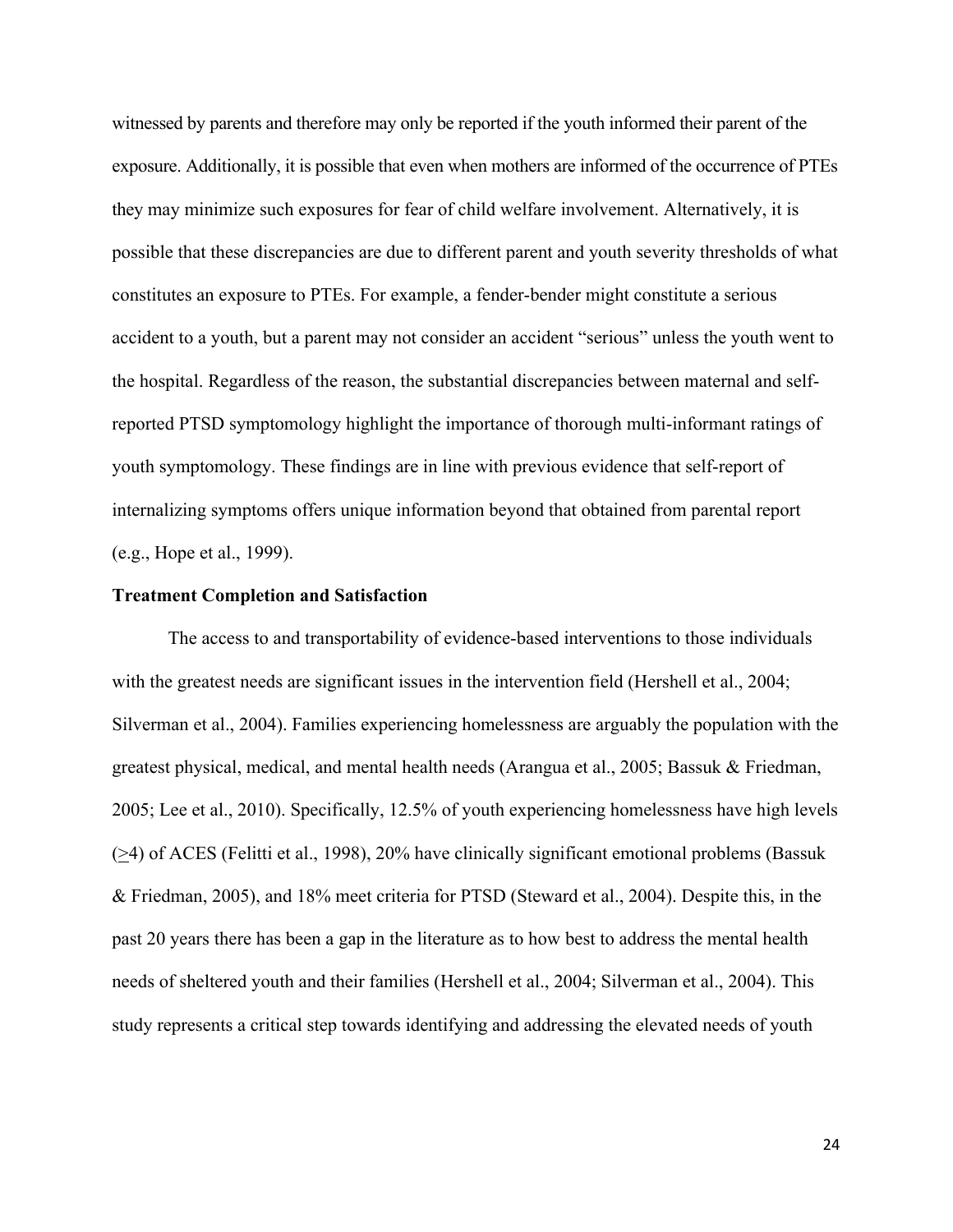experiencing homelessness by examining the feasibility, acceptability, and efficacy of administering both assessments and TF-CBT treatment within a shelter environment.

 Completion rates of TF-CBT in the present study (72%), delivered within a homeless shelter, were comparable to or slightly better than those of previous trials of TF-CBT which have typically documented completion rates ranging from 55% to 75% (Cohen et al., 2005; Eslinger et al., 2014; Yasinski et al., 2018). Furthermore, maternal report indicated high rates of satisfaction with treatment, with the majority of families reporting that they would recommend the treatment to others. Thus, an appropriately resourced shelter which is trained and staffed to provide evidence-based services in-house has the substantial advantage of bypassing common barriers to providing interventions to this population, including familial transportation to and from services, familial engagement in the face of multiple complex life stressors, and parental time limitations. Providing free in-house services allowed for flexibility with regard to scheduling and rescheduling sessions, greater insight into the needs of the families, and a greater ability to build rapport as shelter staff were engaged with families on a daily basis outside of sessions; each of which helped address the well documented attendance difficulties of families participating in clinical services (e.g., Axford et al., 2012; Baker et al., 2011; Nock & Ferriter, 2005). Finally, the use of time-limited intervention also likely contributed to the reduced dropout rates. Specifically, the time-limited format addressed difficulties associated with sustaining proximity to therapeutic services for families in transition (Culhane et al., 2007) and associated with the burden of extensive time commitments from parents who were already overburdened. Taken together, the feasibility of training shelter staff to administer assessments and treatment with fidelity and obtaining relatively high completion rates given the at-risk nature of this population highlight the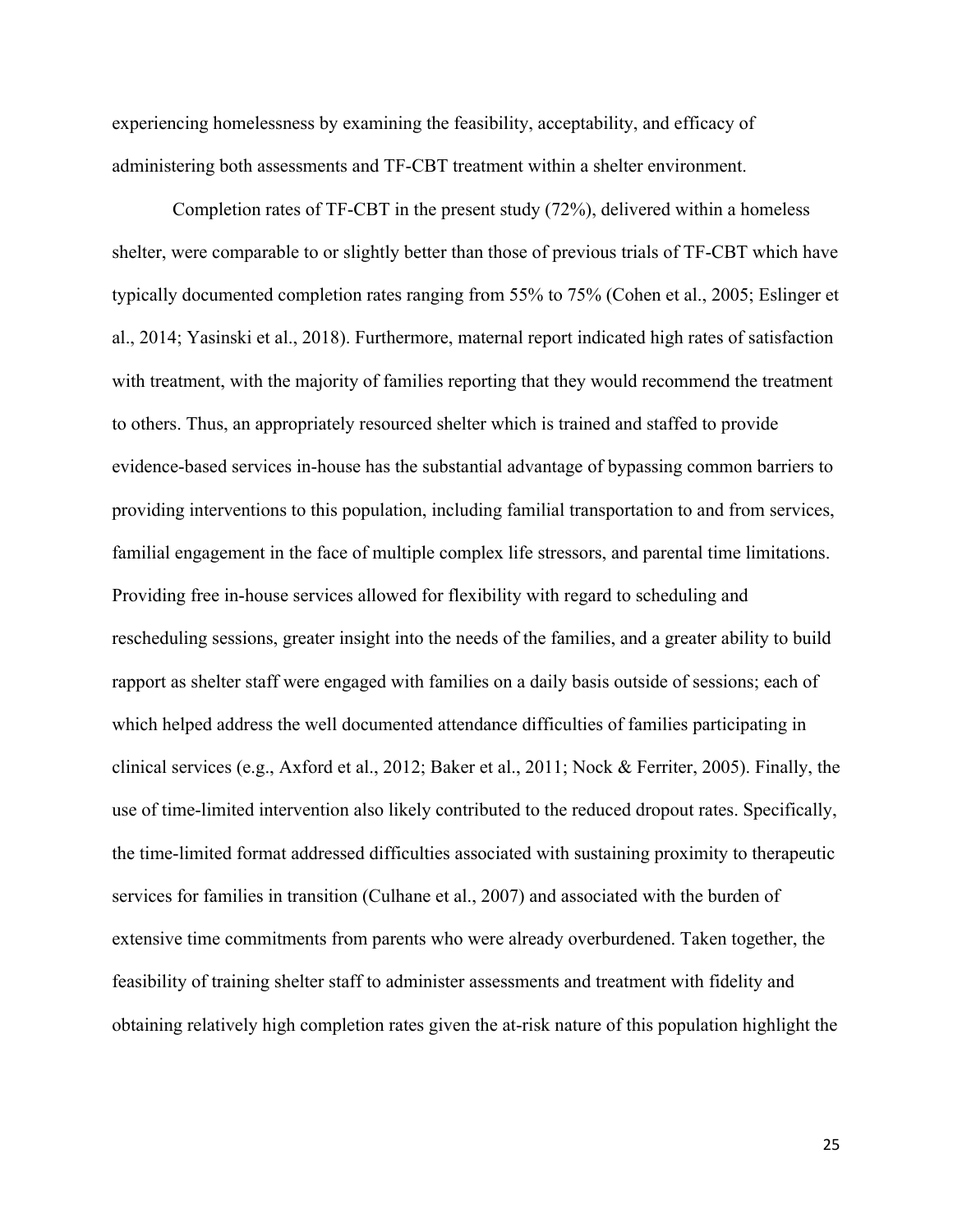transportability of TF-CBT to a shelter setting for this vulnerable population of youth and families.

# **Treatment Efficacy**

Consistent with the original hypothesis, TF-CBT resulted in a reduced severity of PTSD symptomology based on both maternal and self-report as well as a reduction in the number of youth who fell within the clinically elevated range for PTSD. Further investigation revealed that these reductions were largely attributable to reduced symptoms of reexperiencing and arousal. Overall, these results offer promising evidence that even amongst this most at-risk population, TF-CBT can result in substantial improvements in trauma-related symptomology. These findings are particularly striking given that youth experiencing homelessness/poverty are at a substantial elevated risk for exposure to ACES (Halfon et al., 2017) in addition to PTEs. TF-CBT was effective at reducing trauma-related symptoms secondary to not only exposure to PTEs, but also secondary to elevated rates of ACEs/life stressors.

 With regard to the symptoms of reexperiencing, research indicates that these symptoms typically follow the presence or recall of stimuli after a trauma, which during the trauma signaled the onset of trauma or a "turn for the worse" (Ehlers et al., 2004). These stimuli trigger reexperiencing if the individual has not put the trauma memories within temporal context (e.g., "this stimuli/memory occurred within the context of my broader trauma narrative and is not a warning signal for danger presently"; e.g., Ehlers & Clark, 2000). Given the attention paid to the trauma narrative within TF-CBT, which allows the individual to process the events that occurred in detail and within a temporal context, it follows that substantial reductions would be seen in reexperiencing symptoms. With regards to symptoms of arousal, these symptoms are the most external of the PTSD symptoms (e.g., angry outbursts, reckless behavior, sleep disruption) and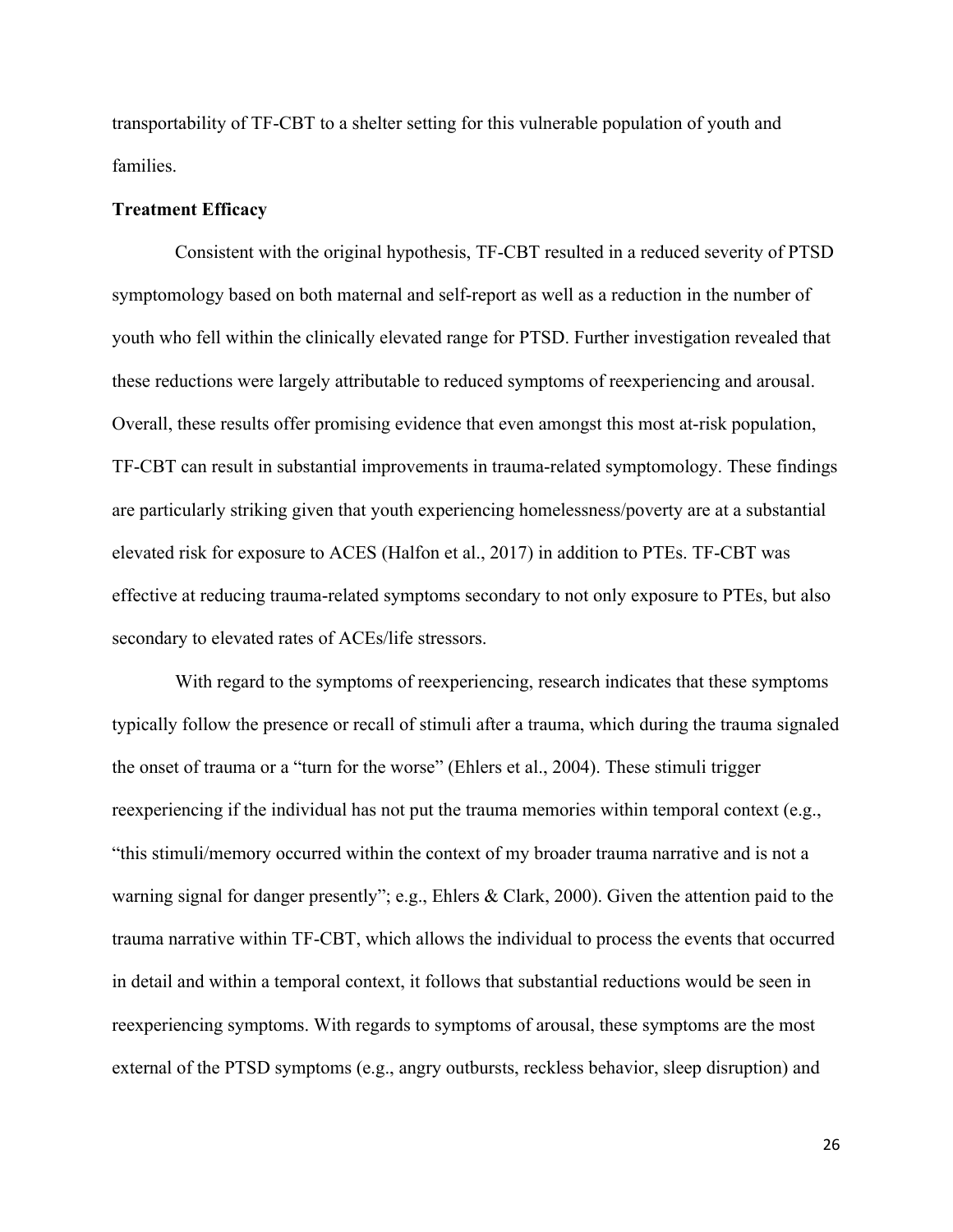therefore the easiest for parents to monitor without insight from their child. As such, it is possible that mothers were more likely to notice reductions in arousal symptoms in their child than symptoms which are more internalizing or emotion and thought related.

 Consistent with our original hypothesis, TF-CBT also resulted in improvements in externalizing behaviors in the intent to treat group. However, follow-up analyses indicated that this effect is primarily due to changes in externalizing behaviors amongst elementary schoolaged children, but not older adolescents. These findings are likely attributable to differences in the presentation of trauma-related symptoms across development (e.g., Yule & Smith, 2015). In fact, at pre-intervention elementary school-age children had a substantially higher mean score on the ECBI than did junior high and high school-age adolescents (*M=*107.50, *SD=*49.52 and M=83.84, *SD*=85.20, respectively), suggesting that older youth are less likely to express traumarelated reactions through externalizing behaviors than are younger youth, and therefore may require less focus on such symptoms in treatment. This finding is consistent with the DSM 5 accommodations which allow for different presentations of symptoms of PTSD in young children (American Psychiatric Association, 2013). However, the DSM 5 makes such accommodations only for children under the age of 6, and findings from this study suggest that throughout elementary school clinical presentation of trauma-reactions may continue to differ substantively from those of adolescents (and adults). As such, future research would benefit from continued investigation of the developmental trajectory of trauma-related symptomology.

Contrary to our original hypothesis, greater exposure to PTE types was associated with greater treatment response, such that youth who were exposed to less than four types of PTEs consistently benefited less from TF-CBT than did youth with exposure to 4 or more types of PTEs. It is important to note that those youth with four or more exposure types also had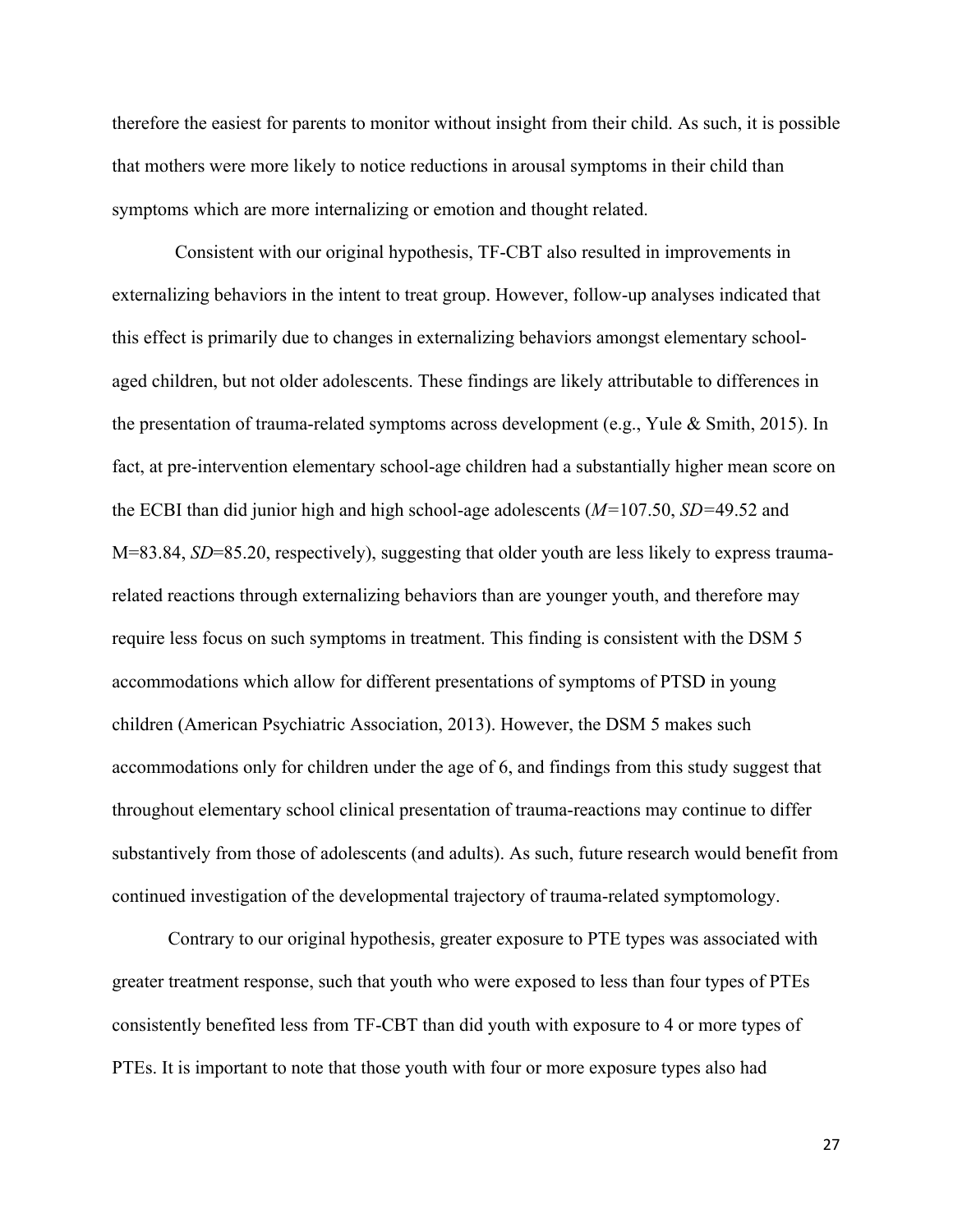substantially higher pre-intervention ratings of trauma symptom severity, meaning that this group had a greater room for improvements to be seen. However, given that post-intervention severity scores across all three groups (0, 1-3, and 4 or more PTE exposure types) fell at subclinical levels for both maternal and self-report, it is clear that TF-CBT offers a viable and efficacious treatment option even amongst those youth with the most extensive exposures to and severe symptomology following PTE. In fact, these results suggest that TF-CBT is likely to be the most effective for treating trauma amongst those youth with the most extensive exposures to PTEs.

Notably, these findings are somewhat inconsistent with the broader literature, which has demonstrated that greater exposure to ACES (> 4) results in poorer response to treatment for internalizing symptomology (e.g., Hayden et al., 2001; Nanni et al., 2012) and that individuals with more complex trauma histories often require more extensive courses of TF-CBT (i.e., 16-25 sessions; Cohen & Mannarino, 2016). One possible explanation for these discrepancies with the broader literature is that whereas previous studies have focused on the incidence of exposures to PTE (i.e., the number of times a youth experienced physical abuse), the present study focused on exposure to different types/categories of trauma. As such, future work would benefit from examining whether TF-CBT continues to be equivalently effective at addressing trauma symptoms amongst youth experiencing homelessness with the greatest incidence of exposures to PTEs.

#### **Limitations**

 In terms of limitations, first, it is important to note that the study did not include a waitlist control. Given the high clinical needs of this population, it was deemed unethical to withhold treatment for a waitlist control. In particular, given the transient nature of the homeless population, there were concerns that asking families to wait for treatment would have been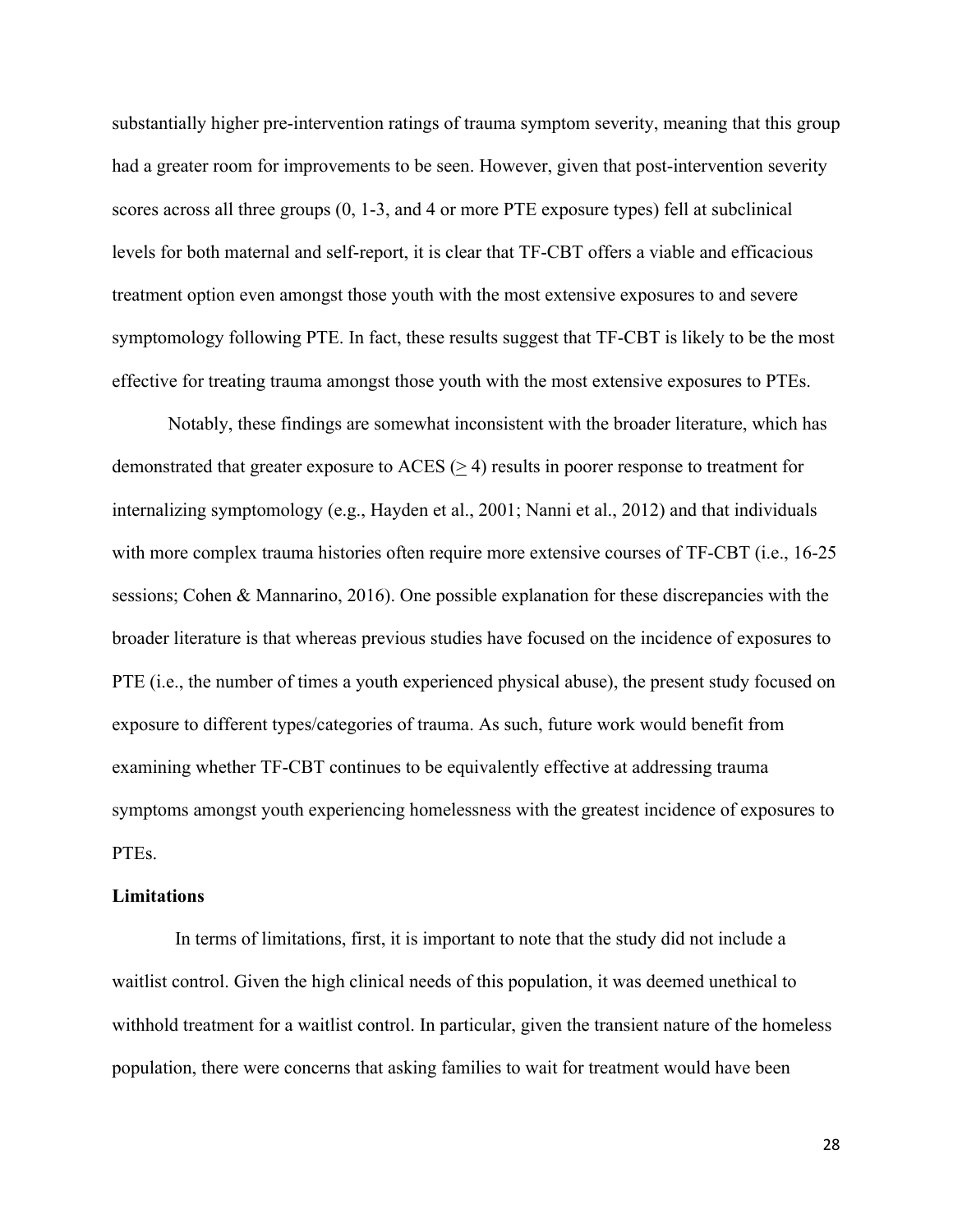prohibitive, such that many families would have relocated before services became available to them. Now that the efficacy and feasibility of implementing TF-CBT within the context of a shelter has been established, future research would benefit from comparing TF-CBT to alternative treatment options via a randomized control trial, within the homeless shelter context. This will enable an examination of whether there are other interventions which work as effectively as TF-CBT. Second, this study did not include a homed comparison group. Future studies would benefit from a direct comparison of trauma and response to trauma-informed intervention between a sample of youth experiencing homelessness and their homed peers. Finally, it is important to acknowledge that findings from the present study cannot speak to the long-term maintenance of TF-CBT improvements in outcomes, as no follow-up data was collected in the present study. This was due to families exiting the shelter as well as limitations with regard to shelter resources.

## **Clinical Implications**

In terms of clinical implications, the current study demonstrates the importance of offering evidence-based assessments to detect and address the clinical needs of youth experiencing homelessness. Further, it demonstrates the feasibility, acceptability, and effectiveness of embedding evidence-based treatment programs within the context of a homeless shelter and other shelter environments, such as domestic violence shelters and transitional housing. The findings indicate that sheltered youth and their families can see substantial benefits from time-limited TF-CBT. While it is important to acknowledge that most homeless shelters face high staff turnover, limited resources, and minimal access to evidence-based programs (Gewirtz & August, 2008), the results from the present study are promising in suggesting that evidence-based programs to address the mental health needs and trauma of youth can feasibly be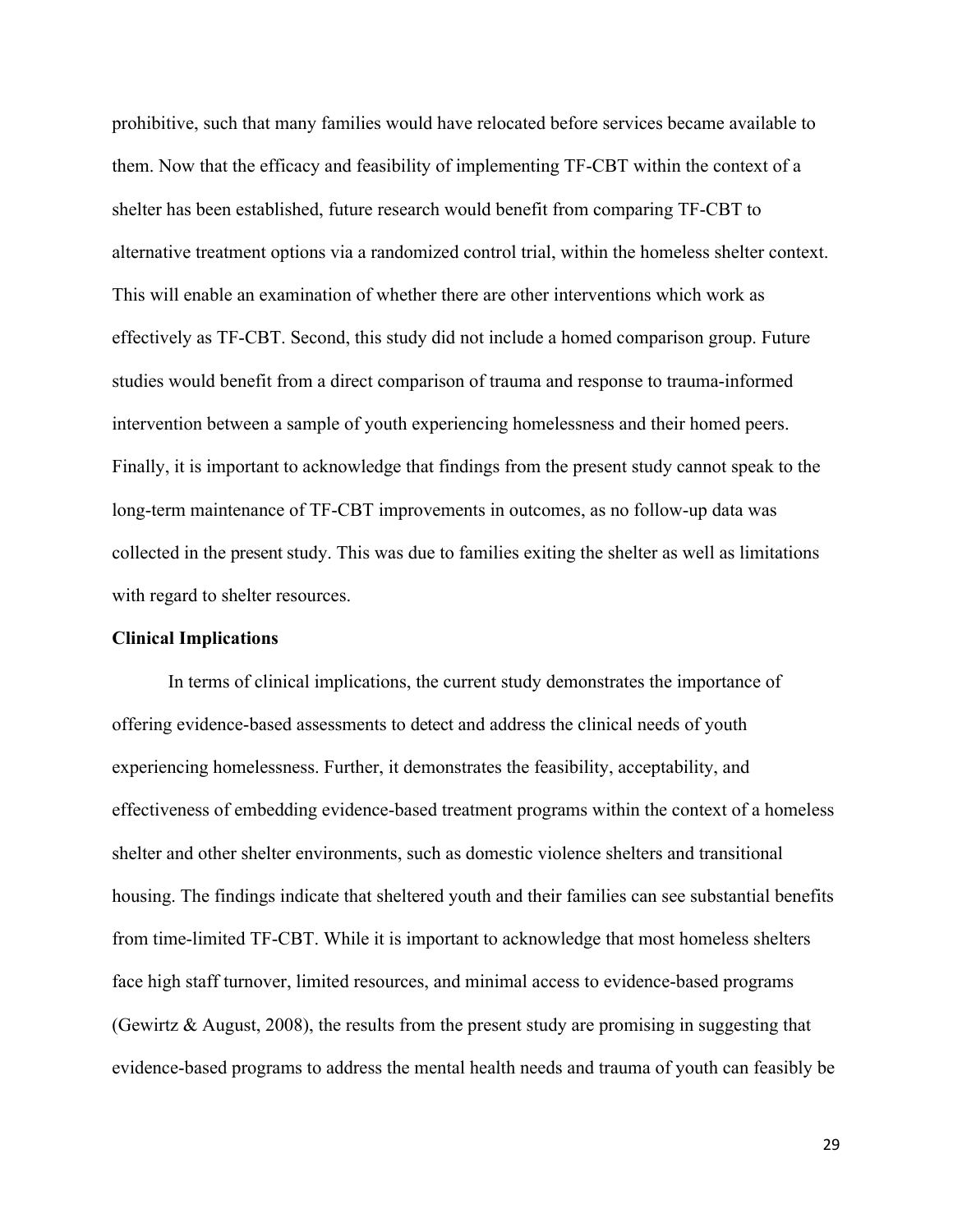implemented if shelters are appropriately resourced, staffed, and trained. There is growing awareness of the elevated mental health needs of youth experiencing homelessness (Committee on Community Health Services, 1996; Weinreb et al. 1998) as well as the lack of access to quality mental health interventions (Bassuk & Friedman 2005). The results of the present study demonstrate the potential for building not only community-university partnerships, but also other community-based provider partnerships, to develop evidence-based programs and better meet the needs of this most at-risk and underserved population. The implications for other community providers serving at-risk, marginalized youth and families to address the trauma of racial, ethnic, gender, and social and economic inequities and improve community health are broader still.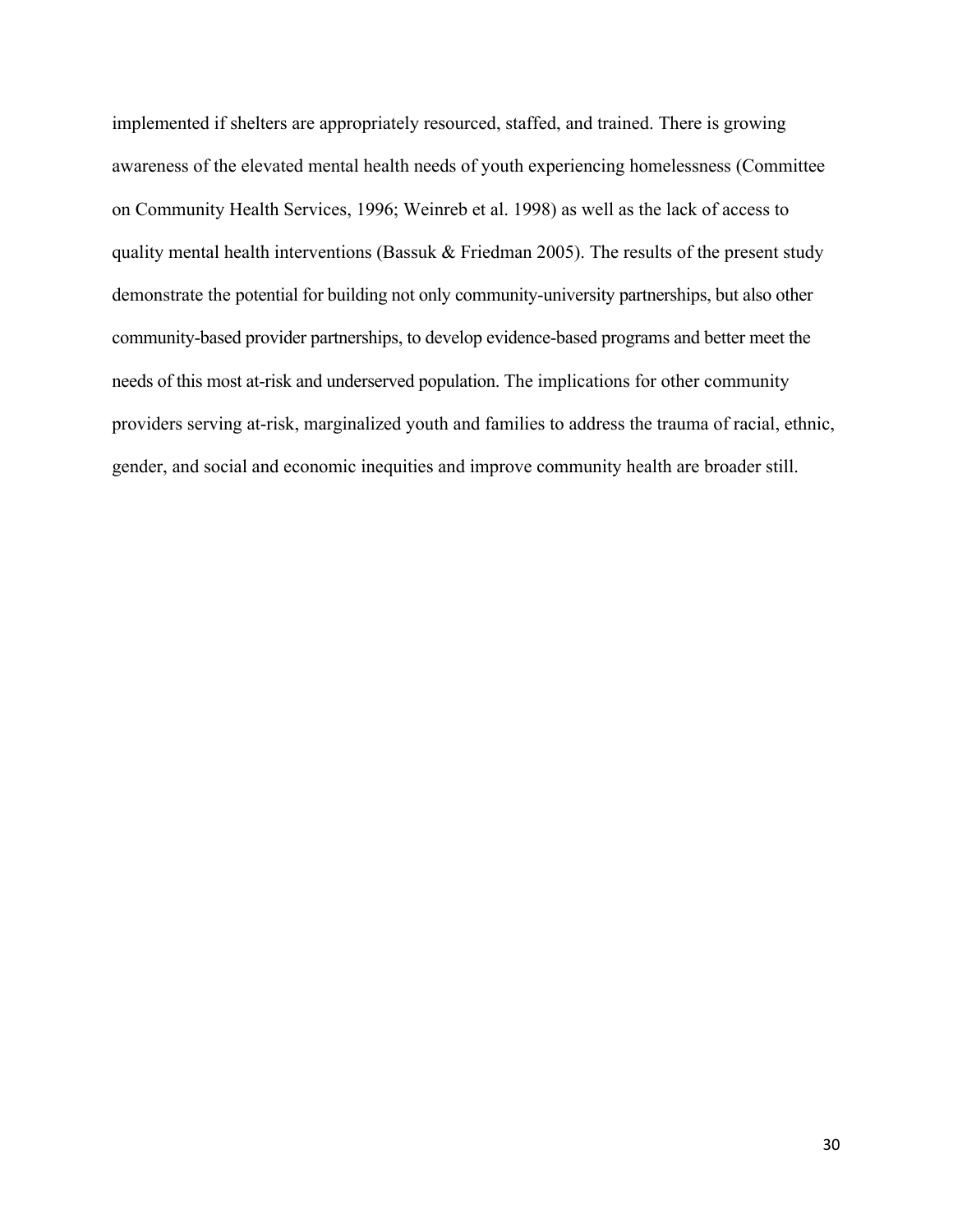#### **References**

- Alisic, E., Zalta, A.K., Van Wesel, F., Larsen, S.E., Hafstad, G.S., Hassanpour, K., Smid, G.E., (2014). Rates of post-traumatic stress disorder in trauma-exposed children and adolescents: meta-analysis. *The British Journal of Psychiatry 204*(5), 335-340. doi: 10.1192/bjp.bp.113.131227
- American Academy of Child and Adolescent Psychiatry (2008, December). Helping children after a disaster. *Facts for Families*, *No. 36*. Retrieved 31 October 2009, from http://www.aacap.org/cs/root/facts for families/helping children after a disaster
- Appleyard, K., & Osofsky, J. D. (2003). Parenting after trauma: Supporting parents and caregivers in the treatment of children impacted by violence. *Infant Mental Health Journal: Official Publication of The World Association for Infant Mental Health*, *24*(2), 111-125. doi: 10.1002/imhj.10050.
- Arangua, L., Andersen, R., & Gelberg, L. (2005). The health circumstances of homeless women in the United States. *International Journal of Mental Health*, *34*, 62-92. doi: 10.1080/00207411.2005.11043398.
- August, G. J., Bloomquist, M. L., Realmuto, G. M., & Hektner, J. M. (2007). The Early Risers "Skills for Success" Program: A targeted intervention for preventing conduct problems and substance abuse in aggressive elementary school children. In P. Tolan, J. Szapocznik, & S. Sambrano (Eds.), *Preventing Youth Substance Abuse: Science-Based Programs for Children and Adolescents*. Washington, DC: American Psychological Association. Doi: 10.1037/11488-006.
- Auslander W, McGinnis H, Tlapek S, et al. (2017) Adaptation and implementation of a traumafocused cognitive behavioral intervention for girls in child welfare. *American Journal of Orthopsychiatry*, 87(3), 206-215. doi: 10.1037/ort0000233.
- Bassuk, E. L., DeCandia, C. J., Beach, C. A., & Berman, F. (2014). *America's youngest outcasts: A report card on child homelessness*. Washington, DC: National Center on Family Homelessness.
- Bassuk, E. L., & Friedman, S. M. (2005). Facts on Trauma and Homeless Children. In *National Child Traumatic Stress Network*. Retrieved from https://www.nctsn.org/sites/default/files/resources//facts\_on\_trauma\_and\_homeless\_childre n.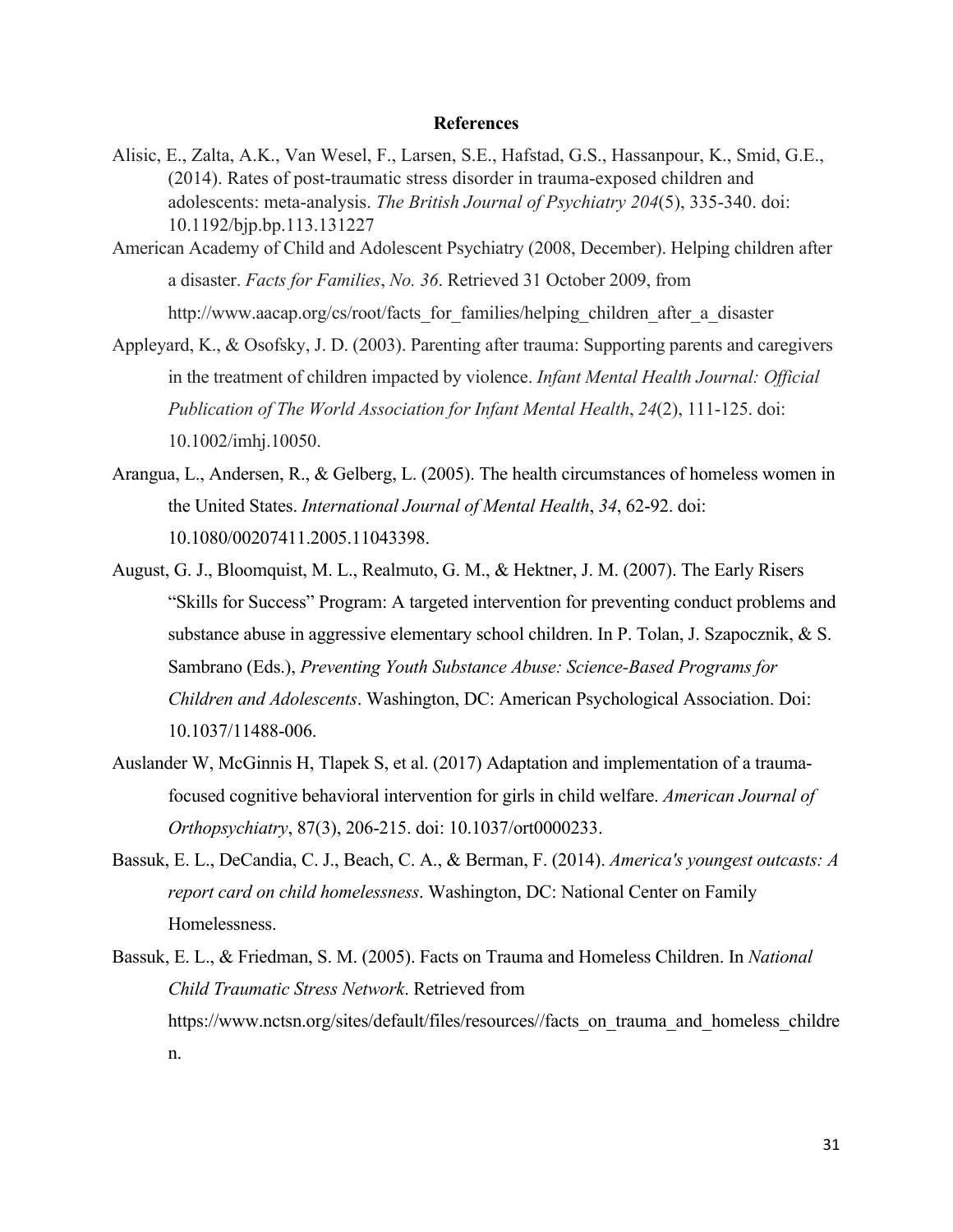- Bassuk, E. L., Richard, M. K., & Tsertsvadze, A. (2015). The prevalence of mental illness in homeless children: A systematic review and meta-analysis. *Journal of the American Academy of Child & Adolescent Psychiatry*, *54*(2), 86-96. Doi: 10.1016/j.jaac.2014.11.008.
- Berger R., & Gelkopf, M. (2009). School-based intervention for the treatment of tsunami-related distress in children: a quasi-randomized controlled trial. *Psychotherapy and psychosomatics, 78*(6), 364-71. Doi: 10.1159/000235976.
- Bolton, D., O'Ryan, D., Udwin, O., Boyle, S., & Yule, W. (2000). The long-term psychological effects of a disaster experienced in adolescence: II: General psychopathology. *Journal of Child Psychology and Psychiatry*, 41, 513–523. doi: 10.1111/1469-7610.00636.
- Brown, E., Cohen, J. A., & Mannarino, A. P. (2020). Trauma-Focused Cognitive Behavioral Therapy: The Role of Caregivers. *Journal of Affective Disorders,* 277, 39-45. doi: 10.1016/j.jad.2020.07.123
- Bui, E., Ohye, B., Palitz, S., Olliac, B., Goutaudier, N., Raynaud, J. P., Kounou, K.B., & Stoddard Jr, F. J. (2014). Acute and chronic reactions to trauma in children and adolescents. *IACAPAP e-Textbook of child and adolescent mental health*, *4*, 1-29.
- Campbell, S. (2002). *Behavior problems in preschool children: Clinical and developmental issues (2nd ed.)*. New York: Guilford Press.
- Carrion, V. G., Weems, C. F., Ray, R., & Reiss, A. L. (2002). Toward an empirical definition of pediatric PTSD: The phenomenology of PTSD symptoms in youth. Journal of the American Academy of Child & Adolescent Psychiatry, 41(2), 166-173. doi: 10.1097/00004583-200202000-00010
- Cary, C.E., & McMillen, J.C. (2012). The data behind the dissemination: A systematic review of trauma-focused cognitive behavioral therapy for use with children and youth. *Children and Youth Services Review, 34*, 748–757. doi: 10.1016/j.childyouth.2012.01.003.
- Casey, E. C., Shlafer, R. J., & Masten, A. S. (2015). Parental incarceration as a risk factor for children in homeless families. *Family relations*, *64*(4), 490-504. doi:10.1111/fare.12155.
- Caspi, A., McClay, J., Moffit, T.E., Mill, J., Martin, J., Craig, W., Taylor, A., & Poulton, R. (2002). Role of genotype in the cycle of violence in maltreated children. *Science*, 297, 851– 854. doi: 10.1126/science.1072290.
- Caspi, A., Moffitt, T. E., Morgan, J., Rutter, M., Taylor, A., Arseneault, L., Tully, L., Jacobs, C., Kim-Cohen, J., & Polo-Tomas, M. (2004). Maternal expressed emotion predicts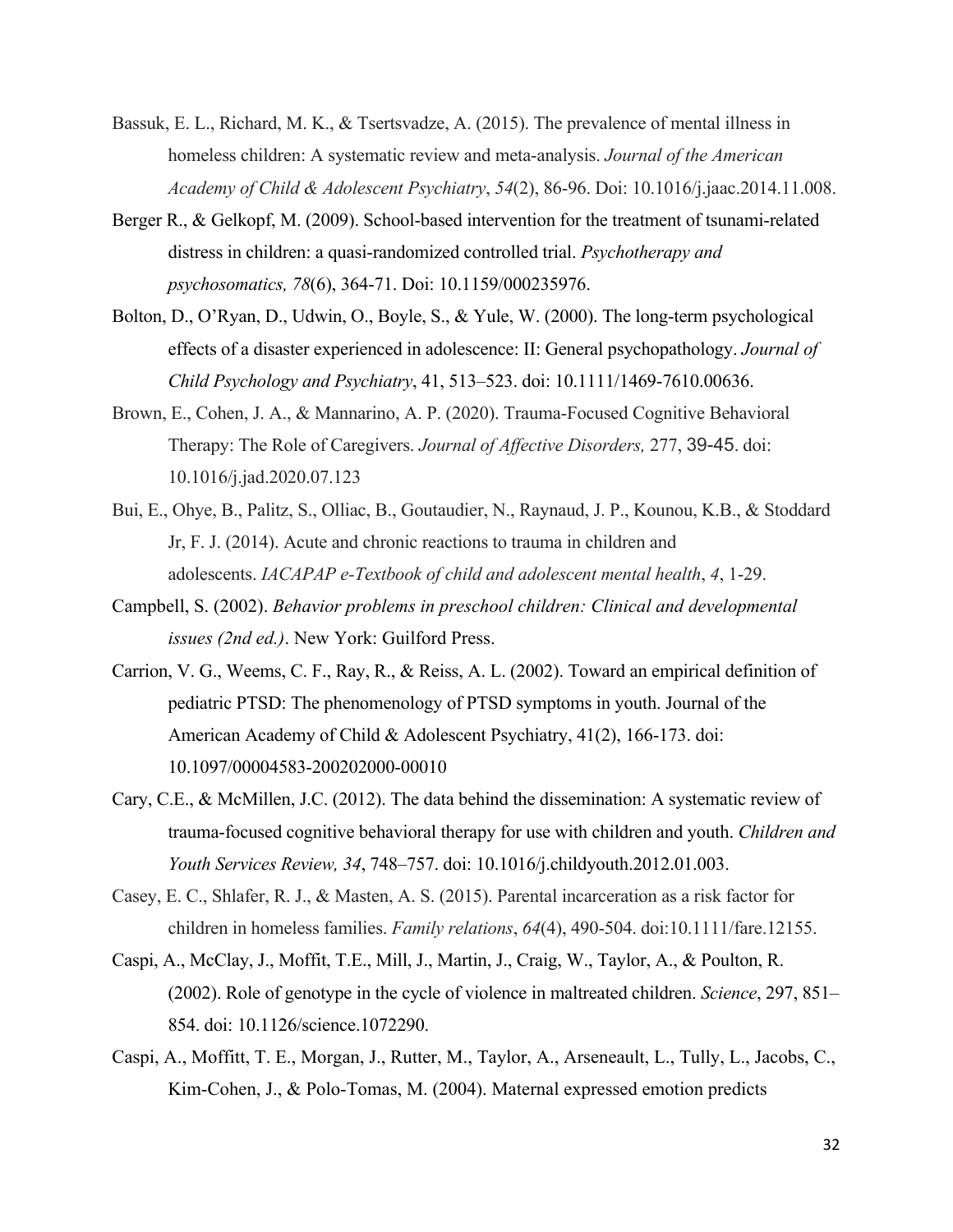children's antisocial behavior problems: Using MZ-twin differences to identify environmental effects on behavioral development. *Developmental Psychology, 40*, 149- 161. doi:10.1037/0012-1649.40.2.149.

- Ceballo, R., Dahl, T., Aretakis, M., & Ramirez, C. (2001). Inner-city children's exposure to community violence: How much do parents know? *Journal of Marriage and Family, 63*, 927–940. Doi: 10.111/j.1741-3737.2001.00927.x
- Chow, B., & McBride-Chang, C. (2003). Promoting language and literacy development through parent–child reading in Hong Kong preschoolers. *Early Education and Development*, *14*(2), 233-248. doi: 10.1207/s15566935eed1402\_6.
- Cohen, J.A. (2005). Treating PTSD in Children Exposed to Domestic Violence [NCT00183326] Available from: https://www.clinicaltrials.gov/ct2/show/NCT00183326 [accessed 15.05.2018
- Cohen, J.A., Deblinger, E., Mannarino, A.P., & Steer, R. (2004). A multi-site randomized controlled trial for sexually abused children with PTSD symptoms. *Journal of the American Academy of Child and Adolescent Psychiatry, 43*, 393–402. doi: 10.1097/00004583-200404000-00005
- Cohen, J.A., & Mannarino, A.P. (1996). A treatment outcome study for sexually abused preschooler children: Initial findings. *Journal of the American Academy of Child and Adolescent Psychiatry, 35*, 42–50. doi: 10.1097/00004583-199601000-00011.
- Cohen, J. A., & Mannarino, A. P. (2008). Trauma‐focused cognitive behavioural therapy for children and parents. *Child and Adolescent Mental Health*, *13*(4), 158-162. doi: 10.1111/j.1475-3588.2008.00502.x.
- Cohen, J. A., Mannarino, A. P., & Deblinger, E. (2010). Trauma-focused cognitive-behavioral therapy for traumatized children. *Evidence-based psychotherapies for children and adolescents*, *2*, 295-311. doi: 10.1016/j.chc.2015.02.005.
- Cohen, J. A., Mannarino, A., & Deblinger, E. (2017). T*reating trauma and traumatic grief in children and adolescents* (2nd ed.). Guilford Press.
- Cohen, J.A., Mannarino, A.P., & Iyengar, S. (2011) Community treatment of posttraumatic stress disorder for children exposed to intimate partner violence: a randomized controlled trial. *Arch Pediatr Adolesc Med, 165*(1), 16-21. doi: 10.1001/archpediatrics.2010.247.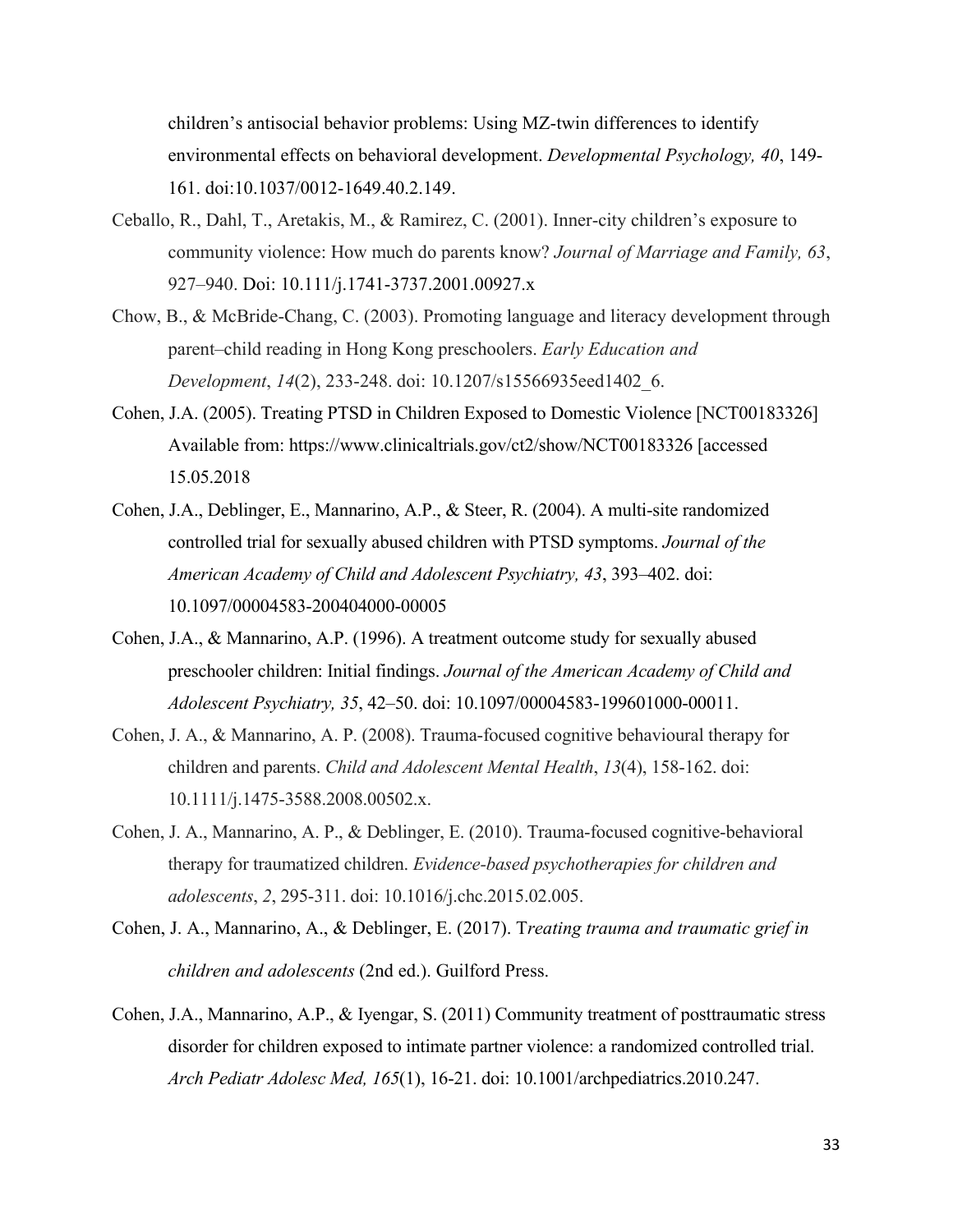- Cohen, J.A., Mannarino, A.P., & Knudsen, K. (2004b). Treating childhood traumatic grief: A pilot study. *Journal of the American Academy of Child & Adolescent Psychiatry*, *43*(10), 1225- 1233. doi: 10.1097/01.chi.0000135620.15522.38.
- Cohen, J.A., Mannarino, A.P., & Knudsen, K. (2005). Treating sexually abused children: One year follow-up of a randomized controlled trial. *Child Abuse and Neglect, 29*, 135–145. doi: 10.1016/j.chiabu.2004.12.005.
- Cohen, J.A., Mannarino, A.P., & Staron, V. (2006). Modified cognitive behavioral therapy for childhood traumatic grief (CBT-CTG): A pilot study. *Journal of the American Academy of Child and Adolescent Psychiatry, 45*, 1465–1473. doi: 10.1097/01.chi.0000237705.43260.2c
- Committee on Early Childhood Pedagogy. (2000). *Eager to learn: Educating our preschoolers.* Washington, DC: The National Academies Press.
- Cowal, K., Shinn, M., Weitzman, B. C., Stojanovic, D., & Labay, L. (2002). Mother– child separations among homeless and housed families receiving public assistance in New York City. *American Journal of Community Psychology, 30*, 711–730. doi: 10.1023/A:1016325332527
- Chen, Y., Shen, W.W., Gao, K., Lam, C.S., Chang, W.C.. & Deng, H. (2014). Effectiveness RCT of a CBT intervention for youths who lost parents in the Sichuan, China, earthquake. *Psychiatric Services, 65*(2), 259-62. doi: 10.1176/appi.ps.201200470
- Cronholm, P. F., Forke, C. M., Wade, R., Bair-Merritt, M. H., Davis, M., Harkins-Schwarz, M., Pachter, L.M., & Fein, J. A. (2015). Adverse childhood experiences: Expanding the concept of adversity. *American Journal of Preventive Medicine*, *49*(3), 354-361. doi: 10.1016/j.amepre.2015.02.001
- Cuffe, S. P., Addy, C. L., Garrison, C. Z., Waller, J. L., Jackson, K. L., McKeown, R. E., & Chilappagari, S. (1998). Prevalence of PTSD in a community sample of older adolescents. *Journal of the American Academy of Child & Adolescent Psychiatry*, *37*(2), 147-154. doi: 10.1097/00004583-199802000-00006
- Deblinger, E, Lippmann, J., & Steer, R.A. (1996). Sexually abused children suffering posttraumatic stress symptoms: Initial treatment outcome findings. *Child Maltreatment, 1*, 310–321. doi: 10.1177/1077559596001004003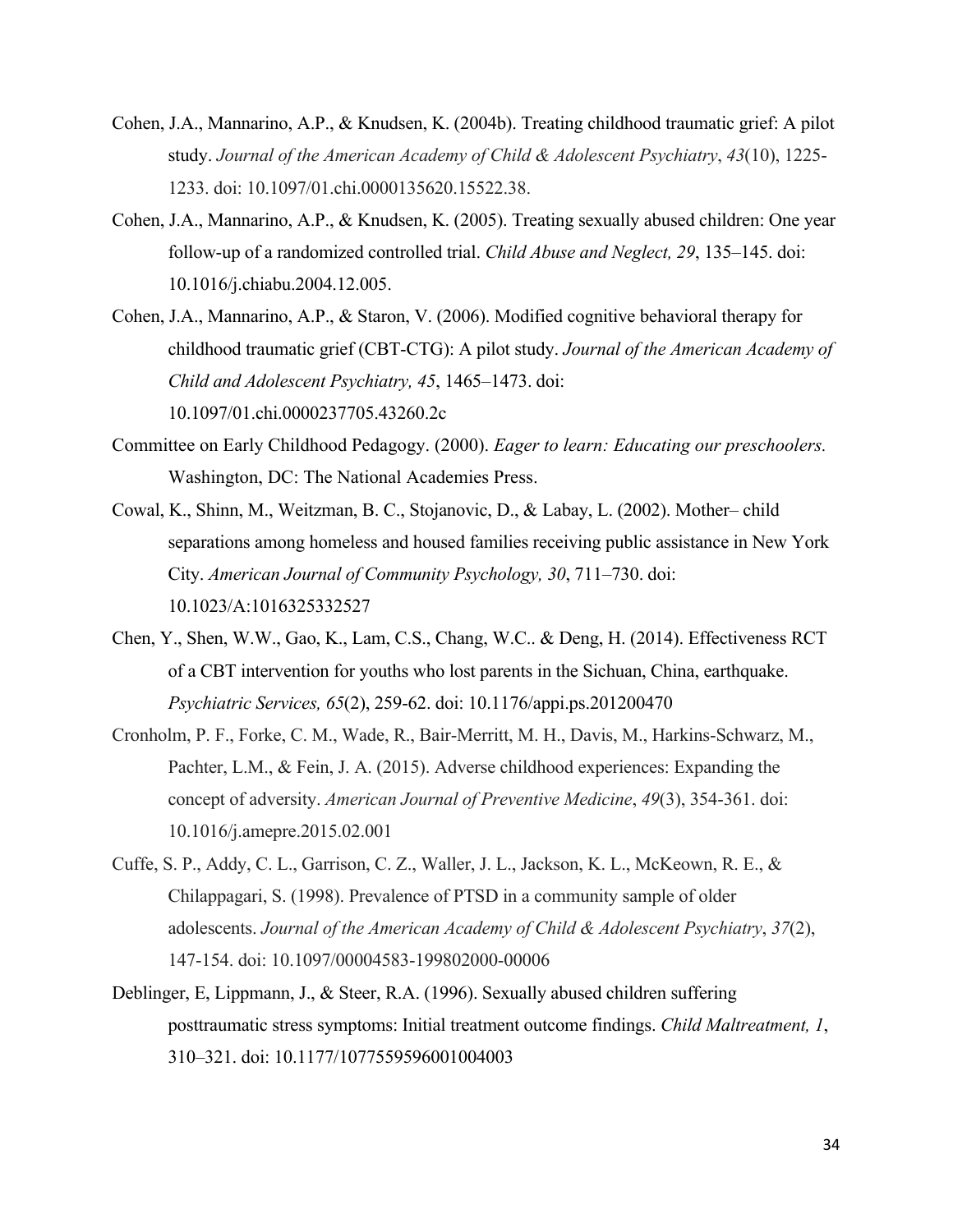- Deblinger, E., Mannarino, A. P., Cohen, J. A., Runyon, M. K., & Steer, R. A. (2011). Traumafocused cognitive behavioral therapy for children: impact of the trauma narrative and treatment length. *Depression and anxiety, 28*(1), 67-75. doi: 10.1002/da.20744
- Deblinger, E., Steer, R., & Lippmann, J. (1999). Maternal factors associated with sexually abused children's psychosocial adjustment. *Child Maltreatment*, *4*(1), 13-20. doi: 10.1177/1077559599004001002
- Department of Housing and Urban Development. (2019). CoC Homeless Populations and Subpopulations Reports. *In HUD Exchange*. Retrieved from www.hudexchange.info/programs/coc/coc-homeless-populations-and-subpopulationsreports/
- Dorsey, S., Pullmann, M. D., Berliner, L., Koschmann, E., McKay, M., & Deblinger, E. (2014). Engaging foster parents in treatment: A randomized trial of supplementing trauma-focused cognitive behavioral therapy with evidence-based engagement strategies. *Child Abuse & Neglect*, *38*(9), 1508-1520. doi: 10.1016/j.chiabu.2014.03.020
- Ertl V, Pfeiffer A, Schauer E, Elber, T., & Neuner, F. (2011) Community-implemented trauma therapy for former child soldiers in Northern Uganda: a randomized controlled trial. *JAMA 306*(5), 503-12. doi:10.1001/jama.2011.1060
- Ehlers, A., & Clark, D.M. (2000). A cognitive model of posttraumatic stress disorder. *Behaviour research and therapy*, *38*(4), 319-345. doi: 10.1016/S0005-7967(99)00123-0
- Ehlers, A., Hackmann, A., & Michael, T. (2004). Intrusive re‐experiencing in post‐traumatic stress disorder: Phenomenology, theory, and therapy. *Memory*, *12*(4), 403-415. doi: 10.1080/09658210444000025
- Eisenberg, N., Fabes, R. A., & Murphy, B. C. (1996). Parents' reactions to children's negative emotions: Relations to children's social competence and comforting behavior. *Child Development*, *67*(5), 2227-2247. doi: 10.1111/j.1467-8624.1996.tb01854.x
- Eyberg, S. M., Funderburk, B. W., Hembree-Kigin, T. L., McNeil, C. B., Querido, J. G., & Hood, K. K. (2001). Parent-child interaction therapy with behavior problem children: One and two year maintenance of treatment effects in the family. *Child & Family Behavior Therapy, 23*(4), 1-20. doi: 10.1300/J019v23n04\_01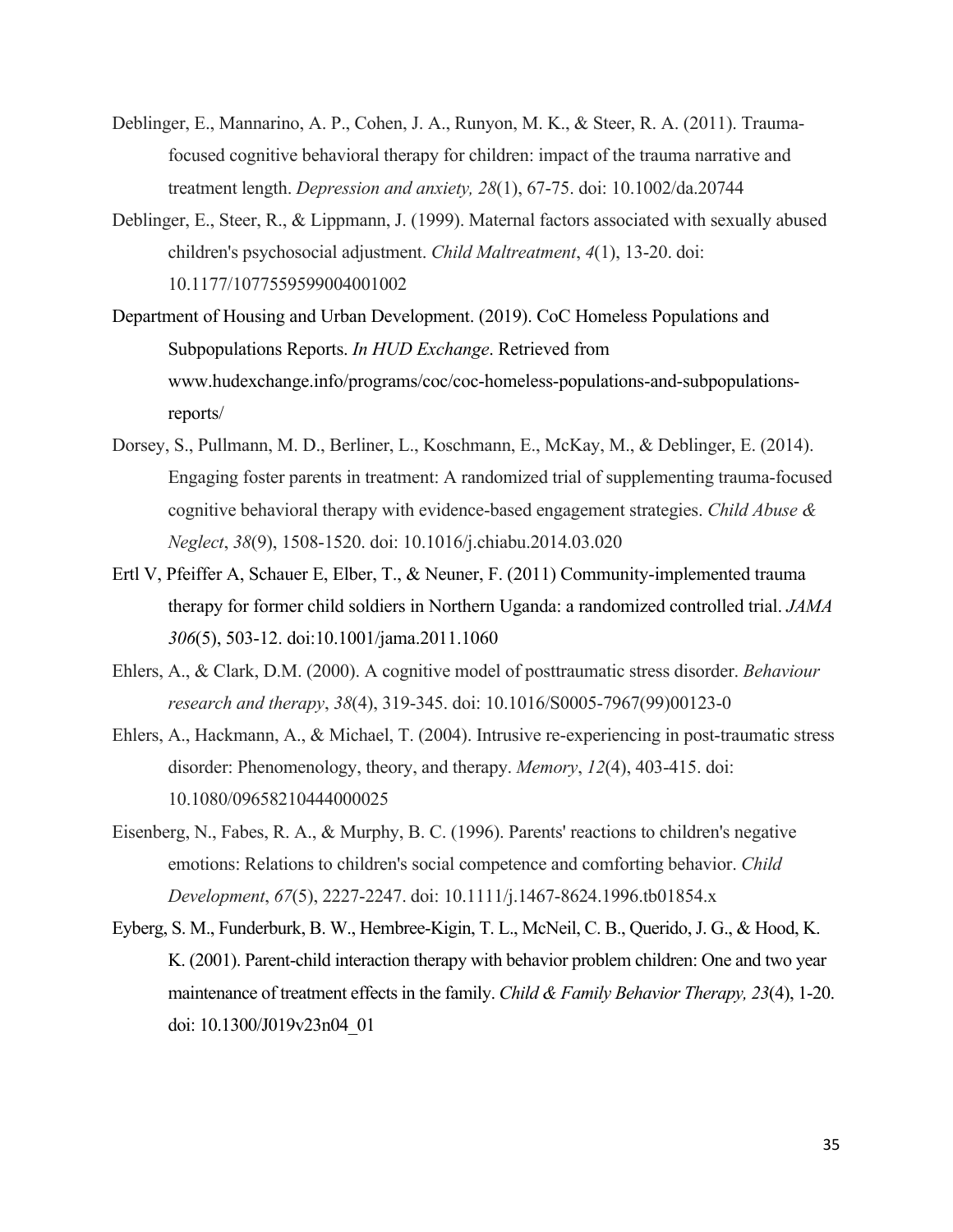- Eyberg, S., Nelson, M., & Boggs, S. (2008). Evidence-based psychosocial treatments for children and adolescents with disruptive behavior. *Journal of Clinical Child & Adolescent Psychology, 37*, 215-237. doi: 10.1080/15374410701820117
- Fantuzzo, J., Bulotsky-Shearer, R., McDermott, P. A., McWayne, C., Frye, D., & Perlman, S. (2007). Investigation of dimensions of social-emotional classroom behavior and school readiness for low-income urban preschool children. *School Psychology Review*, *36*(1), 44-62. doi: 10.1080/02796015.2007.12087951
- Felitti, V. J., Anda, R. F., Nordenberg, D., Williamson, D. F., Spitz, A. M., Edwards, V., & Marks, J. S. (1998). Relationship of childhood abuse and household dysfunction to many of the leading causes of death in adults: The Adverse Childhood Experiences (ACE) Study. *American Journal of Preventive Medicine*, *14*(4), 245-258. doi: 10.1016/S0749- 3797(98)00017-8
- Fletcher, K. E. (1996). Childhood posttraumatic stress disorder. In: E. J. Mash, & R. Barkley (Eds.), *Child Psychopathology*. New York: Guilford Press
- Finkelhor, D., Ormrod, R. K., & Turner, H. A. (2007). Polyvictimization and trauma in a national longitudinal cohort. *Development and Psychopathology*, *19*(1), 149-166. doi: 10.1017/S0954579407070083
- Finkelhor, D., Ormrod, R. K., & Turner, H. A. (2009). Lifetime assessment of poly-victimization in a national sample of children and youth. *Child Abuse & Neglect*, *33*(7), 403-411. doi: 10.1016/j.chiabu.2008.09.012
- Fivush, R. (1998). Children's recollections of traumatic and nontraumatic events. *Development and Psychopathology*, *10*(4), 699-716. doi: 10.1017/S0954579498001825
- Goodman, L. A., Saxe, L., & Harvey, M. (1991). Homelessness as psychological trauma: Broadening perspectives. American psychologist, 46(11), 1219. doi:10.1037/0003- 066X.46.11.1219
- Grasso, D.J., Saunders, B.E., Williams, L.M., Hanson, R., Smith, D.W., & Fitzgerald, M.M. (2013). Patterns of multiple victimization among maltreated children in Navy families. *Journal of Traumatic Stress*, *26*(5), 597-604. doi: 10.1002/jts.21853
- Graziano, P. A., Spiegel, J. A., & Arcia, E. (2020). Early Assessment and Intervention for Families Experiencing Homelessness: A randomized trial comparing two parenting programs. *medRxiv*.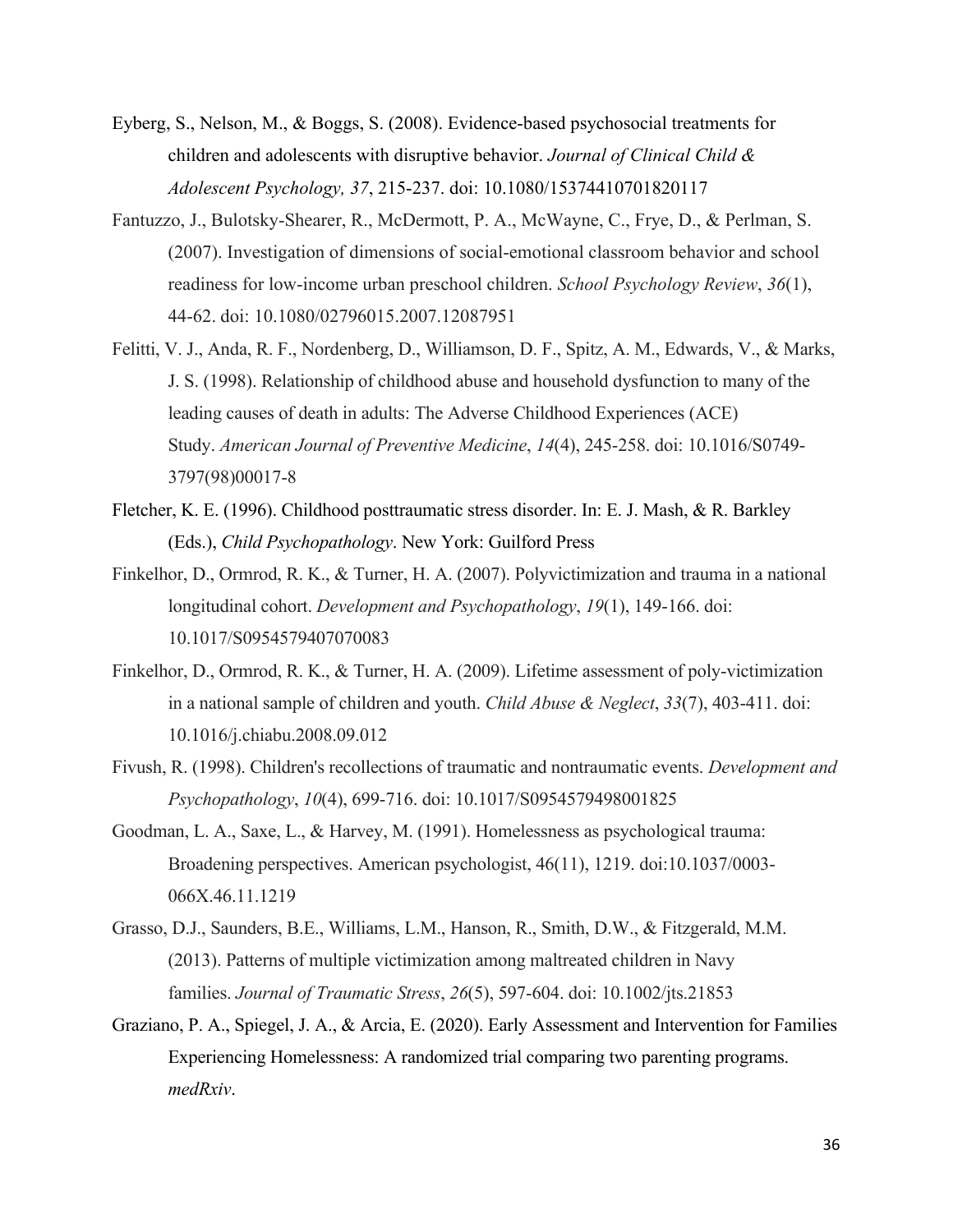- Green, B. L., Wilson, J. P., & Lindy, J. D. (1985). Conceptualizing posttraumatic stress disorder: A psycho-social framework. In C. R. Figley (Ed.), *Trauma and its wake: The study and treatment of post-traumatic stress disorder* (pp. 53-69). New York: Brunner-Mazel.
- Greenberg, M. T., Kusche, C. A., Cook, E. T., & Quamma, J. P. (1995). Promoting emotional competence in school-aged children: The effects of the PATHS curriculum. *Development and Psychopathology, 7,* 117-136. doi: 10.1017/S0954579400006374
- Gregory, A., & Rimm-Kaufman, S. (2008). Positive mother-child interactions in kindergarten: Predictors of school success in high school. *School Psychology Review, 37*, 499-515. doi: 10.1080/02796015.2008.12087864
- Grolnick, W.S., & Slowiaczek, M.L. (1994). Parents' involvement in children's schooling: A multidimensional conceptualization and motivation model. *Child Development, 65*, 237– 252. doi: 10.1111/j.1467-8624.1994.tb00747.x
- Gutermann, J., Schreiber, F., Matulis, S., Schwartzkopff, L., Deppe, J., & Steil, R. (2016). Psychological treatments for symptoms of posttraumatic stress disorder in children, adolescents, and young adults: A meta-analysis. *Clinical Child and Family Psychology Review, 19*, 77–93. doi: 10.1007/s10567-016-0202-5
- Halfon, N., Larson, K., Son, J., Lu, M., & Bethell, C. (2017). Income inequality and the differential effect of adverse childhood experiences in US children. *Academic Pediatrics*, *17*(7), 70-78. doi: 10.1016/j.acap.2016.11.007
- Hair, E., Halle, T., Terry-Humen, E., Lavelle, B., & Calkins, J. (2006). Children's school readiness in the ECLS-K: Predictions to academic, health, and social outcomes in first grade. *Early Childhood Research Quarterly*, *21*(4), 431-454. doi: 10.1016/j.ecresq.2006.09.005
- Hayden, E. P., & Klein, D. N. (2001). Outcome of dysthymic disorder at 5-year follow-up: the effect of familial psychopathology, early adversity, personality, comorbidity, and chronic stress. *American Journal of Psychiatry, 158*(11), 1864-1870. doi: 10.1176/appi.ajp.158.11.1864
- Herschell, A.D., McNeil, C.B., & McNeil, D.W. (2004). Clinical child psychology's progress in disseminating empirically supported treatments. *Clinical Psychology: Science and Practice, 11*(3), 267-288. doi: 10.1093/clipsy.bph082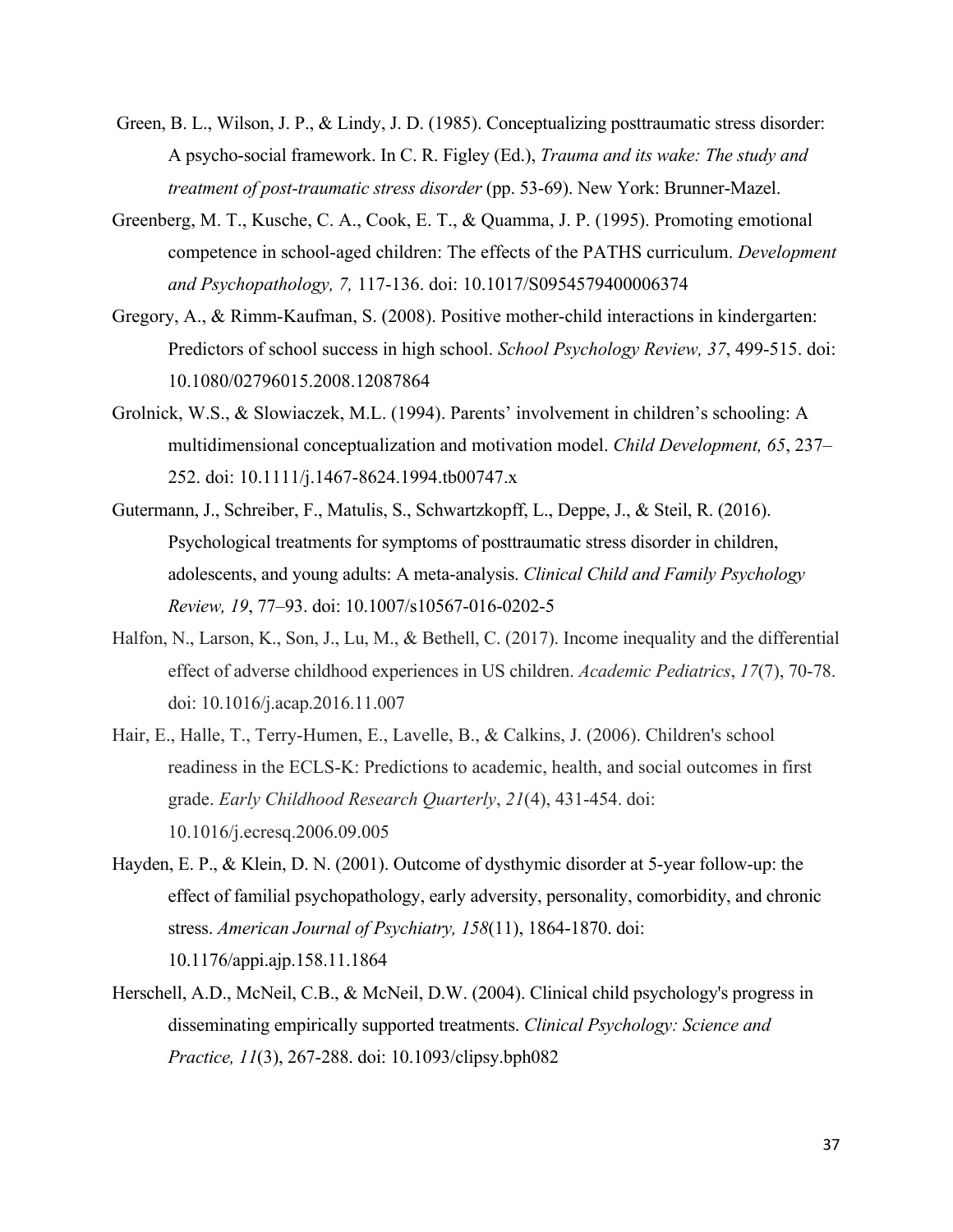- Hill, N., & Craft, S. (2003). Parent-school involvement and school performance: Mediated pathways among socioeconomically comparable African-American and Euro-American families. *Journal of Educational Psychology, 95*, 74-83. doi: 10.1037/0022-0663.95.1.74
- Hill, N.E., & Taylor, L.C. (2004). Parental school involvement and children's academic achievement: Pragmatics and issues. *Current Directions in Psychological Science*, *13*(4), 161-164. doi: 10.1111/j.0963-7214.2004.00298.x
- Hoagwood, K. E., Radigan, M., Rodriguez, J., Levitt, J. M., Fernandez, D., & Foster, J. (2006, May 2). *Final report on the Child and Adolescent Trauma Treatment Consortium (CATS) Project for the Substance Abuse and Mental Health Services Administration.* New York: New York State Office of Mental Health, and Columbia University
- Holm, S. (1979). A simple sequentially rejective multiple test procedure. *Scandinavian Journal of Statistics*, *6*, 65-70. http://www.jstor.org/stable/4615733.
- Hoogsteder, L. M., Ten Thije, L., Schippers, E. E., & Stams, G. J. J. (2021). A meta-analysis of the effectiveness of EMDR and TF-CBT in reducing trauma symptoms and externalizing behavior problems in adolescents. *International journal of offender therapy and comparative criminology*, doi: 10.1177/0306624X211010290.
- Hope, T. L., Adams, C., Reynolds, L., Powers, D., Perez, R. A., & Kelley, M. L. (1999). Parent vs. self-report: Contributions toward diagnosis of adolescent psychopathology. *Journal of Psychopathology and Behavioral Assessment, 21*(4), 349-363. doi: 10.1023/A:1022124900328.
- Huebner, C. E., & Payne, K. (2010). Home support for emergent literacy: Follow-up of a community-based implementation of dialogic reading. *Journal of Applied Developmental Psychology*, *31*(3), 195-201. doi: 10.1016/j.appdev.2010.02.002.
- Hunt, T. K., Slack, K. S., & Berger, L. M. (2017). Adverse childhood experiences and behavioral problems in middle childhood. *Child Abuse & Neglect*, *67*, 391-402. doi: 10.1016/j.chiabu.2016.11.005.
- Kaminski, R. A., & Stormshak, E. A. (2007). Project STAR: Early interventions with preschool children and families for the prevention of substance abuse. In P. Tolan, J. Szapocznik, & S. Sambrano (Eds.), *Preventing Youth Substance Abuse: Science-Based Programs for Children and Adolescents*. Washington, DC: American Psychological Association.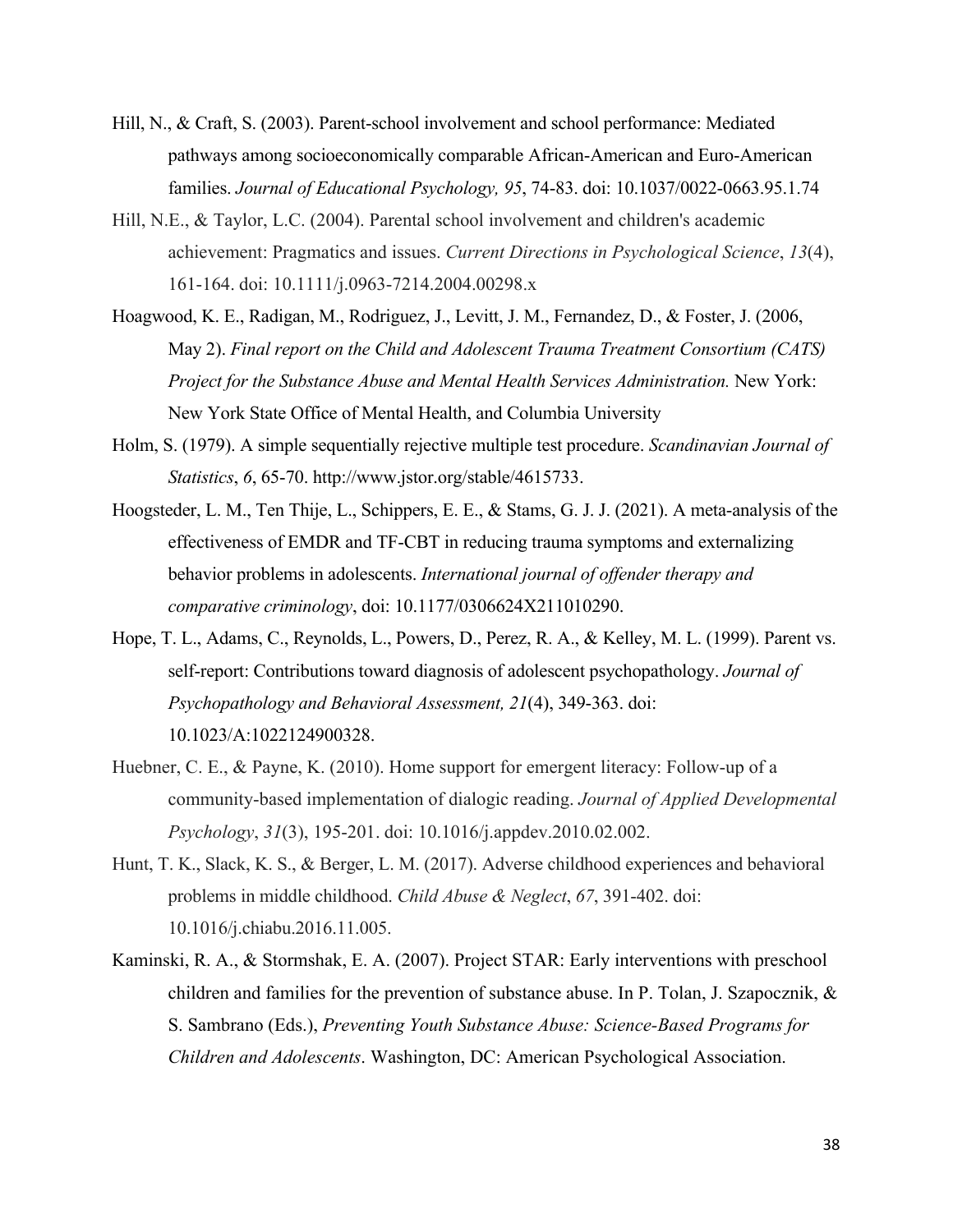- Kaplan, I., Stolk, Y., Valibhoy, M., Tucker, A., & Baker, J. (2016). Cognitive assessment of refugee children: Effects of trauma and new language acquisition. *Transcultural Psychiatry*, *53*, 81-109. doi: 10.1177/1363461515612933.
- Kataoka, S., Jaycox, L.H., Wong, M., Nadeem, E., Langley, A., Tang, L., & Stein, B.D. (2011). Effects on school outcomes in low-income minority youth: Preliminary findings from a community-partnered study of a school trauma intervention. *Ethnicity & Disease, 21*(301). doi: 10.1186/s13012-020-01064-1.
- Keeshin, B. R., & Campbell, K. (2011). Screening homeless youth for histories of abuse: Prevalence, enduring effects, and interest in treatment. *Child Abuse & Neglect*, *35*(6), 401- 407. doi: 10.1016/j.chiabu.2011.01.015
- King, N.J., Tonge, B.J., Mullen, P., Myerson, N., Heyne, D., Rollings, S., Martin, R., & Ollendick, T.H. (2000). Treating sexually abused children with posttraumatic stress symptoms: A randomized clinical trial. *Journal of the American Academy of Child and Adolescent Psychiatry, 39*, 1347– 1355. doi: 10.1097/00004583-200011000-00008
- Kirkpatrick, H., & Byrne, C. (2009). A narrative inquiry: Moving on from homelessness for individuals with a major mental illness. *Journal of psychiatric and mental health nursing*, *16*(1), 68-75. doi: 10.1111/j.1365-2850.2008.01331.x
- Kliethermes, M. D., Drewry, K., & Wamser-Nanney, R. (2017). Trauma-focused cognitive behavioral therapy. In M. A. Landolt, M. Cloitre, & U. Schnyder (Eds.), *Evidence-based treatments for trauma related disorders in children and adolescents* (p. 167–186).
- Kowalik, J., Weller, J., Venter, J., & Drachman, D. (2011). Cognitive behavioral therapy for the treatment of pediatric posttraumatic stress disorder: A review and meta-analysis. *Journal of Behavior Therapy and Experimental Psychiatry, 42*, 405–413. doi: 10.1016/j.jbtep.2011.02.002.
- Lee, S., August, G., Gewirtz, A., Klimes-Dougan, B., Bloomquist, M., & Realmuto, G. (2010). Identifying unmet mental health needs in children of formerly homeless mothers living in a supportive housing community sector of care. *Journal of abnormal child psychology*, *38*, 421-432. doi: 10.1007/s10802-009-9378-1
- Lewey, J. H., Smith, C. L., Burcham, B., Saunders, N. L., Elfallal, D., & O'Toole, S. K. (2018). Comparing the effectiveness of EMDR and TF-CBT for children and adolescents: A meta-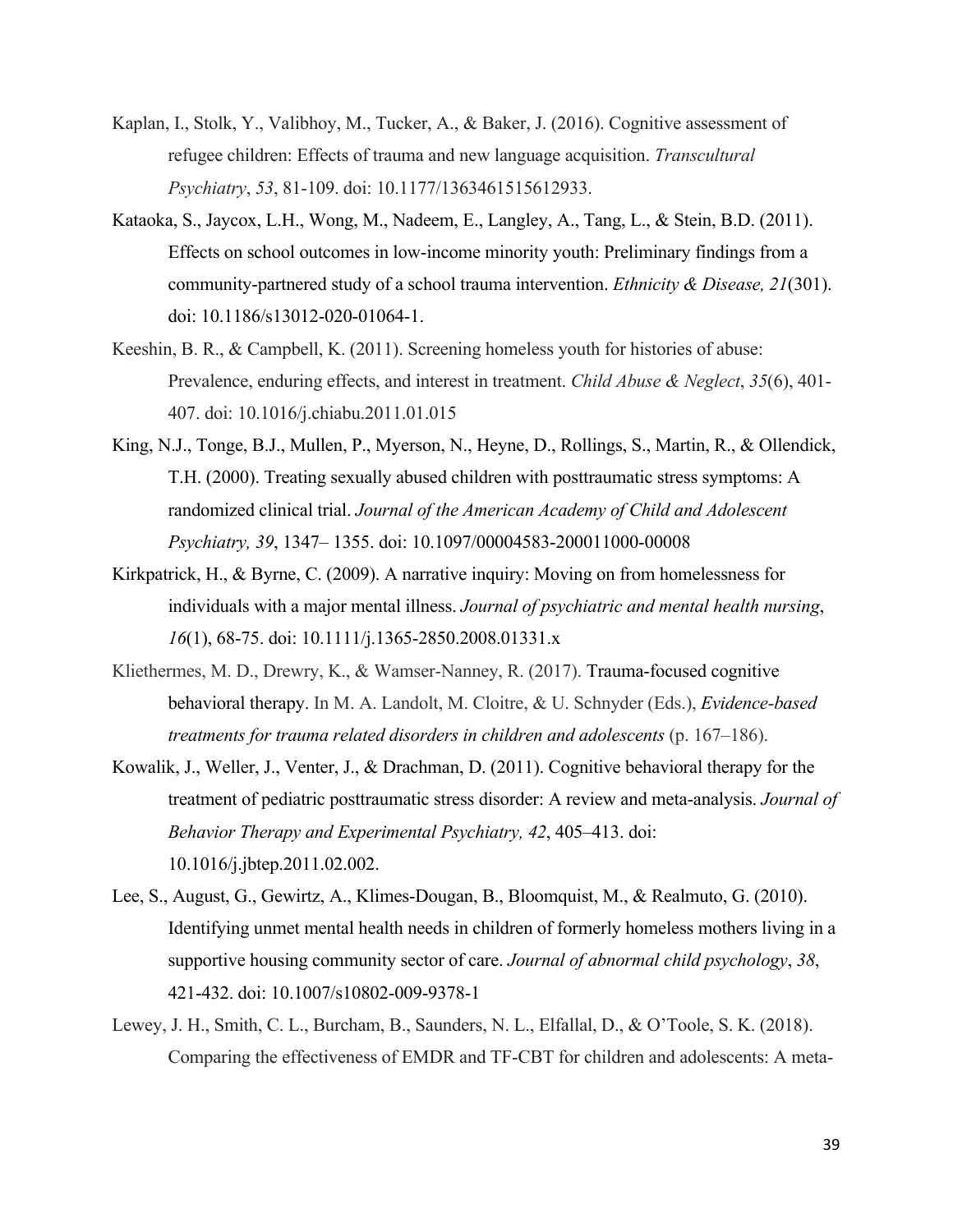analysis. *Journal of child & adolescent trauma*, *11*(4), 457-472. doi: 10.1007/s40653-018- 0212-1

- Lonigan, C. J., Anthony, J. L., Bloomfield, B. G., Dyer, S. M., & Samwel, C. S. (1999). Effects of two shared-reading interventions on emergent literacy skills of at-risk preschoolers. *Journal of Early Intervention*, *22*(4), 306-322. doi: 10.1177/105381519902200406
- Martin, C. G., Everett, Y., Skowron, E. A., & Zalewski, M. (2019). The role of caregiver psychopathology in the treatment of childhood trauma with trauma-focused cognitive behavioral therapy: A systematic review. *Clinical child and family psychology review*, *22*(3), 273-289. doi: 10.1007/s10567-019-00290-4
- Mash, E. J., & Hunsley, J. (2007). *Assessment of child and family disturbance: A developmentalsystems approach*. Guilford Press.
- Masten, A. S. (2011). Resilience in children threatened by extreme adversity: Frameworks for research, practice, and translational synergy. *Development and Psychopathology*, *23*(2), 493-506. doi: 10.1017/S0954579411000198
- Masten, A. S., Miliotis, D., Graham-Bermann, S. A., Ramirez, M. L., & Neemann, J. (1993). Children in homeless families: Risks to mental health and development. *Journal of Consulting and Clinical Psychology, 61*, 335-343. doi:10.1037/0022-006X.61.2.335
- Mavranezouli, I., Megnin‐Viggars, O., Daly, C., Dias, S., Stockton, S., Meiser‐Stedman, R., Trickey, D., & Pilling, S. (2020). Research review: psychological and psychosocial treatments for children and young people with post-traumatic stress disorder: a network meta‐analysis. *Journal of child psychology and psychiatry*, *61*(1), 18-29. doi: 10.1111/jcpp.13094
- McLaughlin, K.A., Koenen, K.C., Hill, E.D., Petukhova, M., Sampson, N.A., Zaslavsky, A.M., Kessler, R.C., (2013). Trauma exposure and posttraumatic stress disorder in a national sample of adolescents. *Journal of the American Academy of Child & Adolescent Psychiatry, 52*(8), 815-830. doi: 10.1016/j.jaac.2013.05.011
- Meiser-Stedman, R., Smith, P., Glucksman, E., Yule, W., & Dalgleish, T. (2008). The posttraumatic stress disorder diagnosis in preschool- and elementary school-age children exposed to motor vehicle accidents. *American Journal of Psychiatry*, 165, 1326–1337. doi: 10.1176/appi.ajp.2008.07081282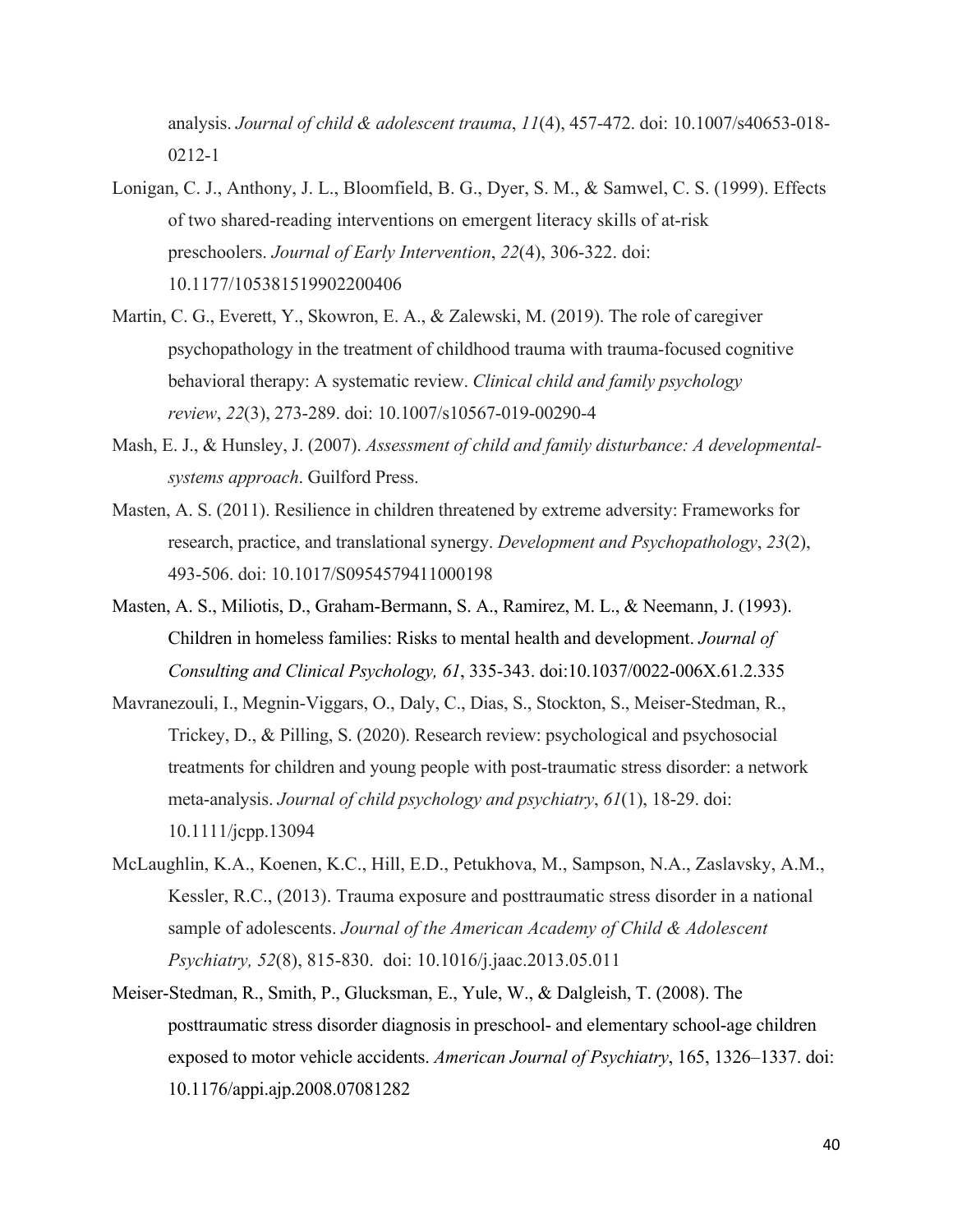- Meiser‐Stedman R, Smith P, McKinnon A, et al. (2017) Cognitive therapy as an early treatment for post‐traumatic stress disorder in children and adolescents: a randomized controlled trial addressing preliminary efficacy and mechanisms of action. *Journal of Child Psychology and Psychiatry,* 58(5), 623-633. doi: 10.1111/jcpp.12673
- Merrick, M. T., Ports, K. A., Ford, D. C., Afifi, T. O., Gershoff, E. T., & Grogan-Kaylor, A. (2017). Unpacking the impact of adverse childhood experiences on adult mental health. *Child Abuse & Neglect*, *69*, 10-19. doi: 10.1016/j.chiabu.2017.03.016
- Mol, S.E., Bus, A.G., De Jong, M.T., & Smeets, D.J. (2008). Added value of dialogic parent– child book readings: A meta-analysis. *Early Education and Development*, *19*(1), 7-26. doi: 10.1080/10409280701838603
- Moss, B., & Fawcett, G. (1995). Bringing the curriculum of the world of the home to the school. *Overcoming Learning Difficulties, 11*, 247-256. doi: 10.1080/1057356950110303
- Morgan, L., Scourfield, J., Williams, D., Jasper, A., & Lewis, G. (2003). The Aberfan disaster: 33 year follow-up of survivors. *British Journal of Psychiatry, 182*, 532–536. doi: 10.1192/bjp.182.6.532
- Morina, N., Koerssen, R., & Pollet, T.V. (2016). Interventions for children and adolescents with posttraumatic stress disorder: A meta-analysis of comparative outcome studies*. Clinical Psychology Review, 47*, 41–54. doi: 10.1016/j.cpr.2016.05.006
- Morrison, E., Rimm-Kaufman, S., & Pianta, R. (2003). A longitudinal study of mother-child interactions at school entry and school and academic outcomes in middle school. *Journal of School Psychology, 4*1, 185-200. doi: 10.1016/S0022-4405(03)00044-X
- Nanni, V., Uher, R., & Danese, A. (2012). Childhood maltreatment predicts unfavorable course of illness and treatment outcome in depression: a meta-analysis. *American Journal of Psychiatry, 169*(2), 141-151. doi: 10.1176/appi.ajp.2011.11020335
- National Alliance to End Homelessness. (2019) New federal policy proposals will hurt survivors of domestic violence. Retrieved from https://endhomelessness.org/new-federal-policyproposals-will-hurt-survivors-of-domestic-violence/
- National Center on Family Homelessness. (1999). Homeless children: America's new outcasts.
- Nock, M. K., & Ferriter, C. (2005). Parent management of attendance and adherence in child and adolescent therapy: A conceptual and empirical review. *Clinical child and family psychology review*, *8*(2), 149-166. doi: 10.1007/s10567-005-4753-0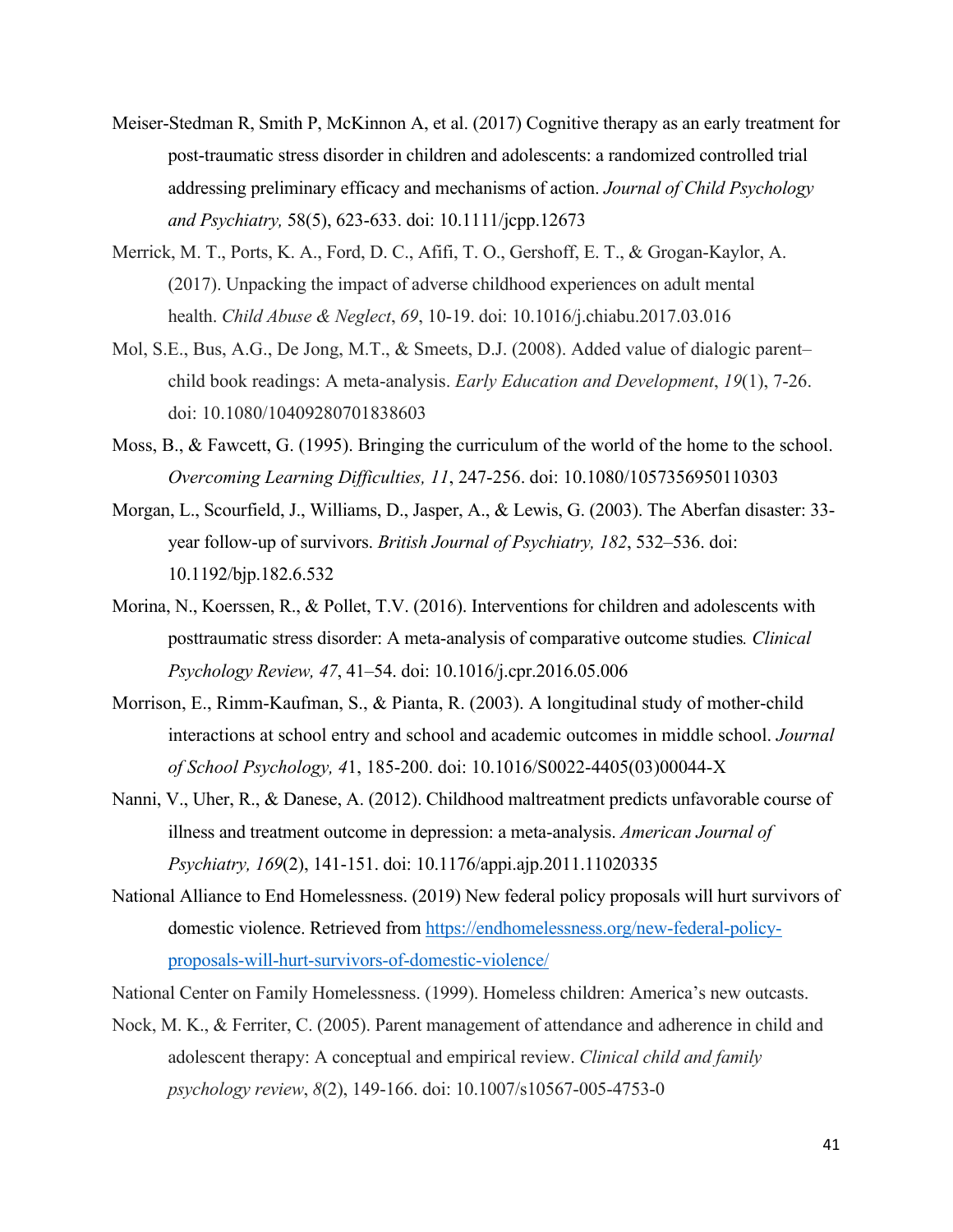- Nurcombe, B. (2000). Child sexual abuse I: Psychopathology. *Australian & New Zealand Journal of Psychiatry, 34*(1), 85-91. doi: 10.1046/j.1440-1614.2000.00642.x
- Obradović, J., Bush, N. R., Stamperdahl, J., Adler, N. E., & Boyce, W. T. (2010). Biological sensitivity to context: The interactive effects of stress reactivity and family adversity on socioemotional behavior and school readiness. *Child development*, *81*(1), 270-289. doi: 10.1111/j.1467-8624.2009.01394.x
- Oransky, M., Hahn, H., & Stover, C. S. (2013). Caregiver and youth agreement regarding youths' trauma histories: Implications for youths' functioning after exposure to trauma. *Journal of Youth and Adolescence, 42*(10), 1528-1542. doi: 10.1007/s10964-013-9947-z
- Pelham, W.E., & Fabiano, G.A. (2008). Evidence-based psychosocial treatment for attention deficit/hyperactivity disorder: An update. *Journal of Clinical Child and Adolescent Psychology, 37*(1), 185-214. doi: 10.1080/15374410701818681
- Pianta, R., & Harbers, K. (1996). Observing mother and child behavior in a problem-solving situation at school entry: Relations with academic achievement. *Journal of School Psychology, 34*, 307-322. doi: 10.1016/0022-4405(96)00017-9
- Pityaratstian N, Piyasil V, Ketumarn P, et al. (2015) Randomized controlled trial of group cognitive behavioural therapy for post-traumatic stress disorder in children and adolescents exposed to tsunami in Thailand. *Behavioural and Cognitive Psychotherapy, 43*(05), 549- 61. doi: 10.1017/S1352465813001197
- Pollio, E., & Deblinger, E. (2017). Trauma-focused cognitive behavioural therapy for young children: Clinical considerations. European Journal of Psychotraumatology, 8(sup7), 1433929. doi: 10.1080/20008198.2018.1433929
- Ruf, M., Schauer, M., Neuner, F., Catani, C., Schauer, E., & Elbert, T. (2010). Narrative exposure therapy for 7‐to 16‐year‐olds: A randomized controlled trial with traumatized refugee children. *Journal of Traumatic Stress*, *23*(4), 437-445. doi: 10.1002/jts.20548
- Saunders, B.E. (2003). Understanding children exposed to violence: toward an integration of overlapping fields. *Journal of Interpersonal Violence, 18*(4):356–76. doi: 10.1177/0886260502250840
- Saunders, B. E., & Adams, Z. W. (2014). Epidemiology of traumatic experiences in childhood. Child and Adolescent Psychiatric Clinics, 23(2), 167-184. doi: 10.1016/j.chc.2013.12.003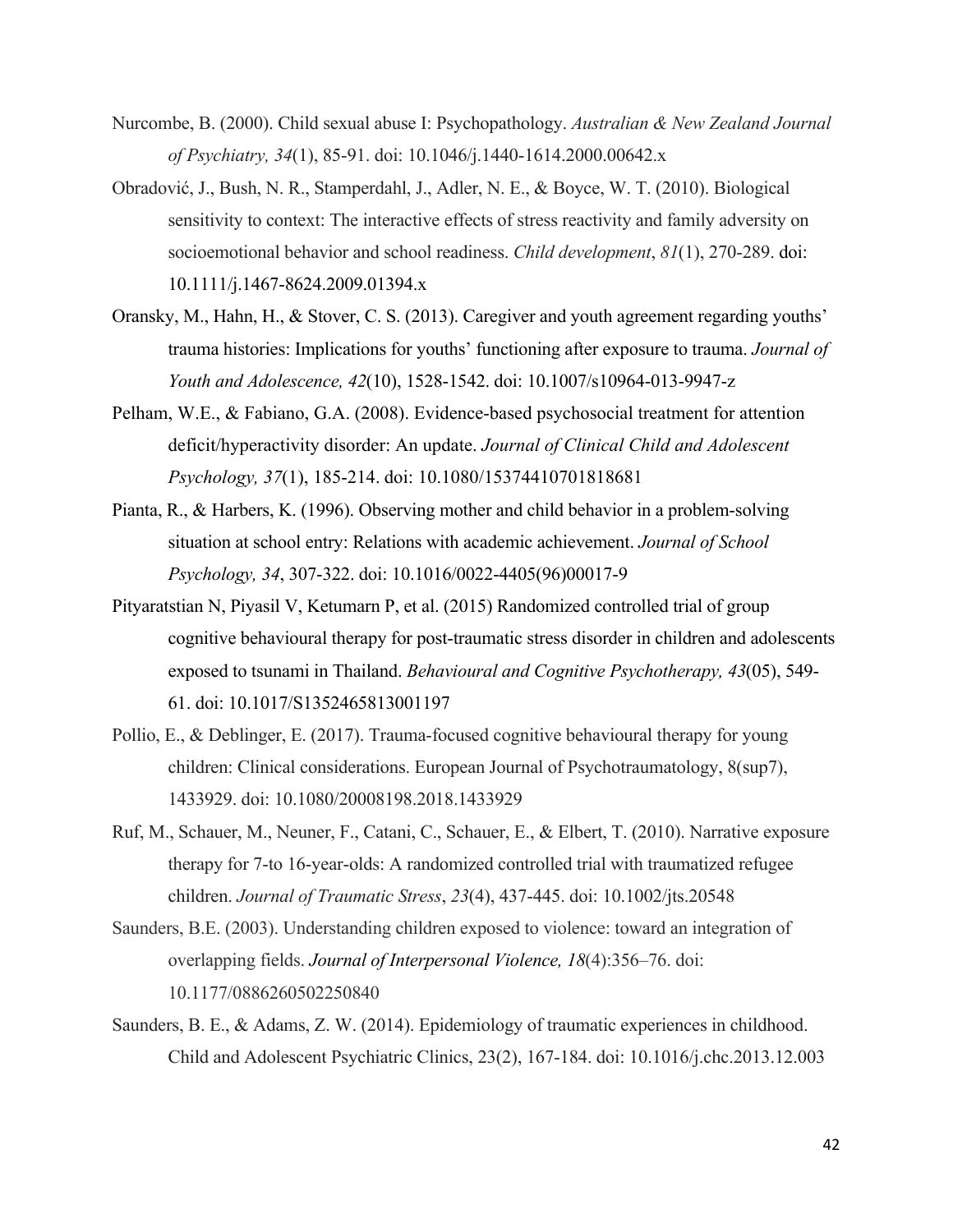- Sege, R. D., Amaya-Jackson, L., & American Academy of Pediatrics Committee on Child Abuse and Neglect (2017). Clinical considerations related to the behavioral manifestations of child maltreatment. *Pediatrics*, *139*(4). doi: 10.1542/peds.2017-0100
- Shemesh, E., Keshavarz, R., Leichtling, N. K., Weinberg, E., Mousavi, A., Sadow, K., Newcorn, J.H., Schmeidler, J., & Yehuda, R. (2003). Pediatric emergency department assessment of psychological trauma and posttraumatic stress. *Psychiatric Services*, *54*(9), 1277-1281. doi: 10.1176/appi.ps.54.9.1277
- Shemesh, E., Newcorn, J. H., Rockmore, L., Shneider, B. L., Emre, S., Gelb, B. D., Rapaport, R., Noone, S.A., Annunziato, R., Schmeidler, & Yehuda, R. (2005). Comparison of parent and child reports of emotional trauma symptoms in pediatric outpatient settings. *Pediatrics, 115*(5), 582-589. doi: 10.1542/peds.2004-2201
- Silverman, W.K., & Kurtines, W.M. (2004). Research progress on effectiveness, transportability, and dissemination of empirically supported treatments: Integrating theory and research. *Clinical Psychology: Science and Practice, 11*(3), 295-299. doi:10.1093/clipsy.bph084
- Silverman, W.K., Ortiz, C.D., Viswesvaran, C., Burns, B.J., Kolko, D.J., Putnam, F.W., & Amaya-Jackson, L. (2008). Evidence-based psychosocial treatments for children and adolescents exposed to traumatic events. *Journal of Clinical Child & Adolescent Psychology, 37*, 156– 183. doi: 10.1080/15374410701818293
- Smith, P., Yule, W., Perrin, S., Tranah, T., Dalgleish, T., Clark, D.M. (2007). Cognitive-behavioral therapy for PTSD in children and adolescents: a preliminary randomized controlled trial. *Journal of the American Academy of Child & Adolescent Psychiatry*, *46*(8), 1051-61. doi: 10.1097/CHI.0b013e318067e288
- Snow, C. E., Burns, M. S., & Griffin, P. (1998). *Preventing reading difficulties in young children.* Washington D.C.: National Research Council, National Academy Press
- State of Homelessness: 2020 Edition (2020). In National Alliance to End Homelessness. Retrieved from https://endhomelessness.org/homelessness-in-america/homelessness-statistics/stateof-homelessness-2020/
- Stein, B.D., Jaycox, L.H., Kataoka, S.H., Wong, M., Tu, W., Elliott, M.N., Fink, A. (2003). A mental health intervention for schoolchildren exposed to violence - A randomized controlled trial. *JAMA, 290*(5), 603-611. doi:10.1001/jama.290.5.603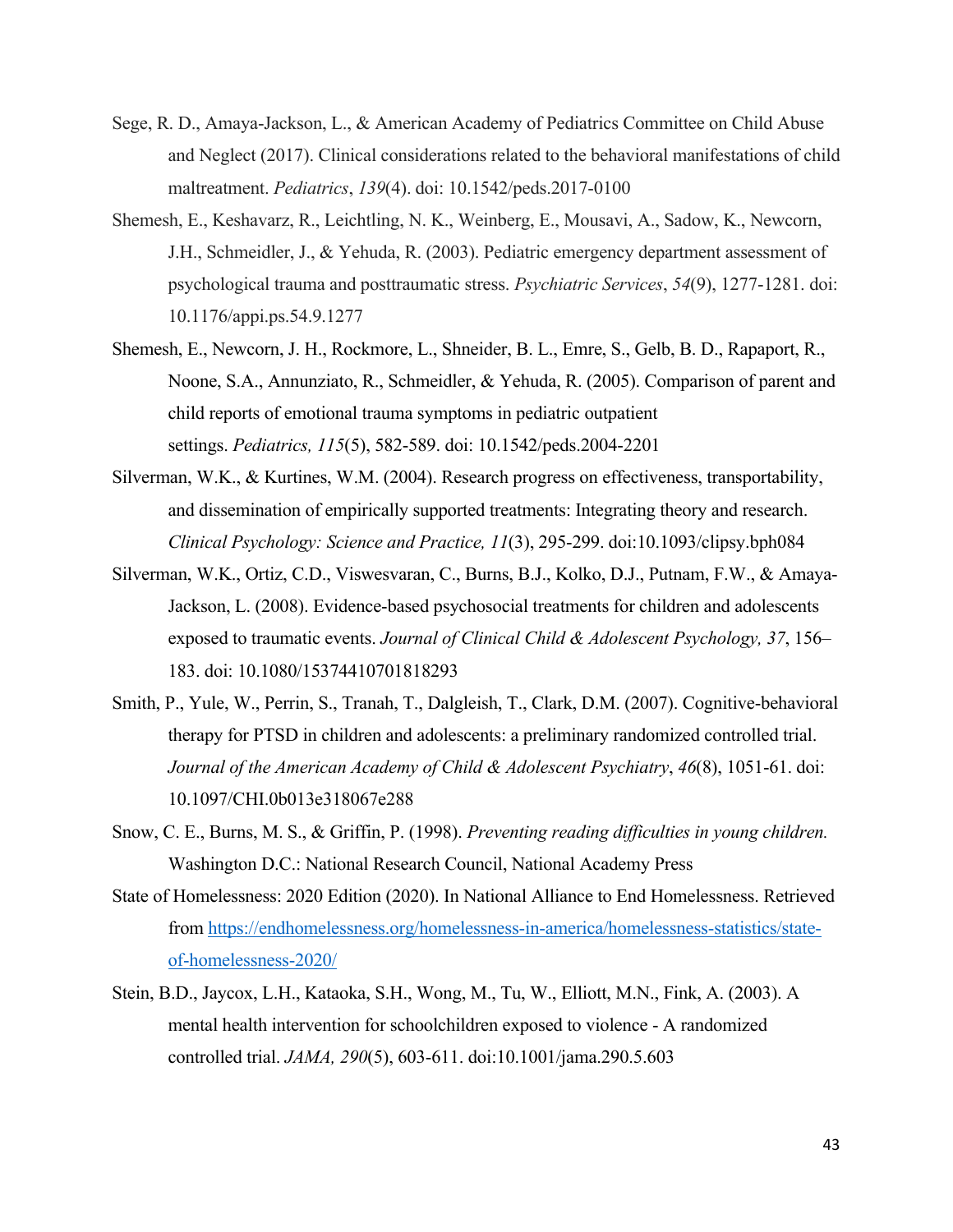- Stein, J. A., Leslie, M. B., & Nyamathi, A. (2002). Relative contributions of parent substance use and childhood maltreatment to chronic homelessness, depression, and substance abuse problems among homeless women: Mediating roles of self-esteem and abuse in adulthood. *Child abuse & neglect*, *26*(10), 1011-1027. doi: 1016/S0145-2134(02)00382-4
- Stewart, A. J., Steiman, M., Cauce, A. M., Cochran, B. N., Whitbeck, L. B., & Hoyt, D. R. (2004). Victimization and posttraumatic stress disorder among homeless adolescents. *Journal of the American Academy of Child & Adolescent Psychiatry*, *43*(3), 325-331. doi: 10.1097/00004583-200403000-00015
- Stover, C. S., Hahn, H., Im, J. J. Y., & Berkowitz, S. (2010). Agreement of parent and child reports of trauma exposure and symptoms in the early aftermath of a traumatic event. *Psychological Trauma: Theory, Research, Practice, and Policy, 2*, 159–168. doi: 10.1037/a0019156
- Toro, P.A., Trickett, E.J., Wall, D.D., & Salem, D.A. (1991). Homelessness in the United States: An ecological perspective. *American Psychologist*, *46*, 1208-1218. doi: 10.1037/0003- 066X.46.11.1208
- Tutus, D., Goldbeck, L., Pfeiffer, E., Sachser, C., & Plener, P. L. (2019). Parental dysfunctional posttraumatic cognitions in trauma-focused cognitive behavioral therapy for children and adolescents. *Psychological Trauma: Theory, Research, Practice, and Policy*, *11*(7), 722. doi: 10.1037/tra0000419
- Usich (2020). Department of Education Homelessness Data Released. Retrieved from https://www.usich.gov/news/department-of-education-homelessness-data-released/.
- Walker, J. L., Carey, P. D., Mohr, N., Stein, D. J., & Seedat, S. (2004). Gender differences in the prevalence of childhood sexual abuse and in the development of pediatric PTSD. *Archives of Women's Mental Health, 7*(2), 111-121. doi: 10.1007/s00737-003-0039-z
- Webster-Stratton, C., Reid, M. J., & Stoolmiller, M. (2008). Preventing conduct problems and improving school readiness: Evaluation of the incredible years teacher and child training programs in high-risk schools. *Journal of Child Psychology and Psychiatry, 49*, 471-488. doi:10.1111/j.1469-7610.2007.01861.x
- Weinreb, L., Goldberg, R., Bassuk, E., & Perloff, J. (1998). Determinants of health and service use patterns in homeless and low-income housed children. *Pediatrics, 102*(3), 554-562. doi: 10.1542/peds.102.3.554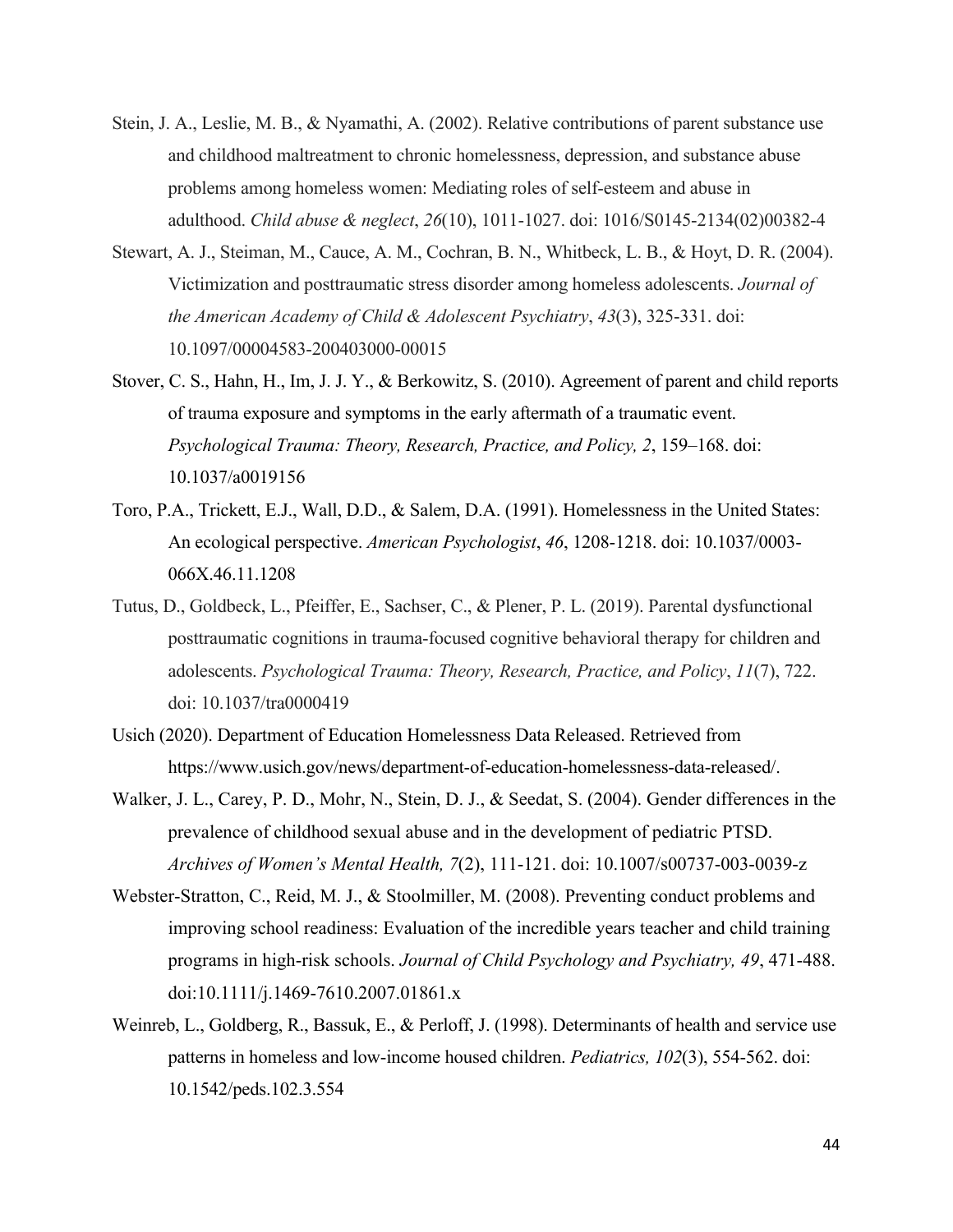- Wenocur, K., Parkinson-Sidorski, M., & Snyder, S. (2016). Provision of child trauma services in emergency family housing (practice note). *Families in society*, *97*(3), 253-258. doi: 10.1606/1044-3894.2016.97.28
- Whitehurst, G. J., Falco, F. L., Lonigan, C., Fischel, J. E., DeBaryshe, B. D., & Valdez-Menchaca, M. C., et al. (1988). Accelerating language development through picture book reading. *Developmental Psychology, 24*, 552–558. doi: 10.1037/0012-1649.24.4.552
- Wildeman, C. (2014). Parental incarceration, child homelessness, and the invisible consequences of mass imprisonment. *The ANNALS of the American Academy of Political and Social Science*, *651*(1), 74-96. doi: 10.1177/0002716213502921
- Yasinski, C., Hayes, A. M., Ready, C. B., Cummings, J. A., Berman, I. S., McCauley, T., Webb, C., & Deblinger, E. (2016). In-session caregiver behavior predicts symptom change in youth receiving trauma-focused cognitive behavioral therapy (TF-CBT). *Journal of Consulting and Clinical Psychology*, *84*(12), 1066. doi: 10.1037/ccp0000147
- Yule, W., Bolton, D., Udwin, O., Boyle, S., O'Ryan, D., & Nurrish, J. (2000). The long-term psychological effects of a disaster experienced in adolescence: I: The incidence and course of PTSD. *Journal of Child Psychology and Psychiatry, 41*, 503–511. doi: 10.1111/1469- 7610.00635
- Yule, W., & Smith, P. (2015). Post traumatic stress disorder. *Rutter's child and adolescent psychiatry*, 806-821.
- Zlotnick, C. (2009). What research tells us about the intersecting streams of homelessness and foster care. *American Journal of Orthopsychiatry*, *79*(3), 319-325. doi: 10.1037/a0017218

Zlotnick, C., Kronstadt, D., & Klee, L. (1998). Foster care children and family homelessness. *American Journal of Public Health*, *88*(9), 1368-1370. doi:10.2105/AJPH.88.9.1368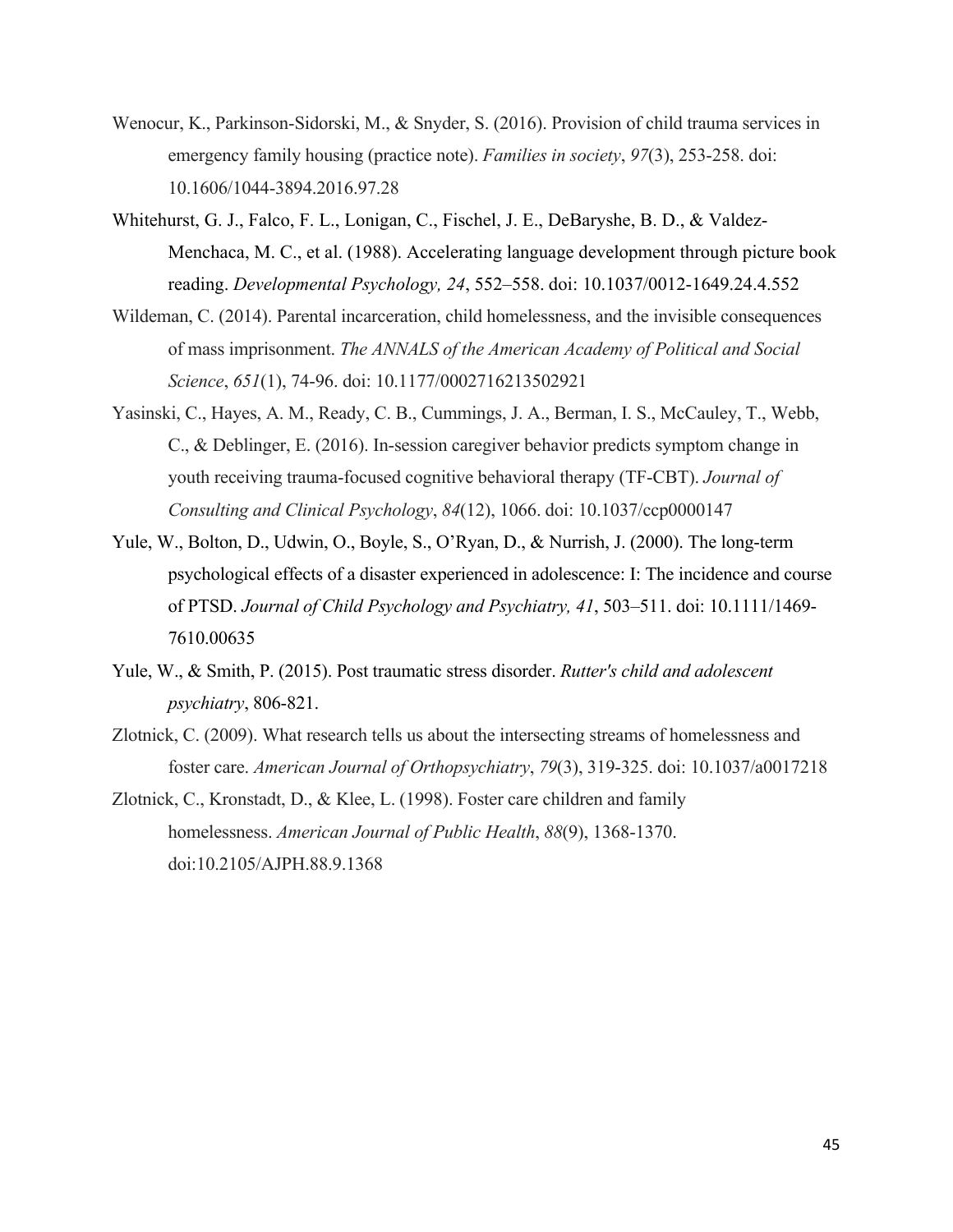# **Figure 1.**

*Consort Flow Diagram for Youth Assigned to TF-CBT Based Upon Clinical Need* 



*Note.* TF-CBT = Trauma-Focused Cognitive-Behavioral Therapy; Tx = treatment.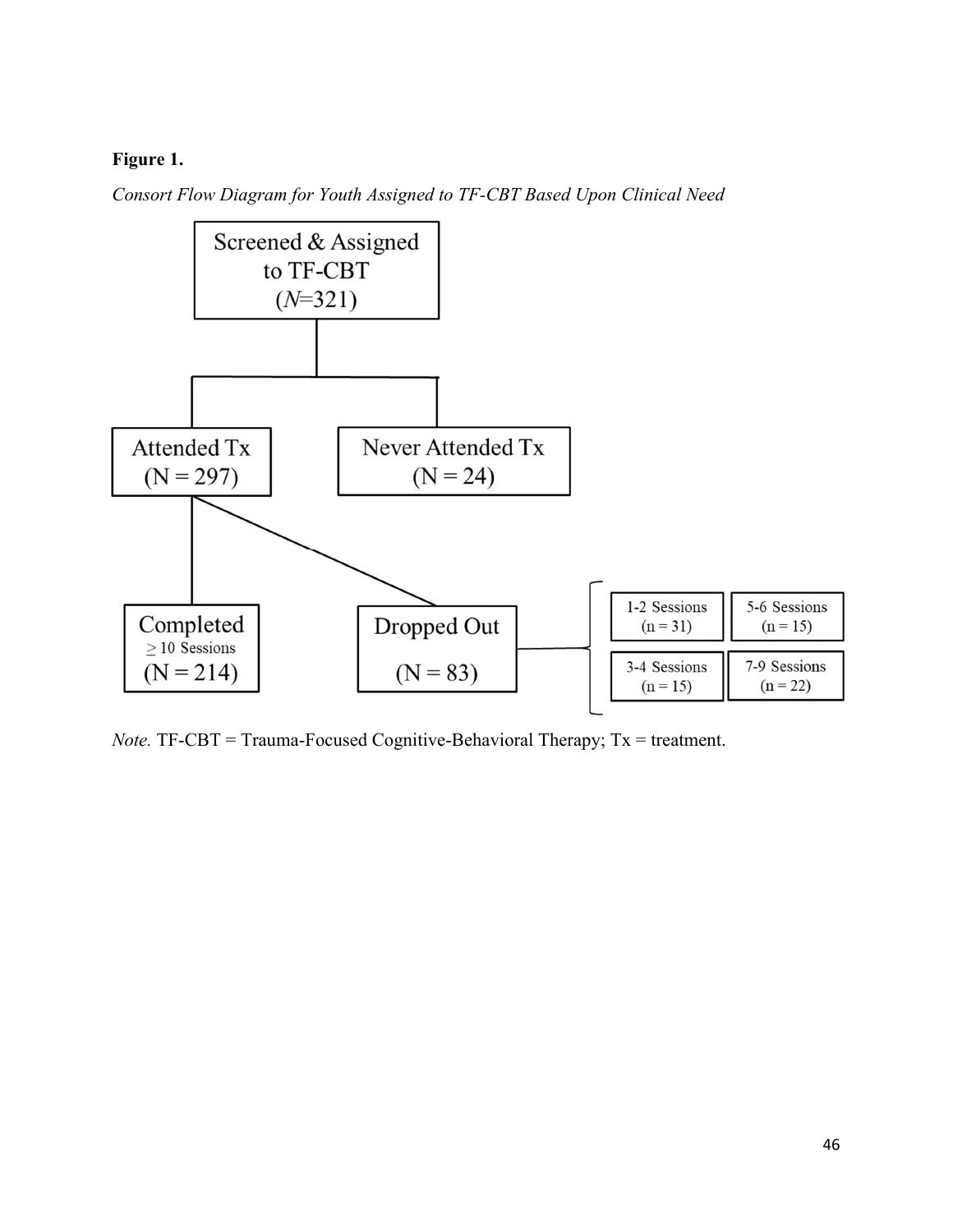# **Table 1.**

*Participant Baseline Demographic Variables by Initial Intervention Assignment*

|                                                  | Intent to Treat | Completers  |
|--------------------------------------------------|-----------------|-------------|
|                                                  | $(N = 297)$     | $(n=214)$   |
| <b>Demographic Variables</b>                     |                 |             |
| Child sex (% female)                             | 43.8            | 43.0        |
| Child mean age                                   | 10.03(3.21)     | 10.16(3.23) |
| Youth Education (%)                              |                 |             |
| Preschool                                        | 3.0             | 3.2         |
| Elementary School (K-6)                          | 72.4            | 70.6        |
| Junior High-High School                          | 23.6            | 25.2        |
| <b>GED</b>                                       | 1.0             | 0.9         |
| Child Race $(\% )$                               |                 |             |
| <b>Black</b>                                     | 69.4            | 67.8        |
| White                                            | 29.6            | 30.8        |
| Biracial/other                                   | 0.7             | 1.4         |
| Child Ethnicity (%)                              |                 |             |
| Latinx White                                     | 29.0            | 29.9        |
| Non-Latinx White                                 | 2.0             | 2.8         |
| Latinx Black                                     | 4.7             | 3.3         |
| Non-Latinx Black                                 | 62.3            | 62.1        |
| Maternal Education (%)                           |                 |             |
| Some High School                                 | 32.3            | 32.2        |
| High School Diploma/GED                          | 45.5            | 47.2        |
| <b>Technical Degree</b>                          | 3.0             | 3.3         |
| Some College                                     | 12.8            | 11.2        |
| Associate's Degree                               | 1.0             | 0.5         |
| Bachelor's Degree or higher                      | 5.4             | 5.6         |
| Maternal Employment Status (%)                   |                 |             |
| Unemployed                                       | 72.7            | 73.8        |
| Employed                                         | 27.3            | 26.2        |
| Home Language $(\%)^*$                           |                 |             |
| Monolingual (English only)                       | 72.4            | 73.4        |
| Monolingual (Spanish only)                       | 10.8            | 9.3         |
| Monolingual (Creole only)                        | 0.3             | 0.5         |
| Bilingual (Spanish/English)                      | 15.2            | 15.4        |
| Bilingual (English/Other Language)               | 1.3             | 1.4         |
| Department of Child and Families Involvement (%) |                 |             |
| Present                                          | 13.1            | 13.6        |
| Past                                             | 33.7            | 32.7        |

*Note.* Values enclosed in parentheses represent standard deviations. \* Home Language here references language used at home by the caregiver when speaking to the child. Child's preferred language often varied from that spoken in their homes/families.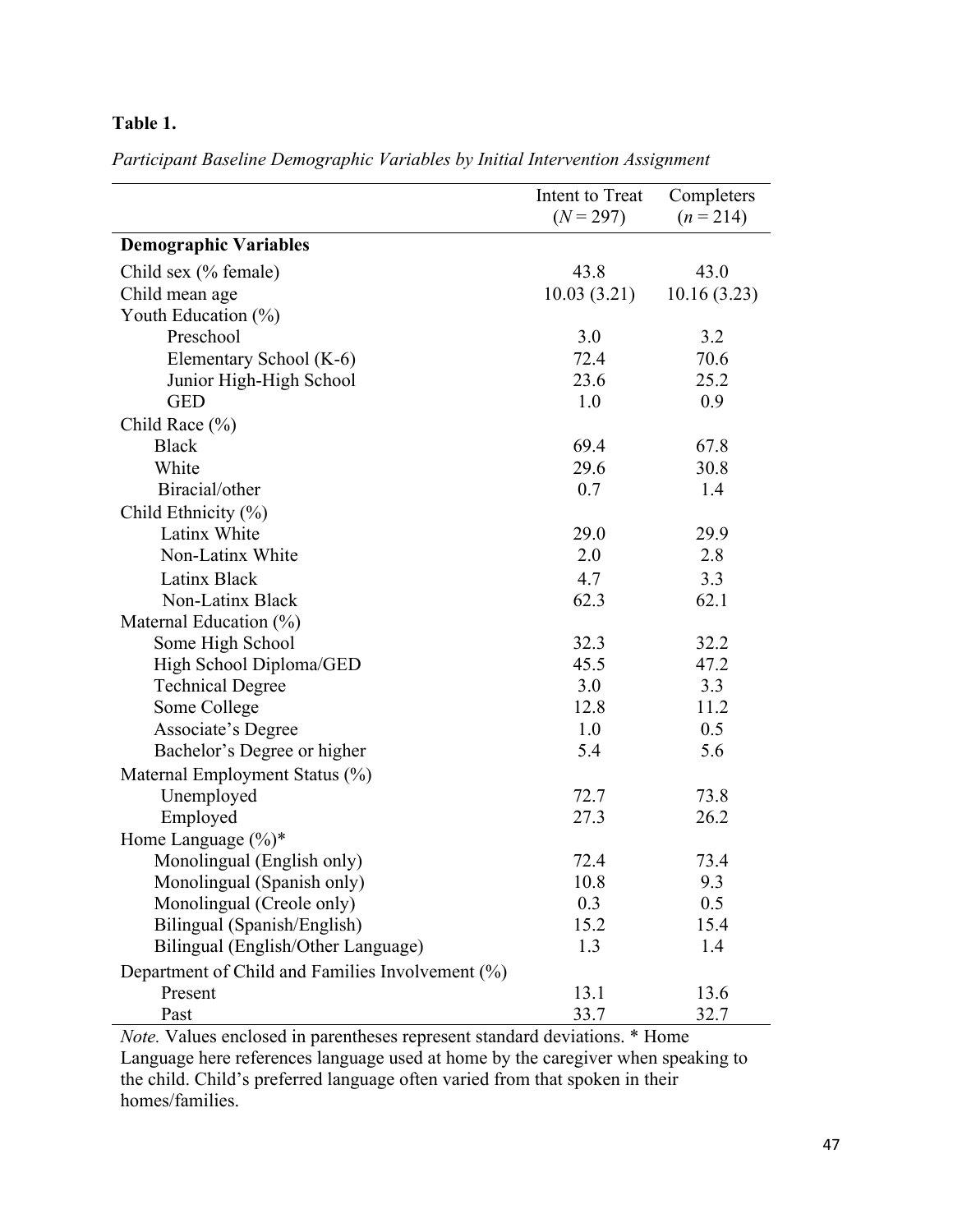# **Table 2.**

*Number of Youths Exposed to Potentially Traumatic Events Based on Maternal and Self-report at Pre-intervention*.

|                                  | Parent CAT     | Parent CAT    | Self CAT      |             |
|----------------------------------|----------------|---------------|---------------|-------------|
| Trauma Type                      | All Ages       | 8-17 years    | 8-17 years    | t-test      |
|                                  | $(N=297)$      | $(N=214)$     | $(N=214)$     |             |
| Burglary/robbed                  | $\overline{2}$ | 1             | 5             | $-1.64$     |
| Natural disaster                 | 68             | 49            | 63            | $-2.43*$    |
| Serious accident/injury          | 68             | 50            | 77            | $-4.16***$  |
| Death of loved one               | 163            | 126           | 123           | 0.60        |
| Scary medical                    | 42             | 31            | 29            | 0.50        |
| War                              | 1              | 1             | 1             |             |
| Any Physical Abuse               | 57             | 37            | 78            | $-3.67***$  |
| Physical abuse – family          | 29             | 19            | 32            | $-3.04**$   |
| Physical abuse - nonfamily       | 21             | 13            | 46            | $-5.10***$  |
| Attacked                         | 8              | 6             | 15            | $-2.53*$    |
| Any Witnessed Violence           | 172            | 125           | 163           | $-4.89***$  |
| Witness physical violence family | 132            | 93            | 71            | $3.28***$   |
| Witness community violence       | 61             | 49            | 137           | $-10.15***$ |
| Witness others attacked          | 52             | 38            | 49            | $-1.99*$    |
| Any Sexual Abuse                 | 22             | 21            | 24            | $-0.83$     |
| Forced sexual touching           | 20             | 19            | 22            | $-0.90$     |
| Forced sexual pressure           | 6              | 5             | 7             | $-0.82$     |
| <b>Other Traumatic Event</b>     |                |               |               |             |
| <b>Emotional Abuse</b>           | 35             | 24            | 20            | $-7.08***$  |
| Separation from parent           | 66             | $44^{\circ}$  | 65            | $-3.28***$  |
| <b>Bullying</b>                  | 104            | 72            | 86            | $-2.04*$    |
| PTSD Severity Score Mean (sd)    | 17.15 (10.66)  | 17.18 (10.86) | 21.76 (11.77) | $-7.08***$  |

*Note.* Any Physical Abuse = experienced at least one instance of either physical abuse from a family member or nonfamily member or has been attacked; Any Witnessed Violence = witnessed at least one instance of either physical abuse of a family member or nonfamily member or has witnessed an attack; Any Sexual Abuse = experienced at least one instance of either forced sexual touching or sexual pressure. Other Traumatic Event = events endorsed as part of an open-ended question of other traumatic events not traditionally listed by the CATS. Ttests compare maternal- and self-reports on the CAT for participants 8-17 years old. Bold = significant after Holm's stepdown correction procedure.

 $* = p < .05, ** = p < .01,*** = p < .001$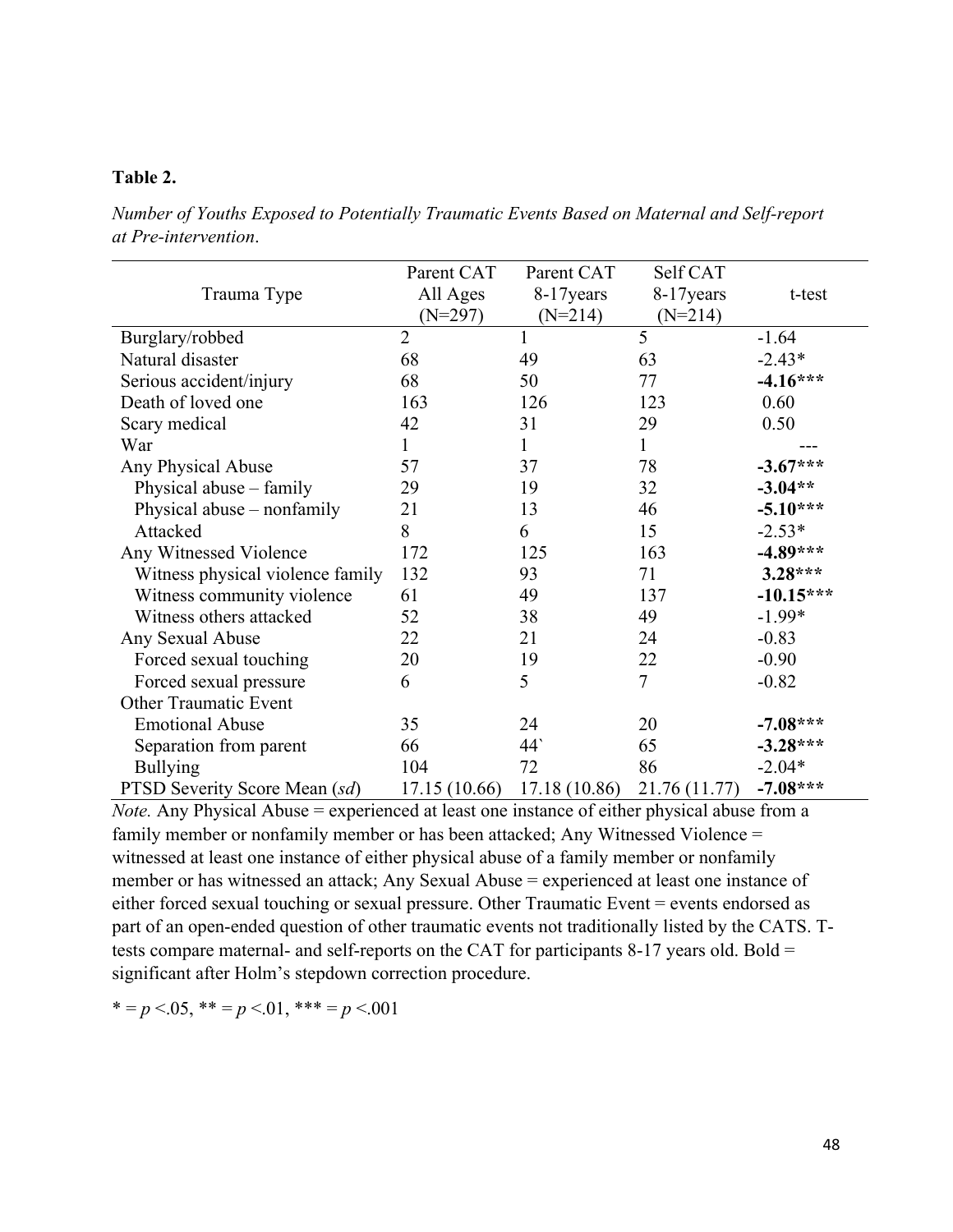# **Table 3.**

|                          | Intent to Treat | Completers |
|--------------------------|-----------------|------------|
|                          | F               | F          |
| Parent CATS              |                 |            |
| <b>Symptom Severity</b>  | $12.10***$      | 12.91***   |
| Reexperiencing Sx        | $7.84**$        | 3.88*      |
| Avoidance Sx             | $5.32*$         | $6.98**$   |
| Neg Mood/Cog Sx          | 0.41            | 0.75       |
| Arousal Sx               | $12.87***$      | $10.55**$  |
| Self-report CATS         |                 |            |
| <b>Symptom Severity</b>  | $7.44**$        | $6.09*$    |
| Reexperiencing Sx        | $7.92**$        | $6.32*$    |
| Avoidance Sx             | 0.29            | 0.01       |
| Neg Mood/Cog Sx          | 0.34            | 0.01       |
| Arousal Sx               | 0.05            | 0.01       |
| <b>ECBI</b>              |                 |            |
| <b>Intensity Raw</b>     | $29.48***$      | $22.65***$ |
| CAT Scores in PTSD Range |                 |            |
| Maternal report          | $19.41**$       | 17.87***   |
| Self-report              | $7.58**$        | $7.00**$   |

*Repeated Measures ANCOVAs Examining Pre-post Intervention Scores Covarying for Age*.

*Note.* Sx = symptom count. Effects in bold remained significant after Holm's stepdown procedure.

 $* = p < .05, ** = p < .01,*** = p < .001$